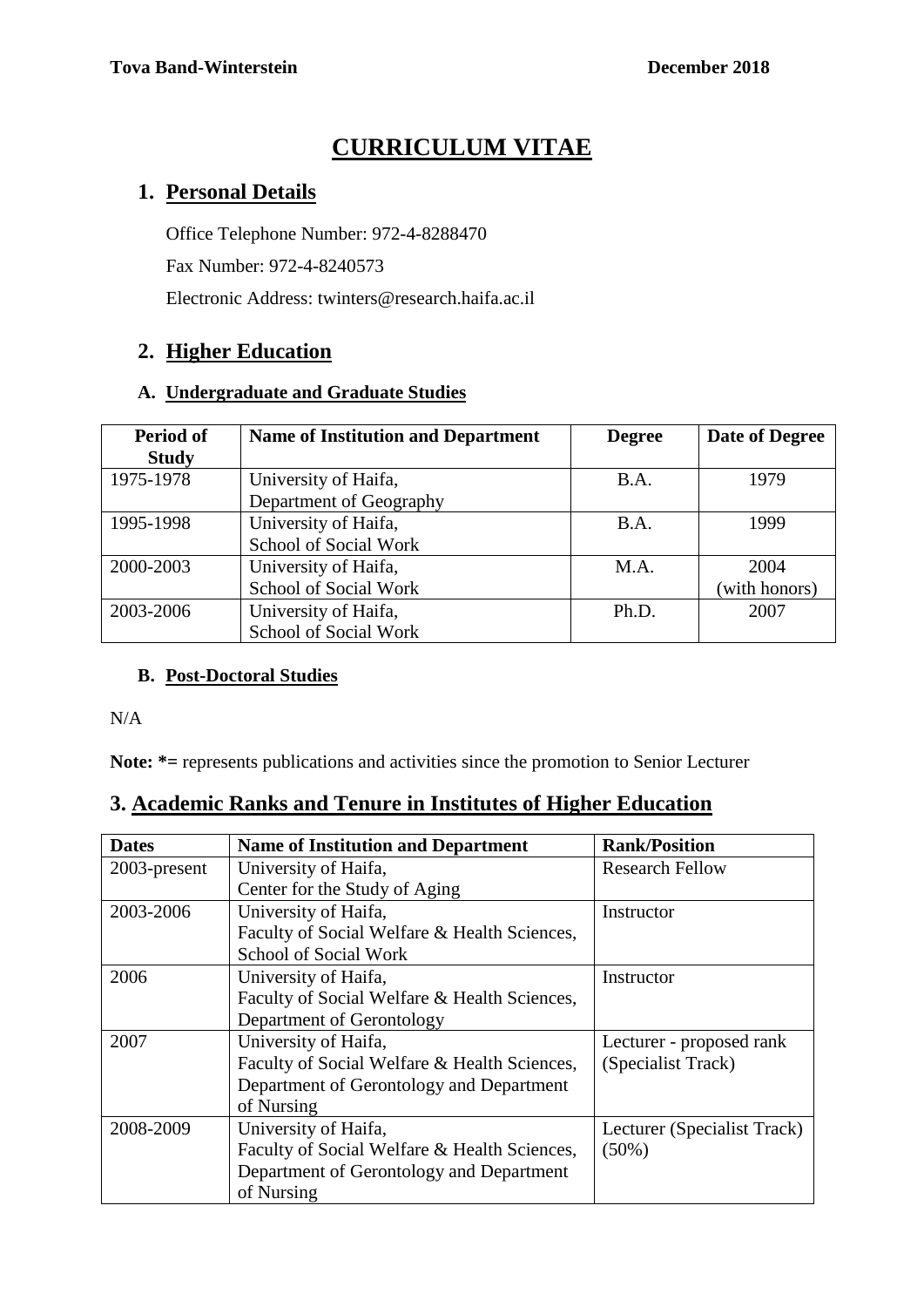| <b>Dates</b>     | <b>Name of Institution and Department</b>    | <b>Rank/Position</b>   |
|------------------|----------------------------------------------|------------------------|
| 2008-2009        | University of Haifa,                         | <b>Teaching Fellow</b> |
|                  | Faculty of Social Welfare & Health Sciences, |                        |
|                  | The Graduate School of Creative Arts         |                        |
|                  | <b>Therapies</b>                             |                        |
| 2009-2013        | University of Haifa,                         | Lecturer               |
|                  | Faculty of Social Welfare & Health Sciences, | $(50\%)$               |
|                  | Department of Nursing +                      | (From 2013 100% in     |
|                  | Department of Gerontology                    | Gerontology)           |
| 2009-2010        | Zefat Academic College,                      | Lecturer               |
|                  | School of Social Work                        |                        |
| 2010-2015        | School of Social Work,                       | <b>Teaching Fellow</b> |
|                  | Mivchar College, Bnei-Brak                   |                        |
| $*2014$ -present | University of Haifa,                         | Senior Lecturer        |
|                  | Faculty of Social Welfare & Health Sciences, | $(100\%)$              |
|                  | Department of Gerontology                    |                        |

# **4. Offices in University Academic Administration**

#### **A. Academic Offices in the Department of Gerontology**

| <b>Dates</b>   | <b>Offices</b>                                                                        |
|----------------|---------------------------------------------------------------------------------------|
|                | *2014- present   Chair, PhD Committee, Department of Gerontology, University of Haifa |
| $*2016 - 2017$ | Member, The Advisory Committee of the Integrative Psychotherapy with                  |
|                | emphasis on Logo therapy: Course for Older Adults                                     |

### **B. Academic Offices in other Departments in the Faculty of Social Welfare & Health Sciences**

| <b>Dates</b> | <b>Offices</b>                                                    |
|--------------|-------------------------------------------------------------------|
| 2004-2006    | Supervisor, Socio-Legal clinic,                                   |
|              | School of Social Work and the Faculty of Law, University of Haifa |
| 2008-2009    | Coordinator, Academic field work,                                 |
|              | Graduate School of Creative Arts Therapies                        |
| 2011-2012    | Academic Consultant for third year's students,                    |
|              | Department of Nursing, University of Haifa                        |

#### **C. Membership in Committees and Academic Consultations in the Faculty of Social Welfare & Health Sciences**

| <b>Dates</b> | <b>Offices</b>                                                      |
|--------------|---------------------------------------------------------------------|
| 2005-2006    | Coordinator and Instructor, The Inter-Disciplinary Clinical Center, |
|              | Faculty of Social Welfare & Health Sciences,                        |
|              | The University of Haifa                                             |
| 2005-2010    | Instructor, Senior professionals in the area of aging,              |
|              | Continuing Education Department, Faculty of Social Welfare &        |
|              | Health Sciences, The University of Haifa.                           |
| 2005-2007    | Coordinator and Instructor, Program of development in the area of   |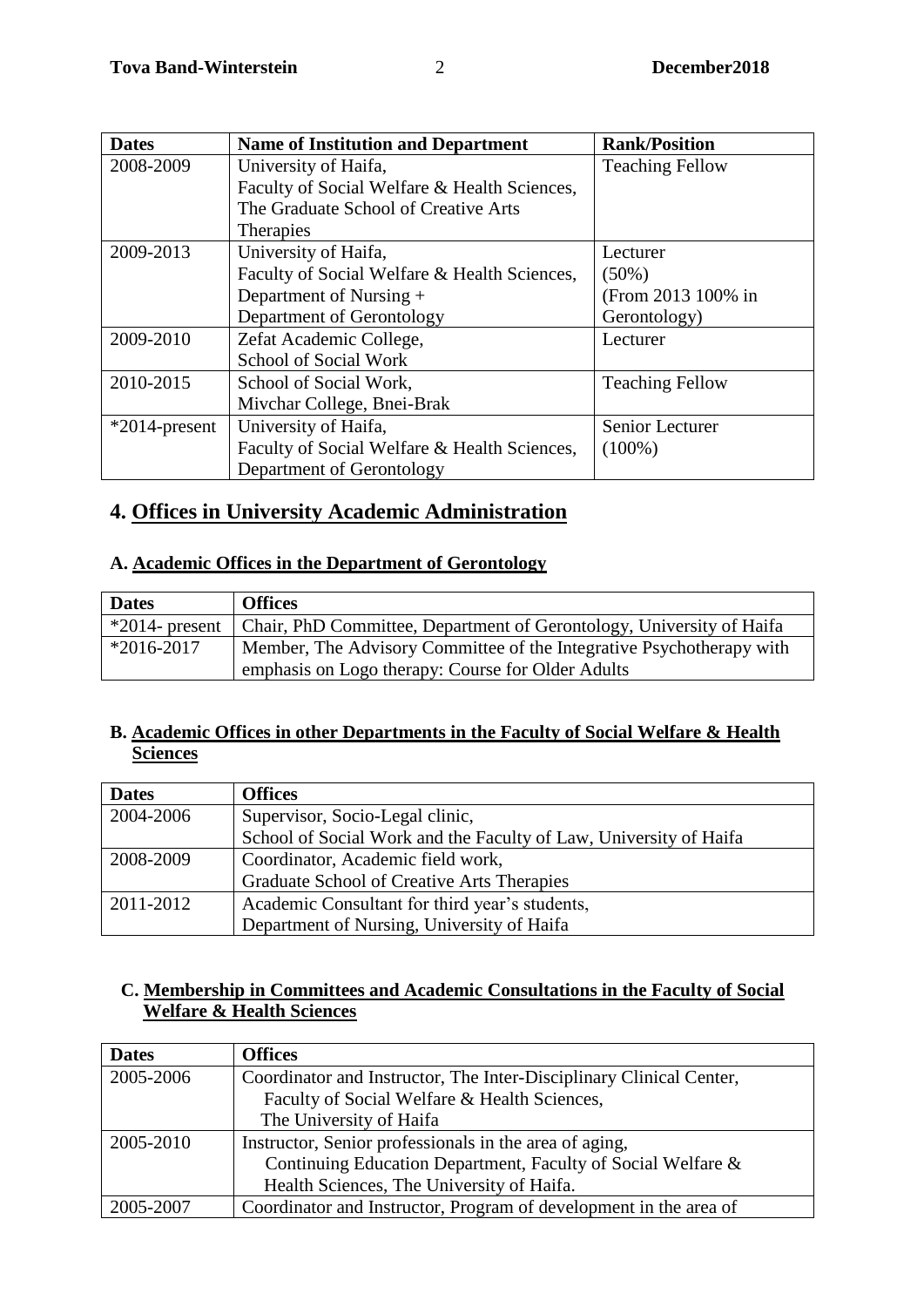| <b>Dates</b>     | <b>Offices</b>                                                   |  |
|------------------|------------------------------------------------------------------|--|
|                  | clinical interventions with the elderly,                         |  |
|                  | Continuing Education Department, Faculty of Social Welfare &     |  |
|                  | Health Sciences,                                                 |  |
|                  | The University of Haifa and Eshel – the Center for Training of   |  |
|                  | Professionals in Aging                                           |  |
| $*2014$ -present | Member, Research Committee,                                      |  |
|                  | Faculty of Social Welfare & Health Sciences, University of Haifa |  |
| $*2014$ -present | Member, Research Ethics Committee Faculty of Social Welfare &    |  |
|                  | Health Sciences, University of Haifa                             |  |

### **D. Coordination of Research Projects**

| <b>Dates</b> | <b>Offices</b>                                                         |
|--------------|------------------------------------------------------------------------|
| 2004-2007    | Project Coordinator, The First National Survey of Elder Abuse and      |
|              | Neglect. The Center of Studies and Research on Aging, University       |
|              | of Haifa (in collaboration with Eshel, National Insurance Institute of |
|              | Israel and Ministry of Welfare).                                       |
| 2003-2007    | Coordinator - The First National Survey of Elder Abuse and Neglect     |
|              | (the qualitative research phase), National Insurance Institute of      |
|              | <b>Israel</b>                                                          |

### **E. Membership in Research Centers**

| <b>Dates</b>     | <b>Research Center</b>                                          |
|------------------|-----------------------------------------------------------------|
| $*2015$ -present | The Center for Research and Study of Aging, University of Haifa |
| $*2017$ -present | Executive board of the center for Research and Study of Aging   |

# **5. Scholarly Positions and Activities outside the University**

### **A. Membership in an Editorial Board**

| <b>Dates</b>     | <b>Journal</b>                                                       |
|------------------|----------------------------------------------------------------------|
| 2009-2016        | <i>Meida-Os</i> - Journal of The Israeli Social Workers' Association |
| $*2016$ -present | Journal of Elder Abuse & Neglect                                     |
| $*2017$          | Journal of Aging Studies                                             |

### **B. Review of Articles for Refereed Journals**

| <b>Dates</b>    | <b>Journal</b>                                        |
|-----------------|-------------------------------------------------------|
| 2006-present    | <i>Journal of Gerontology</i> (in Hebrew, no IF)      |
| 2007            | <i>Violence</i> (in Hebrew, no IF)                    |
| 2008            | Ageing International IF $0.23$ (Q2)                   |
| 2010-present    | The British Journal of Social Work IF 1.103 (Q1)      |
| $2010$ -present | Qualitative Health Research IF 2.036 (Q1)             |
| $2011$ -present | Violence Against Women IF 1.423 (Q1)                  |
| 2012            | Journal of Gerontology: Social Sciences IF 3.064 (O1) |
| $2013$ -present | Ageing & Society IF $1.386$ (Q1)                      |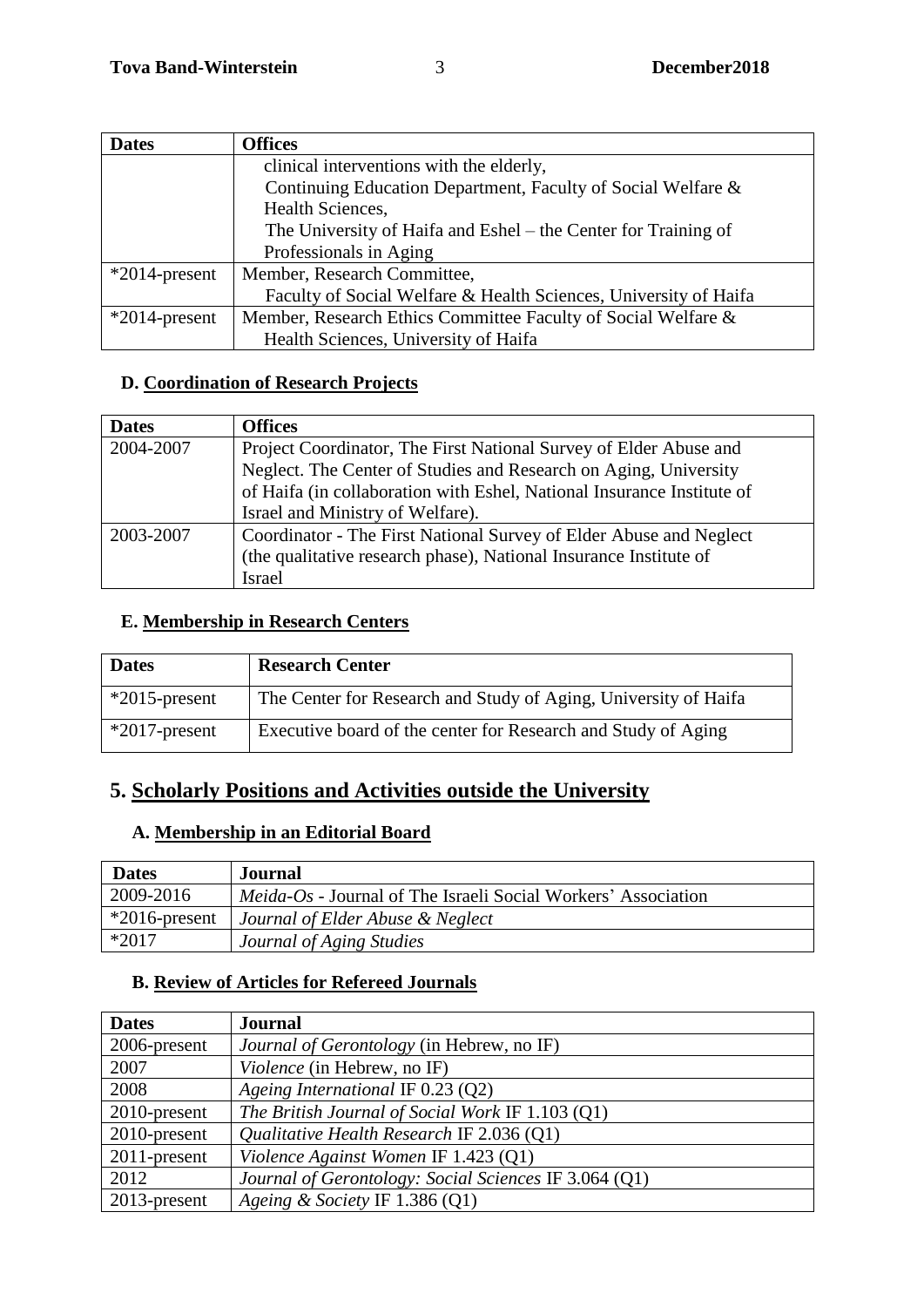| <b>Dates</b>    | <b>Journal</b>                                             |
|-----------------|------------------------------------------------------------|
| 2013-present    | International Psychogeriatrics IF 2.423 (Q2)               |
| 2013            | International Journal of Criminology and Sociology (no IF) |
| 2013-present    | Journal of Family Issues IF 1.696 (Q1)                     |
| $2013$ -present | Aging and Mental Health IF 1.861 (Q1)                      |
| 2015            | Journal of Transcultural Psychiatry IF 2.280 (Q2)          |
| $2015$ -present | Journal of Elder Abuse & Neglect (no IF)                   |
| $2016$ -present | Journal of Aging studies IF 1.248 (Q2)                     |
| 2016-present    | Journal of Aging & Health IF 2.168 (Q1)                    |
| $2016$ -present | Journal of Family Violence IF 0.871 (Q1)                   |
| $2016$ -present | Ageing & Mental Health $(Q1)$                              |

# **C. Membership in Professional Associations**

| <b>Dates</b>      | <b>Association</b>                                                          |
|-------------------|-----------------------------------------------------------------------------|
| 1999-present      | The Israeli Social Workers' Association                                     |
| 2007-2015         | Aminut – A Non-Profit Organization for Family and Social Violence and       |
|                   | Sexual Abuse in Israel                                                      |
| $*2008-2014$      | The Israeli Gerontological Society $-$ An executive member                  |
| $*2015$ -present  | The chairman of Aminut $- A$ Non-Profit Organization for Family and         |
|                   | Social Violence and Sexual Abuse in Israel                                  |
| $*2016$ - present | National Committee for the Prevention of Elder Abuse                        |
| $*2017$ - present | The Gerontological Society of America                                       |
| $*2018-$          | Israeli representative in INPEA (International network for preventing elder |
|                   | abuse)                                                                      |

# **D. Research Consultant**

| <b>Dates</b> | <b>Research Project</b>                                              |
|--------------|----------------------------------------------------------------------|
| 2009-2010    | EU-funded project: "Intimate partner violence against older women" – |
|              | Invited as an expert on elder abuse and domestic violence research   |

### **E. Voluntary Positions**

| <b>Dates</b>     | <b>Offices</b>                                                         |  |  |
|------------------|------------------------------------------------------------------------|--|--|
| 2001-2003        | Chairperson of the Emergency Shelter for Battered Women, Haifa         |  |  |
| 2005-2006        | Consultatnt on aging, Haifa Municipality Program of Rehabilitation of  |  |  |
|                  | <b>Hadar District</b>                                                  |  |  |
| 2008-2014        | Member of the Executive Committee – The Israeli Gerontological Society |  |  |
| 2008-2009        | Liaison with Nursing Department and Graduate School of Creative Arts   |  |  |
|                  | Therapies of the academic center at the Sepahrdi Nursing Home          |  |  |
| $2010$ -present  | Member of JDC-ESHEL Publication and Communication Board                |  |  |
| $*2014$ -present | Aminut. Chairwoman of the Board                                        |  |  |

# **F. Expert Opinion in Court**

| <b>Dates</b> |                                                                           |
|--------------|---------------------------------------------------------------------------|
| $*2018$      | Writing an expert opinion for the court concerning the harsh implications |
|              | of elder abuse                                                            |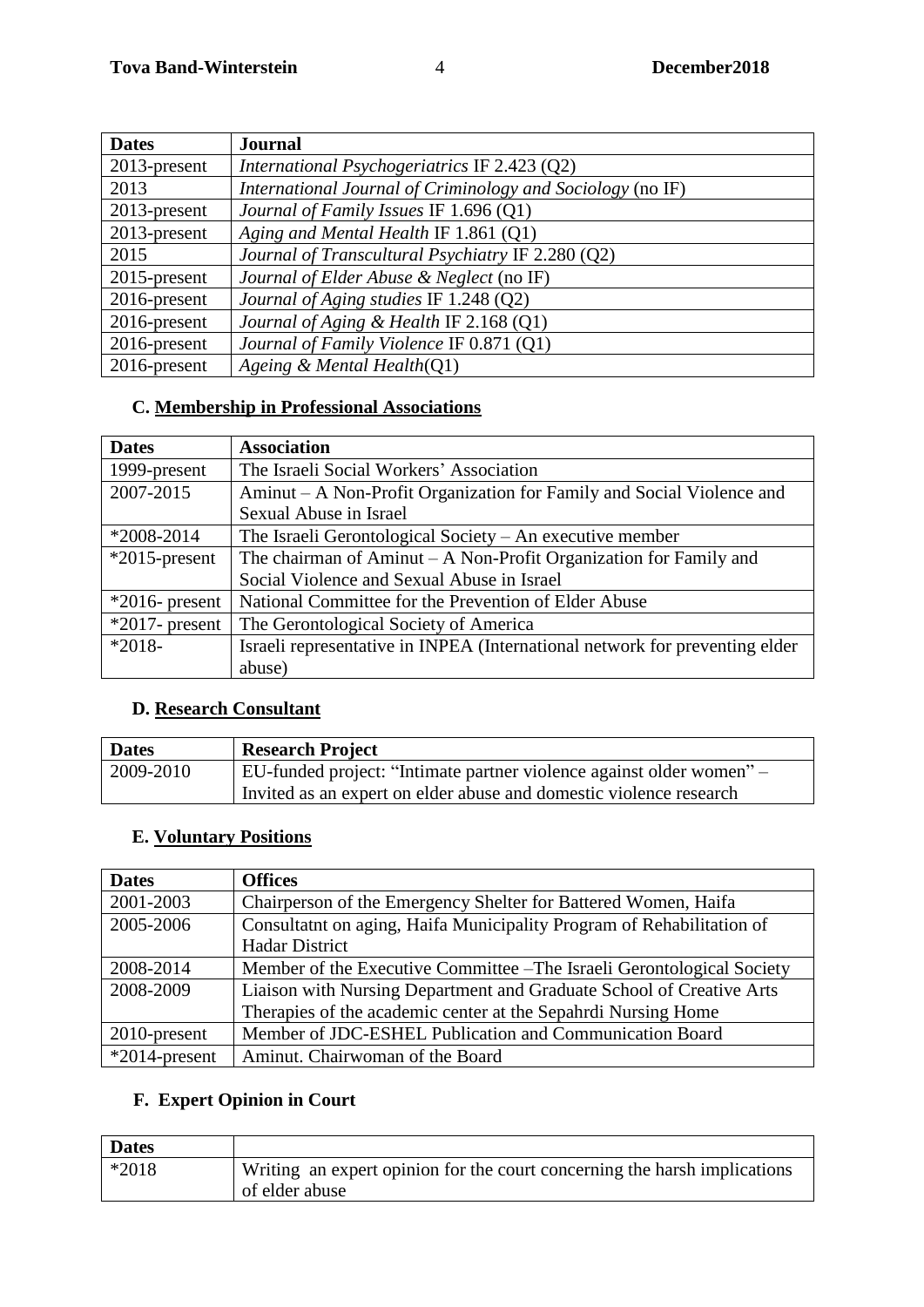### **G. Organizing Steering Committees**

| <b>Dates</b> | <b>Steering Committee</b>                                               |
|--------------|-------------------------------------------------------------------------|
| $*2018$      | An interdisciplinary Committee on Breaking the Taboo: Intervention with |
|              | Sexual Abuse of Women in Late Life                                      |
| $*2018$      | A faculty conference                                                    |

### **H. Public**

| <b>Dates</b> | <b>Offices</b>                                                           |  |  |  |
|--------------|--------------------------------------------------------------------------|--|--|--|
| 2004         | The delegation for Elder Abuse and Neglect, JDC, New York. Academic      |  |  |  |
|              | representative                                                           |  |  |  |
| 2006-2009    | ESHEL – the Center for Education and Professional Development in         |  |  |  |
|              | Gerontology. Academic Consultant and lecturer                            |  |  |  |
| 2007-2011    | National Insurance Agency, Counseling of the Elderly. Consultant,        |  |  |  |
|              | instructor, and supervisor                                               |  |  |  |
| 2008-2011    | Daphnee Project. Interneational perspectives on elder abuse and neglect, |  |  |  |
|              | Muenster, Germany. Research Consultant                                   |  |  |  |
| 2008-2009    | National Inquiry Commision on the Survivors of the Hollocaust (The       |  |  |  |
|              | Dorner commision). Research consultant                                   |  |  |  |

# **6. Participation in Scholarly Conferences**

### **A. Active Participation**

### **A1. Active Participation in International Conferences –Abroad (presented by me)**

|    | <b>Date</b> | <b>Name of Conference</b>         | <b>Place of</b>   | Subject of                  | Role         |
|----|-------------|-----------------------------------|-------------------|-----------------------------|--------------|
|    |             |                                   | <b>Conference</b> | <b>Lecture/Discussion</b>   |              |
| 1. | 2000        | The Violence in the               | Nicosia,          | Like a Wounded Bird -       | Oral         |
|    |             | Family – Plan of                  | Cyprus            | The Experience of Old       | Presentation |
|    |             | Action for the 21th               |                   | <b>Battered Women</b>       |              |
|    |             | Century International             |                   |                             |              |
|    |             | Conference                        |                   |                             |              |
| 2. | 2001        | The 7 <sup>th</sup> International | Portsmouth, New   | Victims and /or             | Oral         |
|    |             | <b>Family Violence</b>            | Hampshire,        | Survivors: Old              | presentation |
|    |             | <b>Research Conference</b>        | <b>USA</b>        | <b>Battered Women</b>       |              |
|    |             |                                   |                   | <b>Narratives</b>           |              |
| 3. | 2006        | International                     | Cologne,          | Putting a Face to           | Oral         |
|    |             | Conference on Elder               | Germany           | <b>Numbers: Preliminary</b> | presentation |
|    |             | Abuse, European                   |                   | Findings from the First     |              |
|    |             | Union's Framework                 |                   | National Survey on          |              |
|    |             | programme concerning              |                   | <b>Elder Abuse and</b>      |              |
|    |             | police and judicial               |                   | Neglect in Israel (with     |              |
|    |             | cooperation in criminal           |                   | Prof. Z. Eisikovits)        |              |
|    |             | matters (AGIS)                    |                   |                             |              |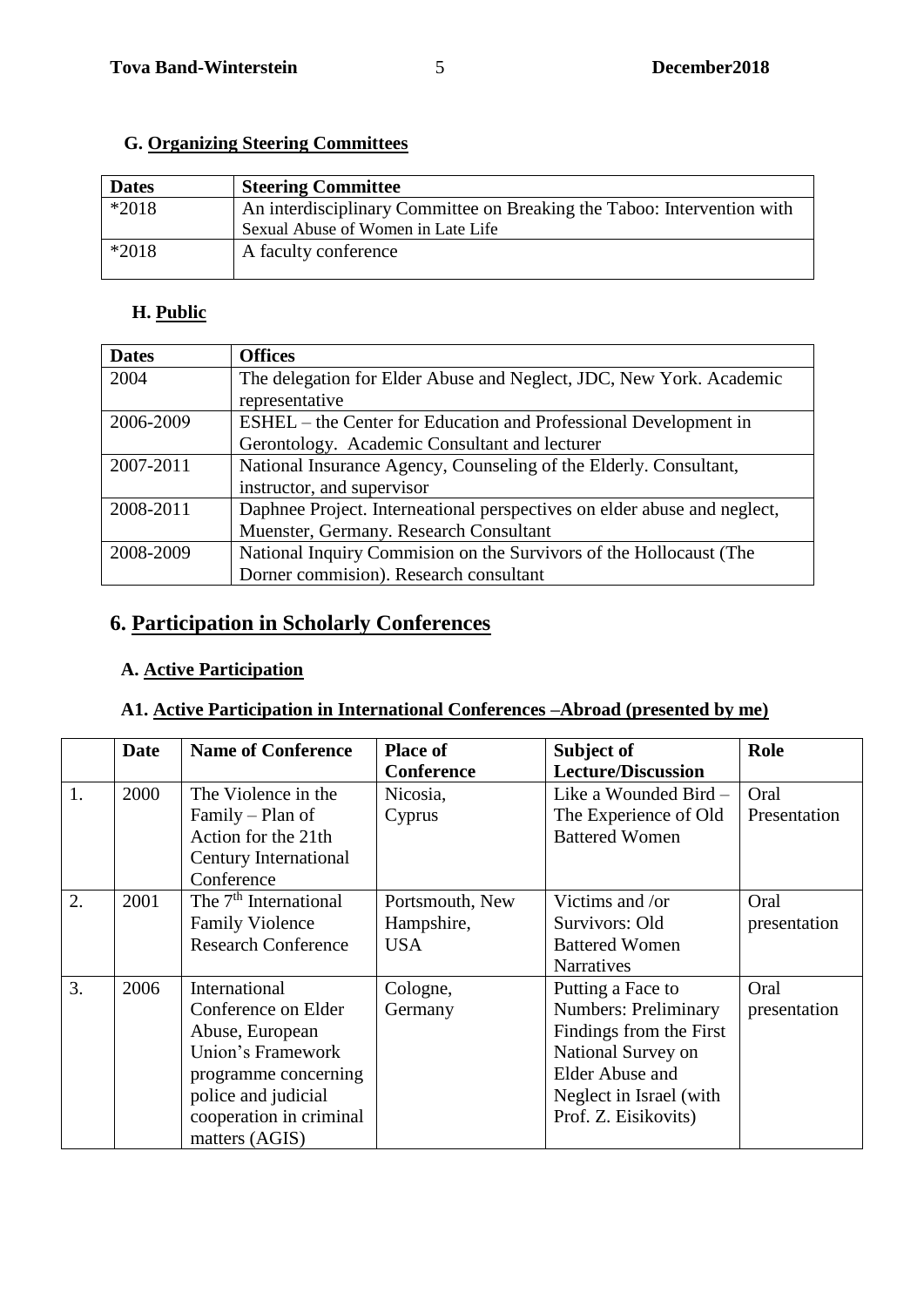|    | <b>Date</b> | <b>Name of Conference</b>                     | <b>Place of</b>   | Subject of                                     | Role         |
|----|-------------|-----------------------------------------------|-------------------|------------------------------------------------|--------------|
|    |             |                                               | Conference        | <b>Lecture/Discussion</b>                      |              |
| 4. | 2007        | The 6th European                              | Saint Petersburg, | The First Israeli                              | Oral         |
|    |             | Congress of the                               | Russia            | National Survey of                             | presentation |
|    |             | international                                 |                   | <b>Elder Abuse and</b>                         |              |
|    |             | Association of                                |                   | Neglect (with Prof. A.                         |              |
|    |             | Gerontology and                               |                   | Lowenstein & Prof. Z.                          |              |
|    |             | Geriatrics                                    |                   | Eisikovits)                                    |              |
| 5. | 2008        | Daphne III: IPVoW-<br><b>Intimate Partner</b> | Munster,          | Ageing in Violence:<br><b>Intimate Partner</b> | Oral         |
|    |             |                                               | Germany           |                                                | presentation |
|    |             | Violence against older<br>Women.              |                   | Violence Against<br>Elderly Women (with        |              |
|    |             | 3rd Transnational                             |                   | Prof. Z. Eisikovits)                           |              |
|    |             | meeting. (EU-funded                           |                   |                                                |              |
|    |             | project)                                      |                   |                                                |              |
| 6. | 2009        | Trauma in lives and                           | Oslo,             | Grown up Children of                           | Oral         |
|    |             | communities-Victims,                          | Norway            | <b>Intimate Partner</b>                        | presentation |
|    |             | Violators, Prevention                         |                   | Violence: Lived                                |              |
|    |             | and Recovery                                  |                   | <b>Experiences of Adult</b>                    |              |
|    |             |                                               |                   | Children Dwelling in                           |              |
|    |             |                                               |                   | <b>Interparental Violence</b>                  |              |
| 7. | 2009        | The CFR seminar on                            | Oslo,             | Memories of a Life                             | Oral         |
|    |             | <b>Families and Memories</b>                  | Norway            | Time: Old Battered                             | presentation |
|    |             |                                               |                   | Women Reflecting on                            |              |
|    |             |                                               |                   | their Experience (with                         |              |
| 8. | 2011        | 30th International                            | Oxford,           | Prof. Z. Eisikovits)                           | Oral         |
|    |             | Human Science                                 | England           | 1) Body, Time and<br>Space in the Life         | presentation |
|    |             | <b>Research Conference:</b>                   |                   | World of Old Battered                          |              |
|    |             | Intertwining Body-                            |                   | Women: A                                       |              |
|    |             | Self-World                                    |                   | Phenomenological                               |              |
|    |             |                                               |                   | Perspective (with Prof.                        |              |
|    |             |                                               |                   | Z. Eisikovits)                                 |              |
|    |             |                                               |                   | 2) When the Body                               | Oral         |
|    |             |                                               |                   | Meets the Self: Self                           | presentation |
|    |             |                                               |                   | Neglect in Old Age                             |              |
|    |             |                                               |                   | (with Dr. I. Doron)                            |              |
| 9. | 2013        | The 20th IAGG World                           | Seoul,            | 1) A typology of older                         | Oral         |
|    |             | Congress of                                   | South Korea       | violent men dwelling in                        | Presentation |
|    |             | Gerontology and                               |                   | lifelong intimate                              |              |
|    |             | Geriatrics                                    |                   | partner violence                               |              |
|    |             |                                               |                   | 2) Health care                                 | Oral         |
|    |             |                                               |                   | provision for older                            | Presentation |
|    |             |                                               |                   | persons: The interplay                         |              |
|    |             |                                               |                   |                                                |              |
|    |             |                                               |                   |                                                |              |
|    |             |                                               |                   | between ageism and<br>elder neglect            |              |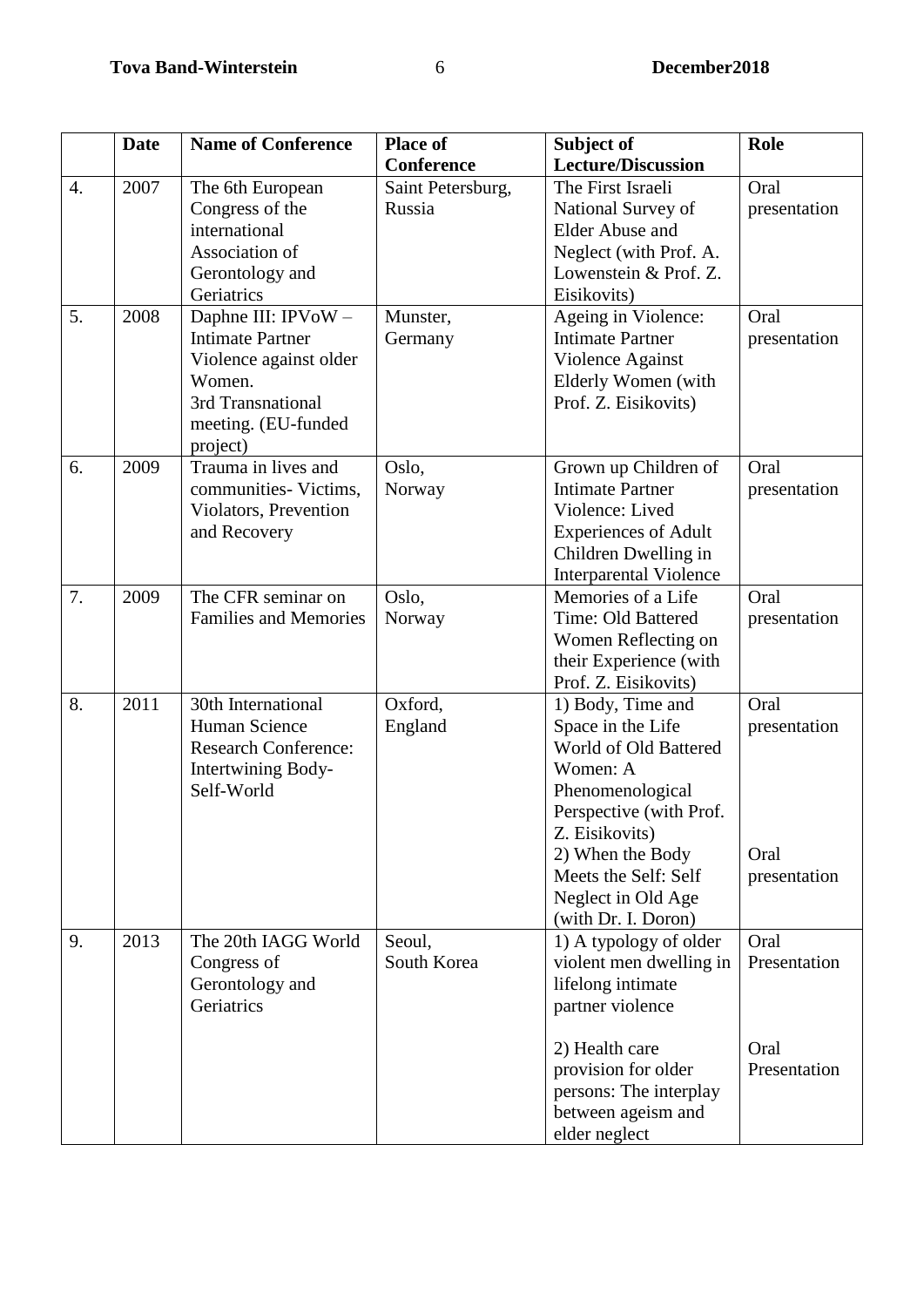|     | <b>Date</b> | <b>Name of Conference</b>                                                                                                                                                      | <b>Place of</b>                       | Subject of                                                                                                                                                                                                                                                                                                                                         | Role                                                                                                       |
|-----|-------------|--------------------------------------------------------------------------------------------------------------------------------------------------------------------------------|---------------------------------------|----------------------------------------------------------------------------------------------------------------------------------------------------------------------------------------------------------------------------------------------------------------------------------------------------------------------------------------------------|------------------------------------------------------------------------------------------------------------|
|     |             |                                                                                                                                                                                | <b>Conference</b>                     | <b>Lecture/Discussion</b>                                                                                                                                                                                                                                                                                                                          |                                                                                                            |
| 10. | 2013        | The 32nd International<br>Human Science<br><b>Research Conference -</b><br><b>IHSRC</b>                                                                                        | Aalborg,<br>Denmark                   | 1) From Understanding<br>to Insight: Creative<br><b>Means</b> for Teaching<br>Reflexivity<br>(with Dr. H. Goldblatt)<br>2)"I Take Them With<br>Me"-Reflection on<br><b>Sensitive Research:</b><br>The Case of Self-<br>Neglect                                                                                                                     | Oral<br>Presentation<br>Oral<br>Presentation                                                               |
| 11. | $*2014$     | 33rd International<br>Human Science<br><b>Research Conference</b>                                                                                                              | Antigonish, Nova<br>Scotia,<br>Canada | How Phenomenology<br>Can Help Develop<br>Skills for the Future:<br>The Experience of<br>Professionals Working<br>in Multi-Cultural<br>Societies<br>(with Dr. A. Freund)                                                                                                                                                                            | Oral<br>Presentation                                                                                       |
| 12. | $*2015$     | The IAGG-ER 8th<br>Congress of<br>Gerontology and<br>Geriatrics                                                                                                                | Dublin,<br>Ireland                    | 1) Intervention with<br><b>Families that Have</b><br>Aged in the Shadow of<br>Longterm Intimate<br>Partner Violence (IPV)<br>2) Navigating through<br>the Therapeutic<br>Journey: Professionals'<br>Perspective<br>(with Dr. S. Alon and<br>Dr. H. Goldblatt)<br>3) Elder Self-Neglect:<br><b>Research Results Israel</b><br>(with Prof. I. Doron) | <b>Session</b><br><b>Chair and</b><br>Oral<br>Presentation<br>Oral<br>Presentation<br>Oral<br>Presentation |
| 13. | $*2015$     | Prevention of Elder<br>Abuse                                                                                                                                                   | Warsaw,<br>Poland                     | Theoretical Knowledge<br>and Practice Wisdom:<br>Towards a<br>Comprehensive Model<br>for Addressing Elder<br>Abuse and Neglect<br>(with Dr. S. Alon)                                                                                                                                                                                               | Oral<br>Presentation                                                                                       |
| 14. | $*2015$     | 3 <sup>rd</sup> International<br>Congress on<br>Gerontology and<br>Geriatric Medicine $-1st$<br>meeting of<br><b>International Network</b><br>for Prevention of Elder<br>Abuse | Delhi,<br>India                       | <b>Addressing Elder</b><br>Abuse and Neglect:<br>between Theoretical<br>Knowledge and<br>Practice Wisdom                                                                                                                                                                                                                                           | Oral<br>Presentation                                                                                       |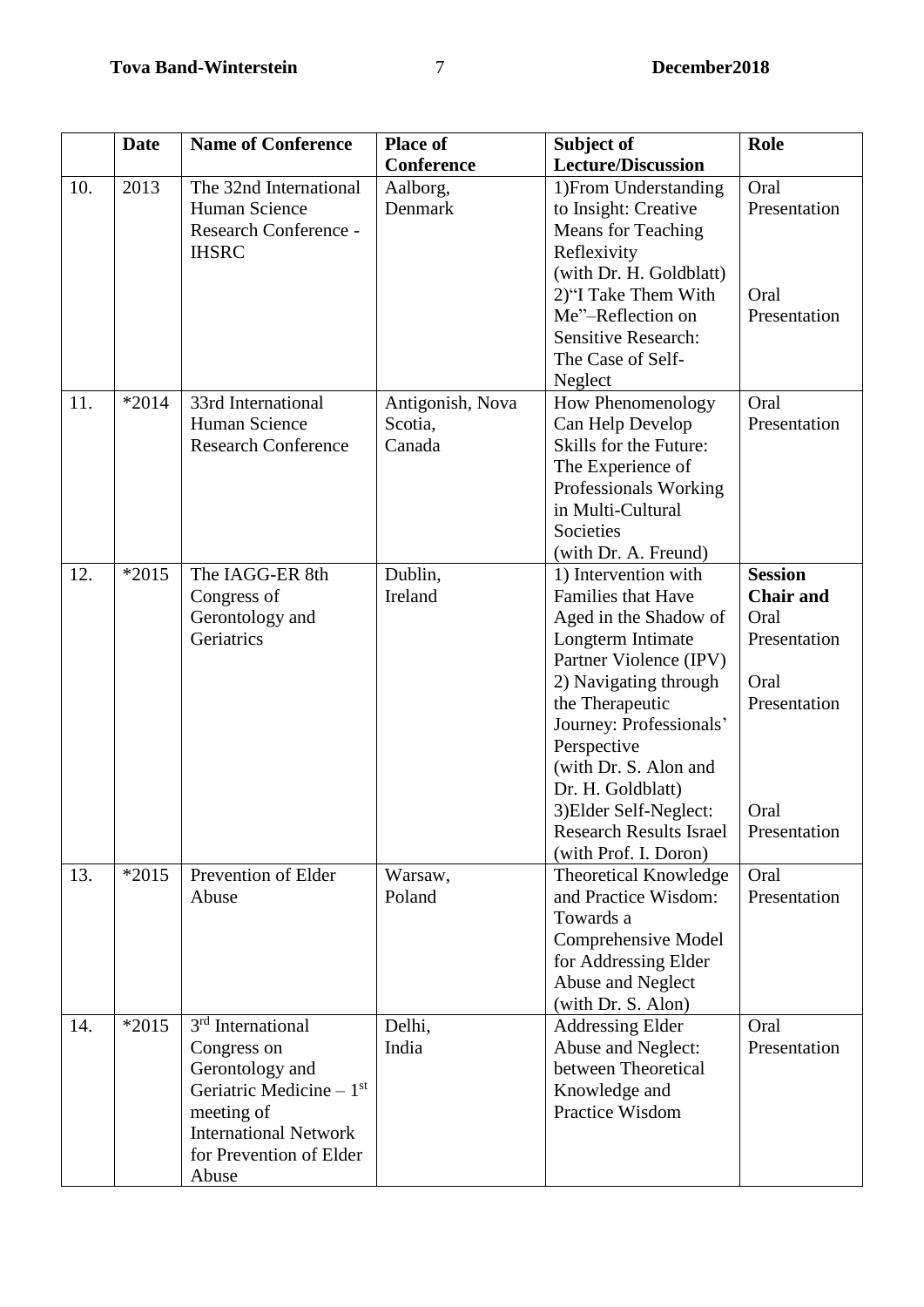|     | <b>Date</b> | <b>Name of Conference</b>                                                        | <b>Place of</b>              | Subject of                                                                                                                                                                                                                                                                                                                                                                                                                                                                                                                              | <b>Role</b>                           |
|-----|-------------|----------------------------------------------------------------------------------|------------------------------|-----------------------------------------------------------------------------------------------------------------------------------------------------------------------------------------------------------------------------------------------------------------------------------------------------------------------------------------------------------------------------------------------------------------------------------------------------------------------------------------------------------------------------------------|---------------------------------------|
|     |             |                                                                                  | <b>Conference</b>            | <b>Lecture/Discussion</b>                                                                                                                                                                                                                                                                                                                                                                                                                                                                                                               |                                       |
| 15. | $*2016$     | Inter-Disciplinary.net<br>The Domestic Abuse<br>and Violence 13<br>conference    | Prague,<br>Czech republic    | 1) Exploring the<br>"Black Box:"<br>Social Workers'<br>Reflections on the<br>Therapeutic Encounter<br>with Elder Abuse and<br>Neglect<br>from the Perspective<br>of Research on<br><b>Sensitive Issues</b><br>(with Dr. H. Goldblatt)<br>Dr. S. Alon)<br>2) "I keep trying": The<br>social workers<br>experience with the<br>phenomenon of elder<br>self-neglect<br>(with Prof. I. Doron)<br>3) "Walking between<br>the Raindrops":<br><b>Intimate Partner</b><br>Violence in the Ultra-<br>Orthodox (Haredi)<br>Society in Israel from | Oral<br>Presentation                  |
| 16. | $*2017$     | The 21th IAGG World<br>Congress of<br>Gerontology and<br>Geriatrics              | San-Francisco,<br><b>USA</b> | Social Workers'<br>Perspective<br>(with Dr. A. Freund)<br>1) Practice Wisdom:<br><b>Professional Responses</b><br>To Self-Neglect In<br>Israel<br>(with Prof. I. Doron)                                                                                                                                                                                                                                                                                                                                                                 | Oral<br>Presentation                  |
|     |             |                                                                                  |                              | 2)Lifelong Intimate<br>Partner Violence and<br>Sexual Abuse: Older<br>Women's Experience<br>(with Dr. H. Goldblatt)                                                                                                                                                                                                                                                                                                                                                                                                                     | <b>Invited</b><br><b>Presentation</b> |
| 17. | $*2017$     | II European<br>Conference on<br>Domestic Violence<br>(Forthcoming,<br>September) | Porto,<br>Portugal           | To 'touch' them, and to<br>let them touch me:<br>Social workers'<br>insights vis-à-vis the<br>therapeutic encounter<br>with elder abuse and<br>neglect"<br>(with Dr. H. Goldblatt.,<br>and Dr. S. Alon)                                                                                                                                                                                                                                                                                                                                 | Oral<br>Presentation                  |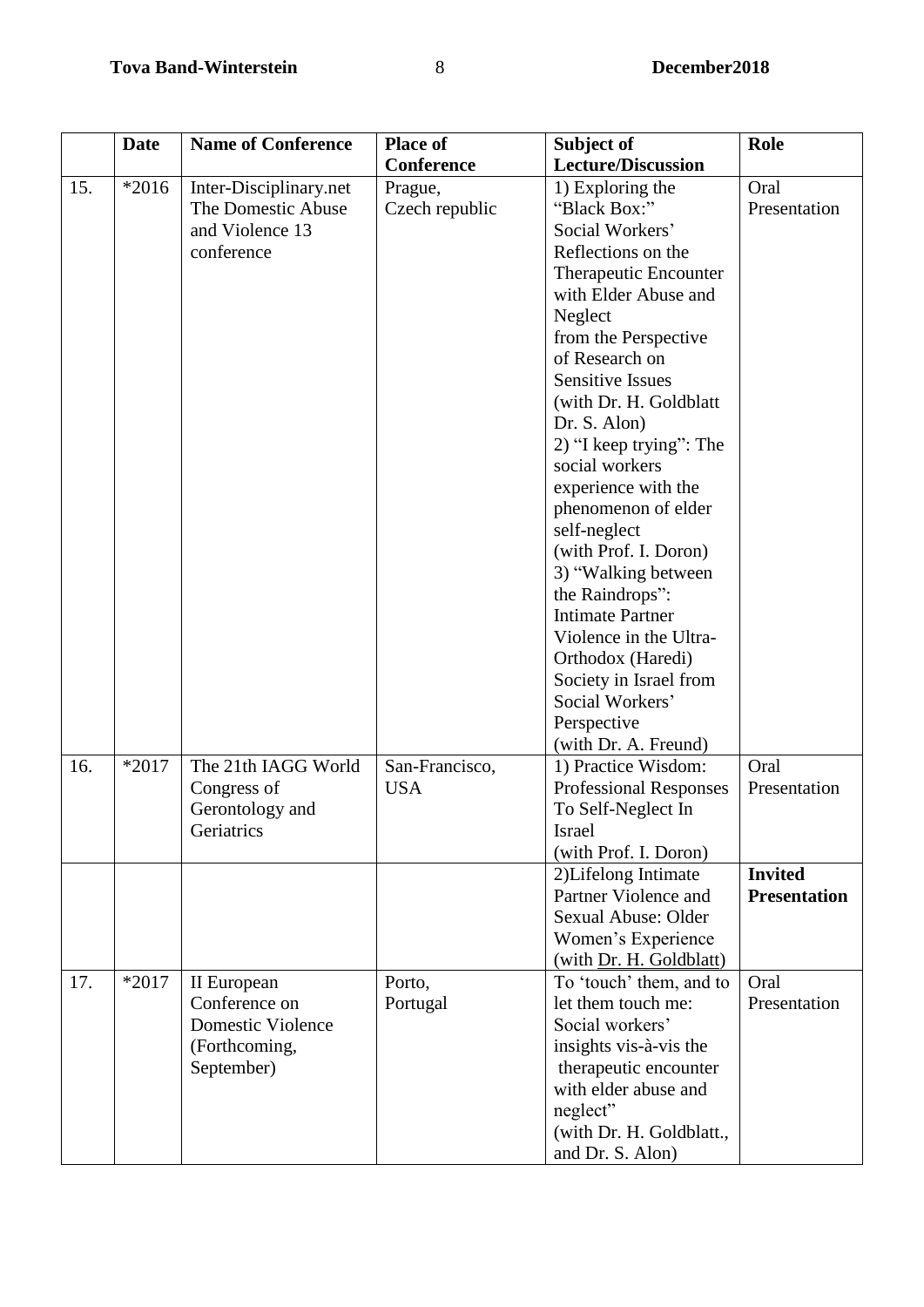| Subject of<br>Role<br><b>Place of</b>                | <b>Name of Conference</b> | Date           |  |
|------------------------------------------------------|---------------------------|----------------|--|
| <b>Lecture/Discussion</b><br><b>Conference</b>       |                           |                |  |
| Oral<br>The Experience of<br>Boston,                 | The GSA 2018 Annual       | 18.<br>$*2018$ |  |
| Parenting a Child With<br><b>USA</b><br>Presentation | <b>Scientific Meeting</b> |                |  |
| Disability in Old Age                                |                           |                |  |
| (with Dr. H. Avieli)                                 |                           |                |  |
|                                                      |                           |                |  |
|                                                      |                           |                |  |
|                                                      |                           |                |  |

#### **A2. Participation in International Conferences - Abroad (presented by other researchers**

|                  | <b>Date</b> | <b>Name of Conference</b>         | <b>Place of</b> | Subject of                        | Role         |
|------------------|-------------|-----------------------------------|-----------------|-----------------------------------|--------------|
|                  |             |                                   | Conference      | <b>Lecture/Discussion</b>         |              |
| 1.               | 2005        | The 18 <sup>th</sup> Congress of  | Rio De Janero,  | Elder Abuse and Neglect -         | Oral         |
|                  |             | the International                 | <b>Brazil</b>   | Findings from the First Israeli   | presentation |
|                  |             | Association of                    |                 | Survey                            |              |
|                  |             | Gerontology and                   |                 | (with Prof. A. Lowenstein &       |              |
|                  |             | Geriatrics                        |                 | Prof. Z. Eisikovits)              |              |
| 2.               | 2009        | $19th$ IAGG World                 | Paris,          | 1) The Israeli National           | Oral         |
|                  |             | Congress of                       | France          | Survey on Elder Abuse and         | presentation |
|                  |             | Gerontology and                   |                 | Neglect: So What if we Know       |              |
|                  |             | Geriatrics                        |                 | it Now?<br>(with Prof.            |              |
|                  |             |                                   |                 | Z. Eisikovits)                    |              |
|                  |             |                                   |                 | 2) The Phenomenology of           | Oral         |
|                  |             |                                   |                 | <b>Family Violence</b>            | presentation |
|                  |             |                                   |                 | (with Prof. Z. Eisikovits)        |              |
| 3.               | 2012        | IFA 11th Global                   | Prague,         | <b>Elder Self Neglect</b>         | Oral         |
|                  |             | Conference on Ageing              | Czech Republic  | (with Dr. I. Doron)               | Presentation |
| $\overline{4}$ . | 2012        | 2012 International                | Montreal,       | Giving Voice to 'Age at the       | Oral         |
|                  |             | Human Science                     | Canada          | Edge' – The Challenge of          | Presentation |
|                  |             | <b>Research Conference:</b>       |                 | Humanity in Professionals'        |              |
|                  |             | Renewing the                      |                 | <b>Encounter with Elder Abuse</b> |              |
|                  |             | <b>Encounter Between</b>          |                 | (with Dr. H. Goldblatt & Dr.      |              |
|                  |             | Human Sciences,                   |                 | S. Alon)                          |              |
|                  |             | the Arts, and the                 |                 |                                   |              |
|                  |             | Humanities                        |                 |                                   |              |
| 5.               | $*2015$     | 5th ENSEC Conference              | Lisbon,         | The meaning of burden of          | Oral         |
|                  |             |                                   | Portugal        | care in a faith-based             | Presentation |
|                  |             |                                   |                 | community: the case of Ultra-     |              |
|                  |             |                                   |                 | Orthodox Jews (UOJ)               |              |
|                  |             |                                   |                 | (with Dr. O. Edelstein & Y.       |              |
|                  |             |                                   |                 | Bachner)                          |              |
| 6.               | $*2015$     | IAGG-ER 8 <sup>th</sup> Congress, | Dublin, Ireland | Profile and Burden of Care        | Poster       |
|                  |             |                                   |                 | Among Caregivers of Ultra-        |              |
|                  |             |                                   |                 | <b>Orthodox Frail Elders</b>      |              |
|                  |             |                                   |                 | (with Dr. O. Edelstein & Y.       |              |
|                  |             |                                   |                 | Bachner)                          |              |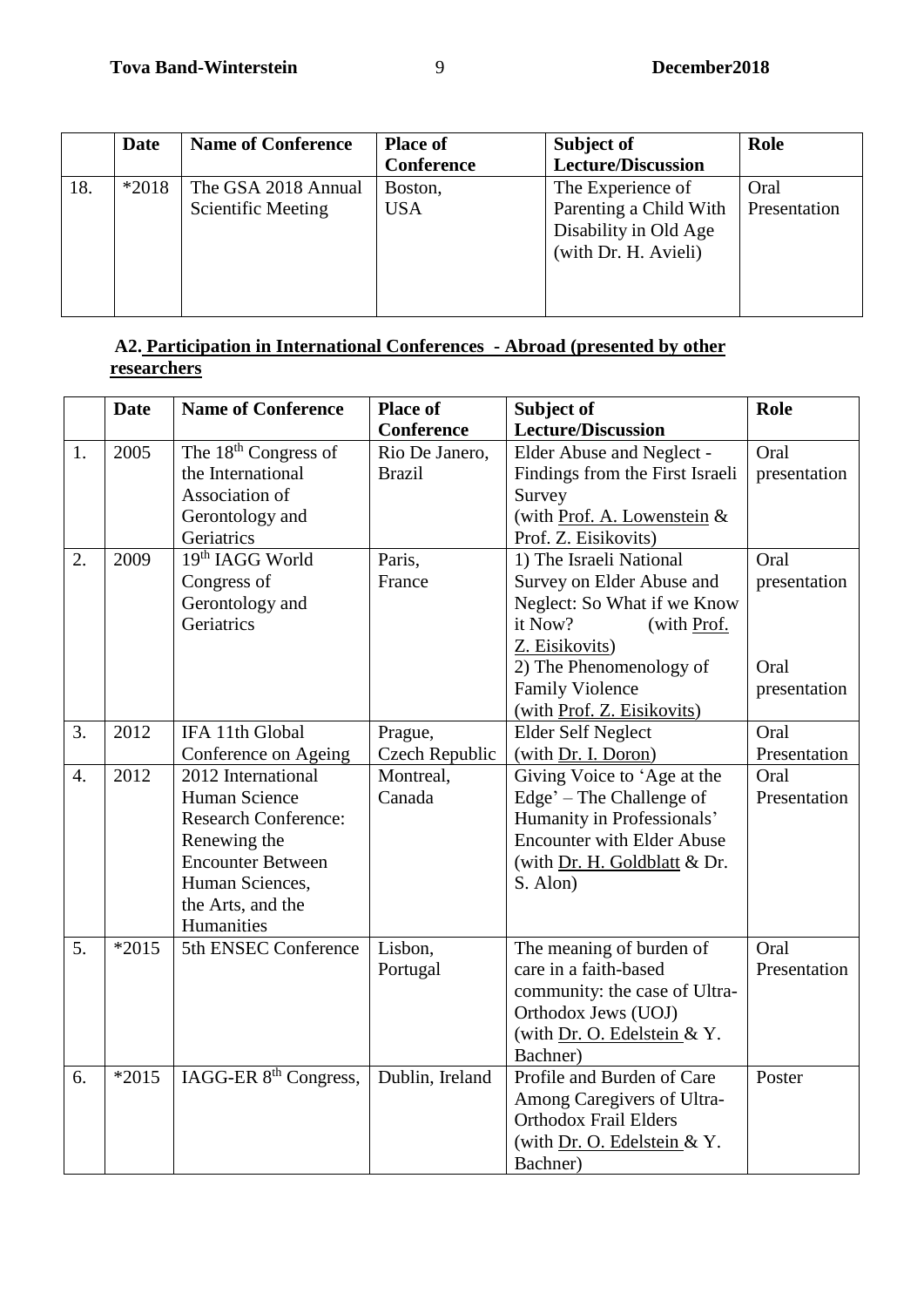|     | <b>Date</b> | <b>Name of Conference</b>                                                                                                                                      | <b>Place of</b>                | Subject of                                                                                                                                                                                      | Role                 |
|-----|-------------|----------------------------------------------------------------------------------------------------------------------------------------------------------------|--------------------------------|-------------------------------------------------------------------------------------------------------------------------------------------------------------------------------------------------|----------------------|
|     |             |                                                                                                                                                                | <b>Conference</b>              | <b>Lecture/Discussion</b>                                                                                                                                                                       |                      |
| 7.  | $*2016$     | The International<br>Association for the<br>Scientific Study of<br>Intellectual and<br>Developmental<br><b>Disabilities</b><br>(IASSIDD)15th World<br>Congress | Melbourne<br>Australia         | A family experience when a<br>member has an intellectual<br>disability: What does aging<br>bring?<br>(with Dr. T Araten Bergman<br>& Dr. H. Avieli)                                             | Oral<br>Presentation |
| 8.  | $*2017$     | The International<br>Institute of Social and<br>Economic Sciences<br>34th International<br>Conference                                                          | Florence,<br>Italy             | Determinants of depressive<br>symptomatology in<br>caregivers of frail older-<br>adults: The case of ultra-<br>orthodox Jewish community<br>(with Dr. O. Edelstein & Y.<br>Bachner)             | Poster               |
| 9.  | $*2018$     | 6th RSEP International<br>Multidisciplinary<br>Conference, Lisbon,<br>Portugal                                                                                 | Lisbon,<br>Portugal            | Predictors of Depression<br>among Caregivers of Frail<br>older-adults in a Faith-Based<br>Community<br>(with Dr. O.Edelstein & Y.<br>Bachner)                                                   | Oral<br>Presentation |
| 10. | *2018       | 37th International<br>Human Science<br><b>Research Conference</b>                                                                                              | Spartanburg,<br>South Carolina | To 'Touch' Them, and to Let<br>Them Touch Me: 'Complex<br>Sensitivity' as a Means for<br><b>Understanding Social</b><br>Workers' Experience of the<br>Encounter<br>with Elder Abuse and Neglect | Oral<br>Presentation |

# **A3. Active Participation in Local Conferences – (presented by me)**

|    | <b>Date</b> | <b>Name of Conference</b>     | <b>Place of</b>   | Subject of                | Role         |
|----|-------------|-------------------------------|-------------------|---------------------------|--------------|
|    |             |                               | <b>Conference</b> | <b>Lecture/Discussion</b> |              |
|    | 2000        | Conference on                 | Haifa             | Elder Abuse as a Social   | Oral         |
|    |             | <b>Financial Exploitation</b> |                   | Problem                   | presentation |
|    |             | of the Elderly                |                   |                           |              |
| 2. | 2000        | $15th$ National               | Tel-Aviv          | Like a Wounded Bird:      | Oral         |
|    |             | Conference of the             |                   | Old Battered Women        | presentation |
|    |             | Social Workers'               |                   | (with Dr. E. Buchbinder)  |              |
|    |             | Association                   |                   |                           |              |
|    |             |                               |                   |                           |              |

| 2001 | $14th$ Biennial Meeting<br>of the Israeli<br><b>Gerontological Society</b> | Tel-Aviv          | The Sand Clock of Old<br><b>Battered Women</b> | Oral<br>presentation |
|------|----------------------------------------------------------------------------|-------------------|------------------------------------------------|----------------------|
| 2002 | Conference for Public<br><b>Health Nurses</b>                              | <b>Ramat Efal</b> | Life Stories of Old<br><b>Battered Women</b>   | Oral<br>presentation |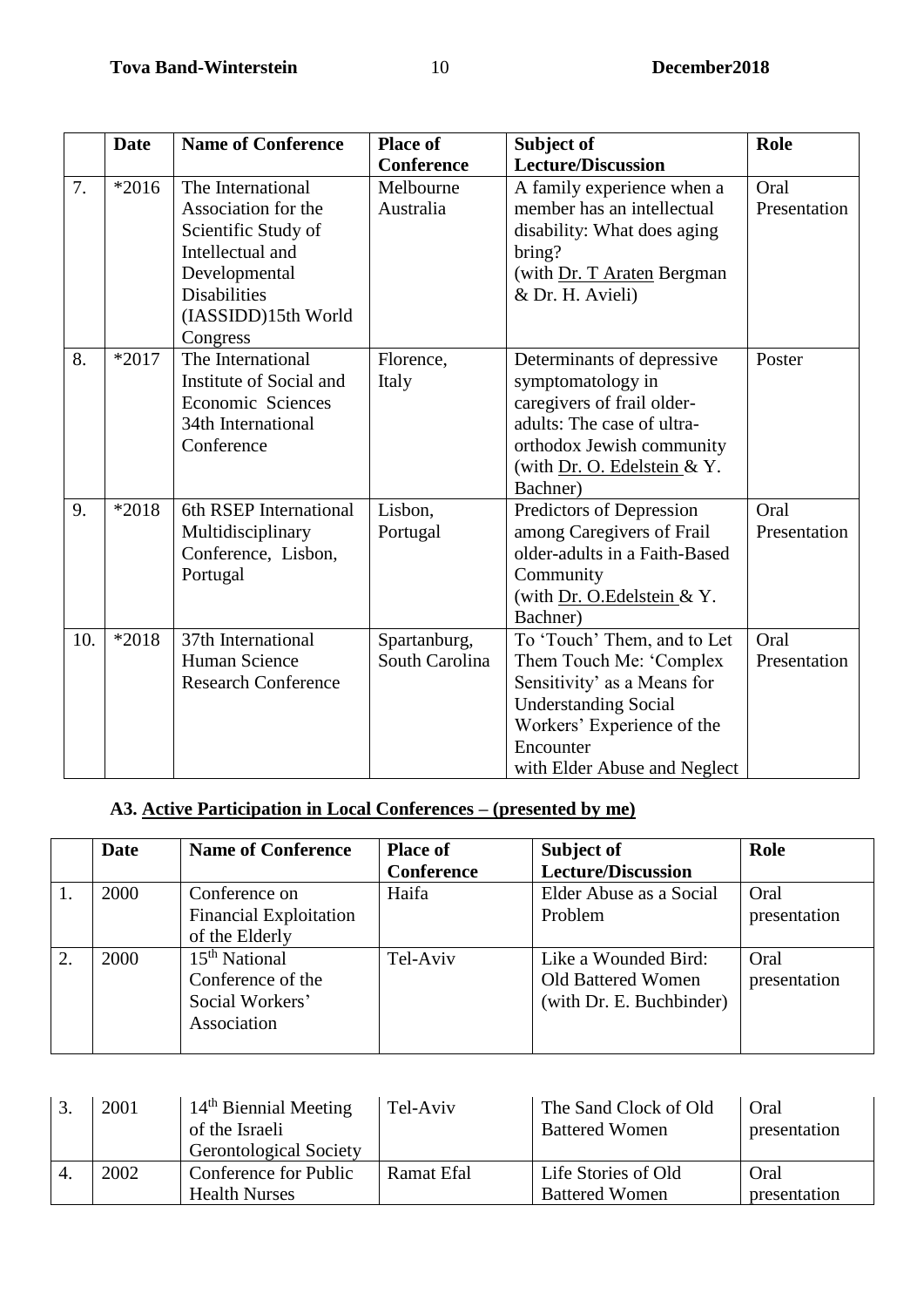|     | <b>Date</b> | <b>Name of Conference</b>                                                                                                               | <b>Place of</b><br><b>Conference</b> | Subject of<br><b>Lecture/Discussion</b>                                                                                                                                                                                           | Role                 |
|-----|-------------|-----------------------------------------------------------------------------------------------------------------------------------------|--------------------------------------|-----------------------------------------------------------------------------------------------------------------------------------------------------------------------------------------------------------------------------------|----------------------|
| 5.  | 2003        | 16 <sup>th</sup> National<br>Conference of the<br>Social Workers'<br>Association                                                        | Tel-Aviv                             | The Experience of<br>Loneliness of Old<br><b>Battered Women</b>                                                                                                                                                                   | Oral<br>presentation |
| 6.  | 2003        | 15 <sup>th</sup> Biennial Meeting<br>of the Israel<br><b>Gerontological Society</b>                                                     | Tel-Aviv                             | <b>Quality of Life Versus</b><br>Quality of Intimate<br>Violence Relations in<br>Old Age                                                                                                                                          | Oral<br>presentation |
| 7.  | 2004        | The First Israeli Inter-<br>Disciplinary<br>Conference for<br><b>Qualitative Research</b><br>Methods                                    | Tel-Aviv                             | From "I Says, He Says"<br>to a "Reflexive I:" Text<br>Analysis as a<br>Supervision Tool (with<br>Dr. H. Goldblatt)                                                                                                                | Oral<br>presentation |
| 8.  | 2005        | Eshel, The Ministry of<br>Welfare and Ministry of<br>Health, Amal<br>Association, & National<br>Insurance Institute of<br><b>Israel</b> | Ramat-Gan                            | Violence against the<br>Elderly                                                                                                                                                                                                   | Oral<br>presentation |
| 9.  | 2005        | School of Continuing<br><b>Education for Social</b><br>Workers                                                                          | Tel-Aviv                             | Violence Against<br>Women and Elder<br>Abuse: Similarities and<br><b>Differences</b>                                                                                                                                              | Oral<br>presentation |
| 10. | 2005        | The Center for Studies<br>and Research on Aging,<br>Eshel, National<br>Insurance Institute of<br>Israel and Ministry of<br>Welfare      | Haifa                                | 1) Findings from the<br>First Israeli Survey on<br><b>Elder Abuse and Neglect</b><br>(with Prof. Z. Eisikovits<br>and Prof. A. Lowenstein)<br>2) Phenomenological<br>perspectives on Elder<br>Abuse (with Prof. Z.<br>Eisikovits) | Oral<br>presentation |
| 11. | 2005        | The $16th$ biennial<br>conference of the Israeli<br><b>Gerontological Society</b>                                                       | Tel-Aviv                             | Neglect as a Social<br>Problem (with Prof. Z.<br>Eisikovits and Prof. A.<br>Lowenstein)                                                                                                                                           | Oral<br>presentation |
| 12. | 2006        | The Center for Studies<br>and Research on Aging<br>and Department of<br>Gerontology, Eshel                                              | Haifa                                | Life Story of Holocaust<br>Survivors as a Resource<br>for Coping with Aging                                                                                                                                                       | Oral<br>presentation |

| 2006 | The Israeli Inter-<br>Disciplinary<br>Conference for | Tel-Aviv | "Family affairs"-<br>Analyzing the family<br>unit in families living in | Oral<br>presentation |
|------|------------------------------------------------------|----------|-------------------------------------------------------------------------|----------------------|
|      | <b>Qualitative Research</b><br><b>Methods</b>        |          | violence                                                                |                      |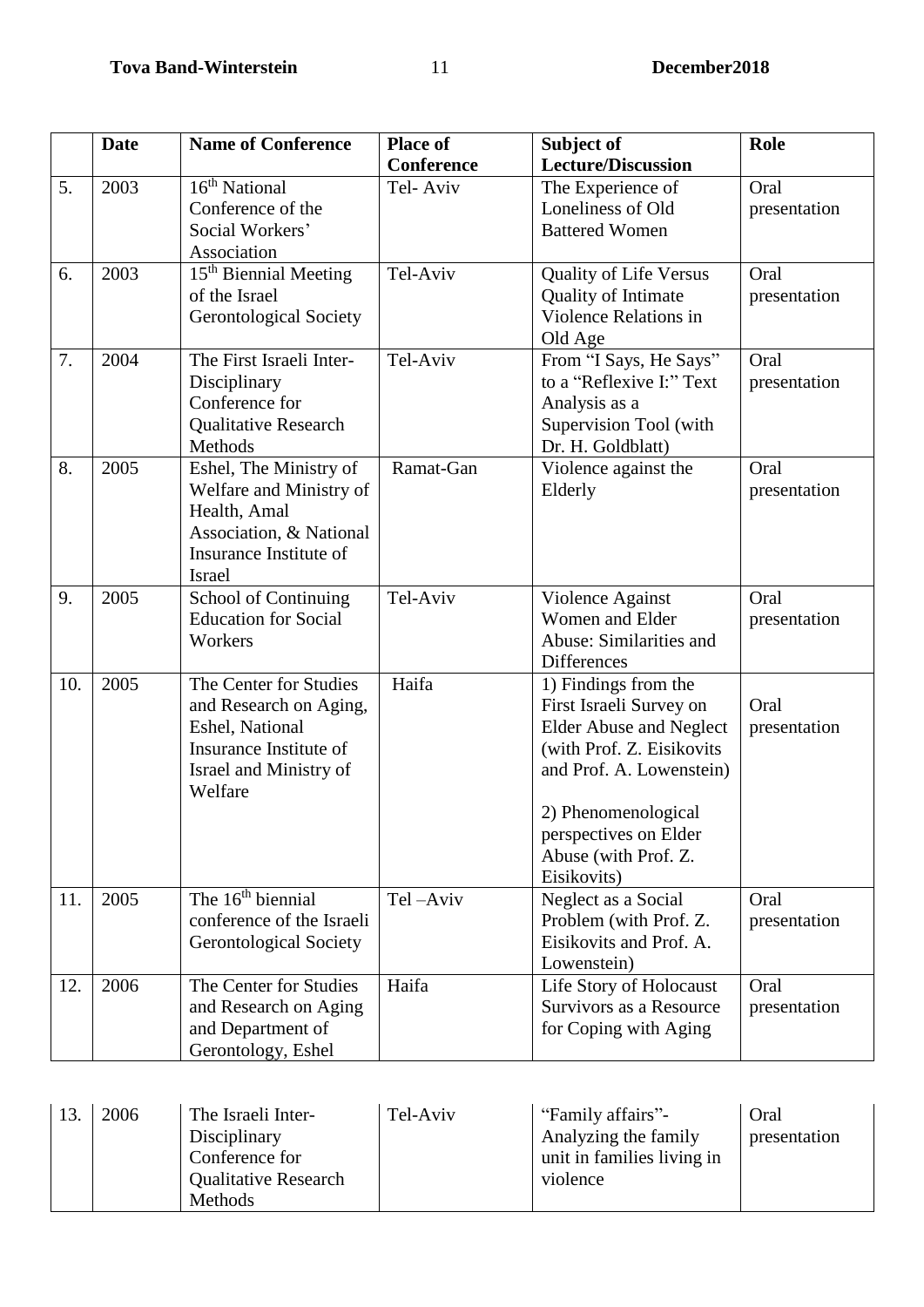|     | <b>Date</b> | <b>Name of Conference</b>                                                                                             | <b>Place of</b>        | Subject of                                                                                                                                                                                           | Role                                             |
|-----|-------------|-----------------------------------------------------------------------------------------------------------------------|------------------------|------------------------------------------------------------------------------------------------------------------------------------------------------------------------------------------------------|--------------------------------------------------|
|     |             |                                                                                                                       | <b>Conference</b>      | <b>Lecture/Discussion</b>                                                                                                                                                                            |                                                  |
| 14. | 2006        | Ken Lazaken -<br>Conference on Elder<br>Abuse and Neglect<br>issues                                                   | Jerusalem              | <b>Elder Abuse and Neglect</b><br>- Findings from the First<br>Israeli Survey (with Prof.<br>A. Lowenstein & Prof. Z.<br>Eisikovits)                                                                 | Oral<br>presentation                             |
| 15. | 2007        | The Center for Studies<br>and Research on Aging,<br>Department of<br>Gerontology, and Eshel                           | Haifa                  | "We take care for the<br>elderly, but who take<br>care for us?"<br>Professionals in a Shared<br>Reality of War                                                                                       | Oral<br>presentation                             |
| 16. | 2007        | The Jewish-Arab Center,<br><b>Friedrich Ebert Stiftung</b><br>& The Departments of<br>Gerontology & Nursing           | Haifa                  | <b>Health and Culture</b><br>Reflected by Abuse<br><b>Situations Among Old</b><br>Arab Women                                                                                                         | Oral<br>presentation                             |
| 17. | 2008        | The 16 <sup>th</sup> Biennial<br>Conference of the<br>Israeli Gerontological<br>Society                               | Tel-Aviv               | 1) Elderly People and<br>Professionals in a Shared<br>Reality of War - The<br><b>Israel Experience</b><br>2) Life Stories of Elderly<br>People who Live in<br>Abuse and Neglect<br><b>Situations</b> | Oral<br>presentation<br>Oral<br>presentation     |
| 18. | 2008        | The Academic Center<br>at the Sephardi Nursing<br>Home                                                                | Haifa                  | Neglect and Quality of<br>Life: An Insider's<br>Perspective of Nursing<br>Professionals                                                                                                              | Oral<br>presentation                             |
| 19. | 2008        | The State Commission<br>of Inquiry Investigating<br>the Treatment of<br>Holocaust Survivors by<br>the State of Israel | University of<br>Haifa | Survivors' Voices in the<br>National Inquiry<br><b>Committee on Holocaust</b><br>Survivors                                                                                                           | Oral<br>presentation                             |
| 20. | 2008        | Life stories $-$ Why?                                                                                                 | University of<br>Haifa | Life Review and Co-<br>existence in the Galilee                                                                                                                                                      | Oral<br>presentation                             |
| 21. | 2009        | Violence: Between<br><b>Headlines and Reality</b>                                                                     | Haifa                  | Whose Suffering is This?<br><b>Elder Abuse</b>                                                                                                                                                       | <b>Session chair</b><br>and Oral<br>presentation |
| 22. | 2010        | Aging in the $21st$<br>Century: Theory and<br>Practice for Serving the<br>Old Man and his<br><b>Family Members</b>    | Tel-Aviv               | 1) Couplehood in Old<br>Age: New Horizons<br>2) Elder Abuse and<br>Neglect in Long-Term<br>Care                                                                                                      | <b>Session chair</b><br>and Oral<br>presentation |
| 23. | 2011        | Forgiveness in Intimate<br>Partner Violence<br>Relationships                                                          | Tel Chay College       | To Forgive? To Forget?<br>To Remember?<br>Forgiveness in Old<br>Battered Women's<br>Narratives                                                                                                       | Oral<br>presentation                             |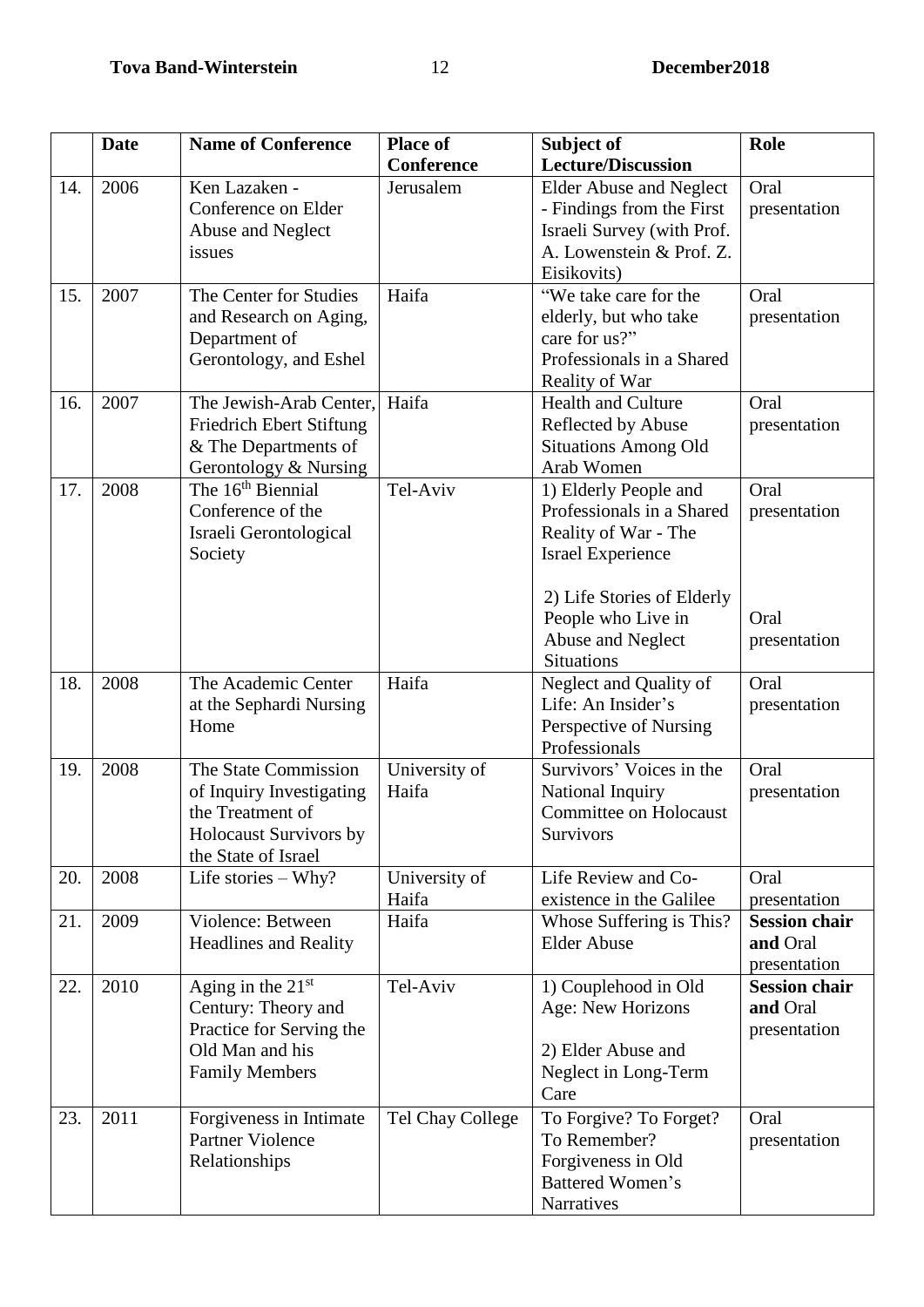|     | <b>Date</b> | <b>Name of Conference</b>                                                                               | <b>Place of</b>                 | Subject of                                                                                                                                                                                 | Role                                         |
|-----|-------------|---------------------------------------------------------------------------------------------------------|---------------------------------|--------------------------------------------------------------------------------------------------------------------------------------------------------------------------------------------|----------------------------------------------|
|     |             |                                                                                                         | <b>Conference</b>               | <b>Lecture/Discussion</b>                                                                                                                                                                  |                                              |
| 24. | 2011        | The International Day<br>of Awareness for<br><b>Preventing Elder Abuse</b><br>and Neglect               | Tel-Aviv                        | Self-Neglect: The<br>Perspectives of the Old<br>Man, the Professional<br>Social Worker and the<br>Researcher                                                                               | Oral<br>presentation<br>(Keynote<br>speaker) |
| 25. | 2012        | The Fifth Israeli Inter-<br>Disciplinary<br>Conference for<br><b>Qualitative Research</b><br>Methods    | <b>Ben-Gurion</b><br>University | "I'm Taking Them With<br>$Me2 - Reflection on$<br><b>Elder Self Neglect</b><br>Research (with S. Naim<br>& Dr. I. Doron)                                                                   | Oral<br>presentation                         |
| 26. | 2012        | The 19 <sup>th</sup> Biennial<br>Conference of the<br>Israeli Gerontological<br>Society                 | Tel-Aviv                        | When and How to<br>Intervene? The<br><b>Encounter Between</b><br>Professionals and Elder<br>Self-Neglect (with Dr. I.<br>Doron and S. Naim)                                                | Oral<br>presentation                         |
| 27. | 2012        | <b>Mandatory Reporting:</b><br>Legal and Clinical<br><b>Issues</b>                                      | University of<br>Haifa          | <b>Mandatory Reporting:</b><br>The Case of Elder Self-<br>Neglect                                                                                                                          | Oral<br>Presentation                         |
| 28. | 2013        | The International Day<br>of Awareness for<br><b>Preventing Elder Abuse</b><br>and Neglect               | Tel-Aviv                        | Carrying the Torch: The<br>Experience of the<br>Therapeutic Encounter<br>and its Meaning for Social<br>Workers in Prevention of<br><b>Elder Abuse</b>                                      | Oral<br>presentation<br>(Keynote<br>speaker) |
| 29. | 2013        | Reflexivity in Social<br>Work Supervision: The<br>Intrapersonal, the<br>Interpersonal and the<br>Social | University of<br>Haifa          | Reflexivity in Social<br><b>Work Supervision:</b><br>Thinking of Myself,<br>Thinking of the Other                                                                                          | Oral<br>presentation<br>(Keynote<br>speaker) |
| 30. | 2013        | The 20th Biennial<br>Conference of the<br>Israeli Gerontological<br>Society                             | Tel-Aviv                        | The therapeutic<br>encounter of social<br>workers with elder abuse<br>and neglect: The<br>contribution of research<br>to the advancement of<br>practice (with S. Alon $&$<br>H. Goldblatt) | Oral<br>presentation                         |
| 31. | $*2014$     | The 6th Israeli Inter-<br>Disciplinary<br>Conference for<br><b>Qualitative Research</b><br>Methods      | <b>Ben-Gurion</b><br>University | From understanding to<br>insight: Creative means<br>of teaching reflexivity on<br>qualitative research (with<br>Dr. H. Goldblatt)                                                          | Oral<br>presentation                         |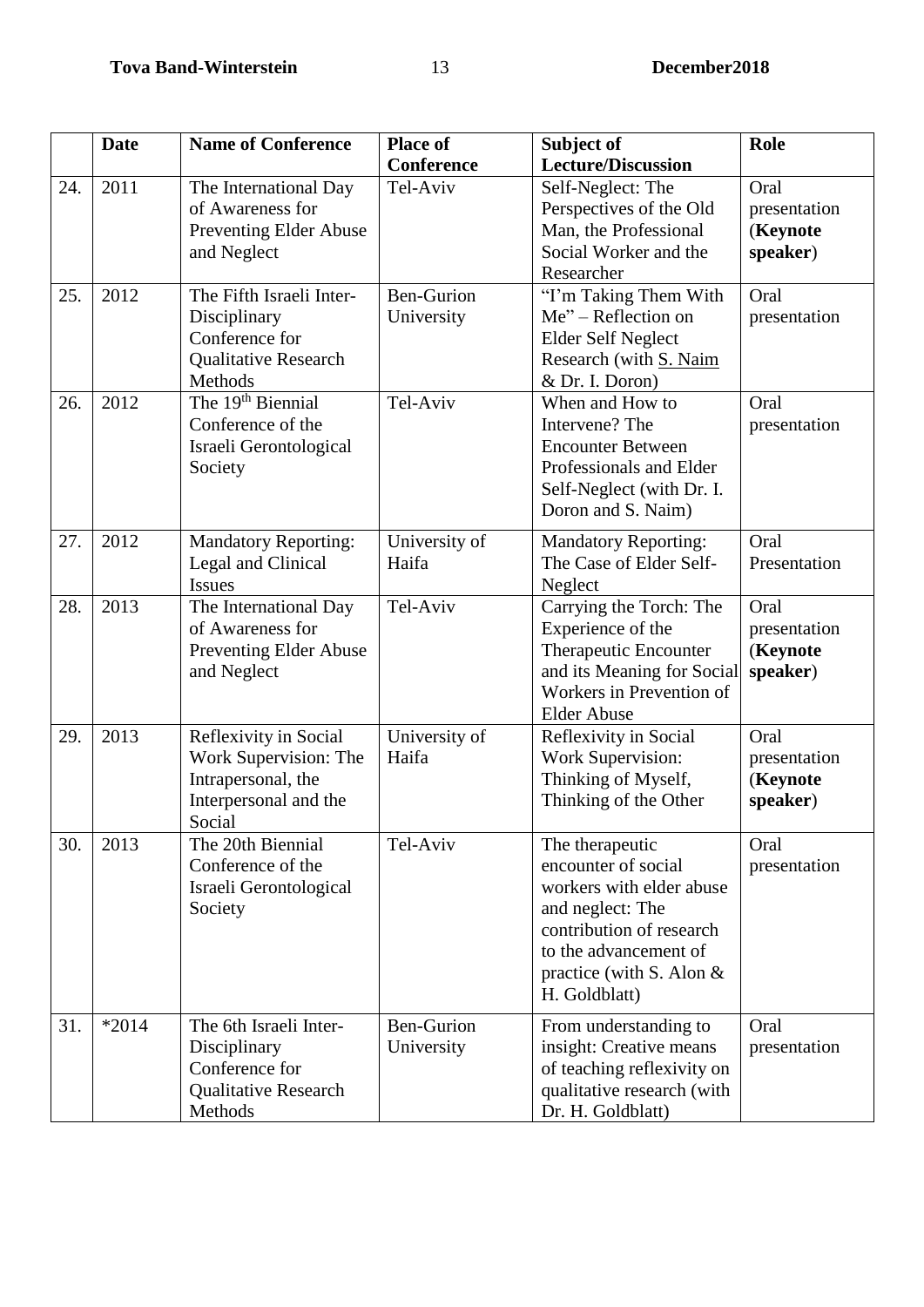|     | <b>Date</b> | <b>Name of Conference</b>                                                                          | <b>Place of</b><br>Conference   | Subject of<br><b>Lecture/Discussion</b>                                                                                                                                                                                                                                                                                                                                                                                  | Role                                              |
|-----|-------------|----------------------------------------------------------------------------------------------------|---------------------------------|--------------------------------------------------------------------------------------------------------------------------------------------------------------------------------------------------------------------------------------------------------------------------------------------------------------------------------------------------------------------------------------------------------------------------|---------------------------------------------------|
| 32. | $*2016$     | The 21th Biennial<br>Conference of the<br>Israeli Gerontological<br>Society                        | Tel-Aviv                        | The cultural color of<br>elder abuse and neglect<br>in the ultra-orthodox<br>society in Israel: The<br>perspective of social<br>workers                                                                                                                                                                                                                                                                                  | <b>Session chair</b><br>and Oral<br>presentation  |
| 33. | $*2016$     | The 7th Israeli Inter-<br>Disciplinary<br>Conference for<br><b>Qualitative Research</b><br>Methods | <b>Ben-Gurion</b><br>University | 'A bridge over troubled<br>water': Using critical<br>reflexivity for<br>performing research on<br>sensitive topics<br>sensitively (with Dr. H.<br>Goldblatt)<br><b>Session chair: A</b><br>Qualitative Analysis of<br>the Family Unit:<br>Rational, Uniqueness and<br>Meaning<br>Time in family<br>perspective: life course<br>in aging families with<br>disabilities (With Dr. H.<br>Avieli & Dr. T. Araten<br>Bergman) | <b>Session chair</b><br>and Oral<br>presentation  |
| 34. | $*2017$     | The 21th Conference of<br>the Israeli Social<br>Workers                                            | Tel-Aviv                        | 1) Being a sibling to a<br>person with intellectual<br>disability along the life<br>course: A retrospective<br>view (with Dr. H. Avieli<br>& Dr. T. Araten-<br>Bergman)                                                                                                                                                                                                                                                  | <b>Session chair</b><br>and Oral<br>presentations |
| 35. | *2018       | The 8th Israeli Inter-<br>disciplinary Conference<br>for Qualitative<br><b>Research Methods</b>    | <b>Ben-Gurion</b><br>University | 'Walking on a Thin<br>Rope:' The Challenges<br>Facing Reseachers who<br><b>Study Sensitive Issues</b><br>(with Prof. H. Goldblatt<br>& Dr. S. Lev)                                                                                                                                                                                                                                                                       | A moderator of<br>a Dialogue<br>Session           |
| 36. | *2018       | The 22th Conference of<br>the Israeli Social<br>Workers                                            | Tel-Aviv                        | Interventions in Elder<br>Abuse and Neglect:<br>Reviewing the Existing<br>Knowledge in the World<br>and Directions toward<br>the Future.                                                                                                                                                                                                                                                                                 | Oral<br>presentations                             |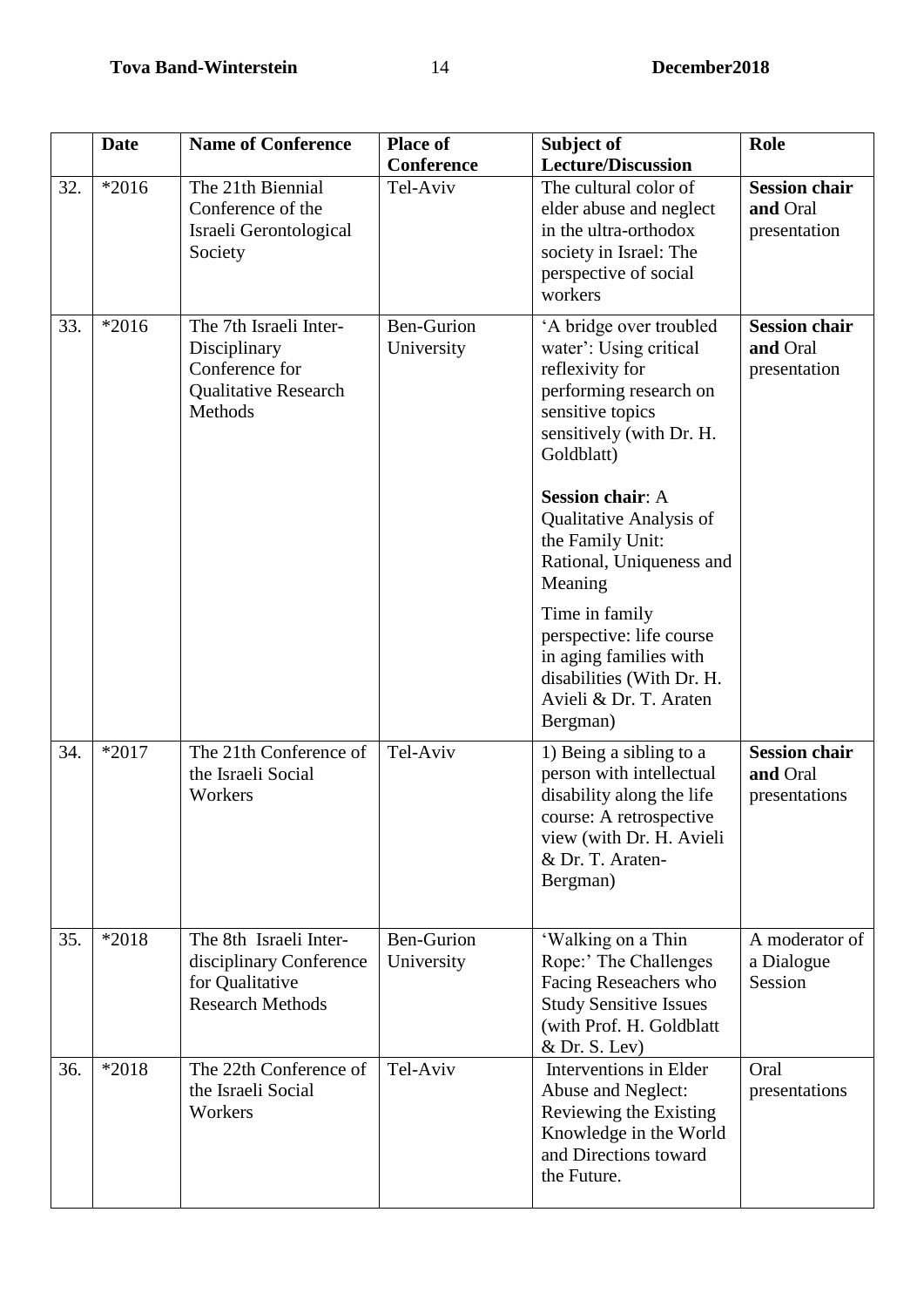|    | (selected)  |                                                                                         |                                      |                                                                                                                                                                                                       |                         |  |
|----|-------------|-----------------------------------------------------------------------------------------|--------------------------------------|-------------------------------------------------------------------------------------------------------------------------------------------------------------------------------------------------------|-------------------------|--|
|    | <b>Date</b> | <b>Name of Conference</b>                                                               | <b>Place of</b><br><b>Conference</b> | Subject of<br><b>Lecture/Discussion</b>                                                                                                                                                               | Role                    |  |
| 1. | 2012        | The 19 <sup>th</sup> Biennial<br>Conference of the<br>Israeli Gerontological<br>Society | Tel-Aviv                             | 1) Body Experience and<br>its Meaning for Older<br>Women After Heap<br>Fracture Surgery (with<br>A. Englard)                                                                                          | Oral<br>presentation    |  |
|    |             |                                                                                         |                                      | 2) Ageism in the<br>Healthcare System: A<br><b>Comparison of Attitudes</b><br>Among Freshmen<br>Nursing Students And<br><b>Young Nurses Towards</b><br>Old Age (with Dr. A.<br>Zisberg & $M. Topaz$ ) |                         |  |
|    |             |                                                                                         |                                      | 3) "It is not the End of<br>the World": Ageing<br><b>Experience of Never</b><br><b>Married Older Singles</b><br>(with C. Manchik-<br>Rimon)                                                           |                         |  |
|    |             |                                                                                         |                                      | 4) The Body as Narrator:<br>Body-Movement<br>Memory in Life Stories<br>of Holocaust survivors<br>(with G. Zana)                                                                                       |                         |  |
| 2. | 2013        | The 20 <sup>th</sup> Biennial<br>Conference of the<br>Israeli Gerontological<br>Society | Tel-Aviv                             | 1) Aging in the shadow<br>of abuse by grown up<br>children with mental<br>illness: Research in the<br>service of practice (with<br>Y. Smeloy)                                                         | Oral<br>presentation    |  |
|    |             |                                                                                         |                                      | 2) Health perception of<br>Holocaust survivors:<br>Needs vs. solutions in the<br>encounter with the health<br>system (with A. Mizrahi)                                                                |                         |  |
|    |             |                                                                                         |                                      | 3) The experience of<br>aging in people coping<br>with schizophrenia (with<br>P. Mushkin)                                                                                                             |                         |  |
| 3. | $*2016$     | The 21th Biennial<br>Conference of the<br>Israeli Gerontological<br>Society             | Tel-Aviv                             | <b>What Do Professionals</b><br><b>Know About Sexual</b><br>Abuse in Late Life in<br>Israel? (with Dr. H.                                                                                             | <b>Session</b><br>chair |  |

# **A4. Participation in Local Conferences – (presented by Other Researchers (in Hebrew)**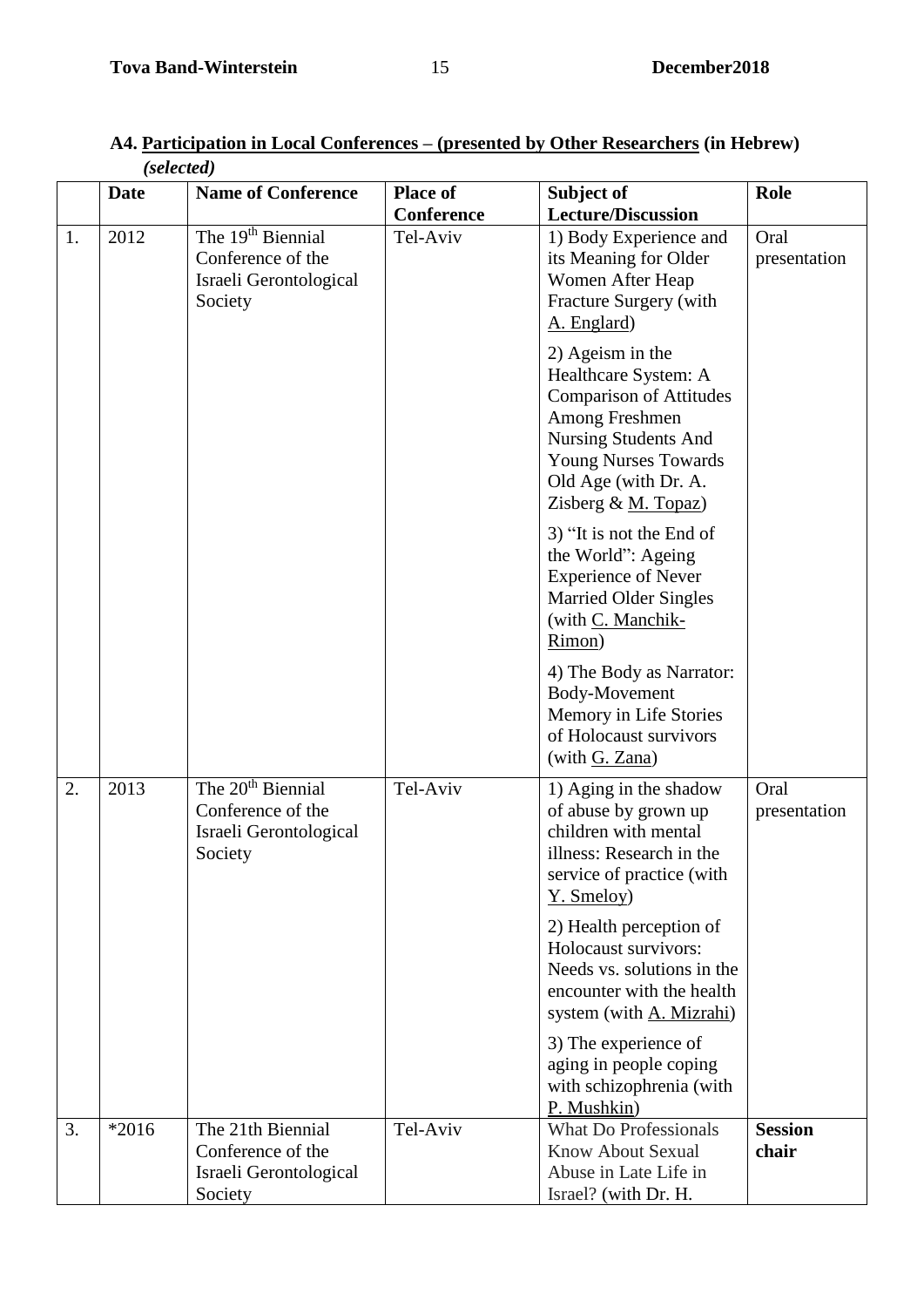|                  | <b>Date</b> | <b>Name of Conference</b>                                                               | <b>Place of</b><br><b>Conference</b> | Subject of<br><b>Lecture/Discussion</b>                                                                                                                                                                               | Role                    |
|------------------|-------------|-----------------------------------------------------------------------------------------|--------------------------------------|-----------------------------------------------------------------------------------------------------------------------------------------------------------------------------------------------------------------------|-------------------------|
|                  |             |                                                                                         |                                      | Goldblatt, S. Alon, N.<br>Tuma, & T. Kasif)                                                                                                                                                                           |                         |
| $\overline{4}$ . | $*2016$     | The 7th Israeli Inter-<br>Disciplinary<br>Conference for<br><b>Qualitative Research</b> | <b>Ben-Gurion</b><br>University      | A Qualitative Analysis of<br>the Family Unit:<br>Rational, Uniqueness and<br>Meaning                                                                                                                                  | <b>Session</b><br>chair |
|                  |             | Methods                                                                                 |                                      | 1) Inquiring the family<br>unit: conceptualizing,<br>methodology and<br>contribution (With Dr. T.<br>Araten-Bergman & Dr.<br>H. Avieli                                                                                |                         |
|                  |             |                                                                                         |                                      | 2) The family as a<br>resource: The<br>phenomenon of suicidal<br>in old age (With Dr. O.<br>Aharon & Prof. M.<br>Granot)                                                                                              |                         |
|                  |             |                                                                                         |                                      | 3) The family in turmoil:<br>Familial tapestry of<br>relations around<br>organizing for financing<br>an older parent's<br>residence in a long home<br>care facility (With A.<br>Perry)                                |                         |
| 5.               | *2017       | The 21th Conference of<br>the Israeli Social<br>Workers                                 | Tel-Aviv                             | Opening the Black Box:<br>Social Workers'<br>reflection on the<br>Experience of the<br>Therapeutic Encounter<br>with Elder Abuse and<br>Neglect Victims (with<br>Dr. S. Alon & Dr. H.<br>Goldblatt)                   | <b>Session</b><br>chair |
| 6.               | *2018       | The 22th Conference of<br>the Israeli Social<br>Workers                                 | Tel-Aviv                             | 1) "He buried the years<br>he was there in a<br>drawer":<br>intergenerational<br>transition of death<br>expressions among<br>Holocaust survivors and<br>their family members<br>(with $H$ . Elul & Prof. Y.<br>Palgi) | <b>Session</b><br>chair |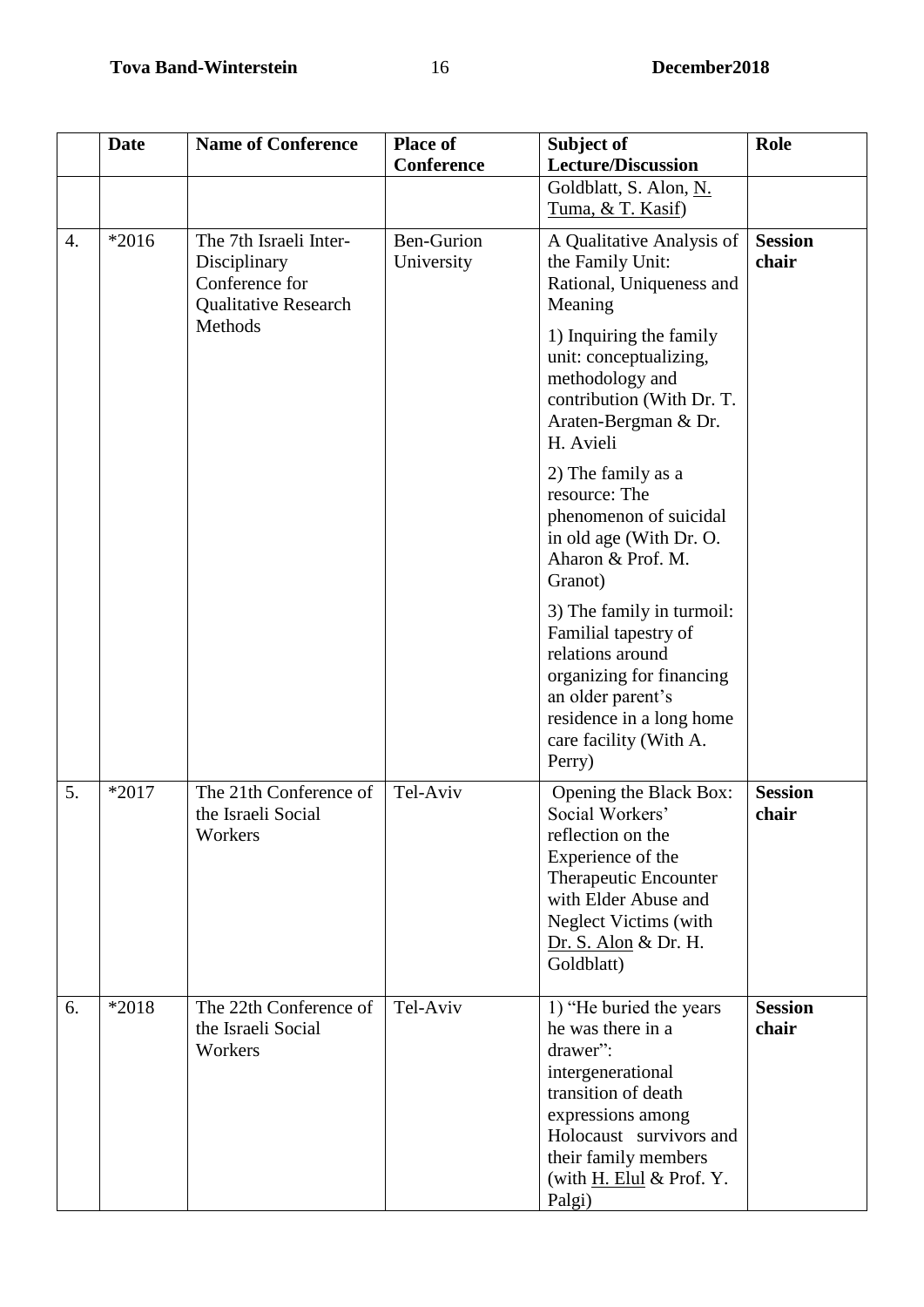| <b>Date</b> | <b>Name of Conference</b> | <b>Place of</b> | Subject of                                                                                                                                                    | Role |
|-------------|---------------------------|-----------------|---------------------------------------------------------------------------------------------------------------------------------------------------------------|------|
|             |                           | Conference      | <b>Lecture/Discussion</b>                                                                                                                                     |      |
|             |                           |                 | 2) The encounter<br>between older clients and<br>insurance agencies: the<br>experience and its<br>meaning (with I. Segev<br>& Prof. I. Doron)                 |      |
|             |                           |                 | 3) The meaning that<br>people above 50 give to<br>plan their life after<br>retirement (with A.<br>Kaplon & Prof. I. Doron)                                    |      |
|             |                           |                 | 4) Depression among<br>informal primary<br>caregivers: What do we<br>know about Ultra-<br>Orthodox caregivers<br>(with $Q$ . Edelstein &<br>Prof. Y. Bachner) |      |

# **B. Organization of Conferences or Sessions**

|                  | <b>Date</b> | Name of<br>Conference                                                                                                                             | <b>Place of</b><br><b>Conference</b> | Role                                                                         |
|------------------|-------------|---------------------------------------------------------------------------------------------------------------------------------------------------|--------------------------------------|------------------------------------------------------------------------------|
| 1.               | 2005        | <b>Elder Abuse and Neglect</b>                                                                                                                    | University of Haifa                  | Conference organizer<br>(with Prof. A. Lowenstein                            |
| 2.               | 2005        | Competence among<br><b>Elderly People</b>                                                                                                         | University of Haifa                  | Conference organizer<br>(with Prof. P. Werner)                               |
| 3.               | 2006        | Conference organizer<br>(with Prof. A. Lowenstein<br>and B. Rappaport)                                                                            | University of Haifa                  | Narratives of Holocaust Survivors and<br>their Reflection on Aging           |
| $\overline{4}$ . | 2007        | Many faces of Aging                                                                                                                               | University of Haifa                  | Conference organizer<br>(with Prof. M. Cohen & Dr. I. Doron)                 |
| 5.               | 2007        | "Health and Gender: Arab<br>women in a changing<br>society"                                                                                       | University of Haifa                  | Member of the conference steering<br>committee                               |
| 6.               | 2007        | A National Conference<br>organized by Aminut:<br>Addicted to Violence? In<br>between Involvement and<br>Avoidance: The Social<br>Cost of Violence | Haifa                                | Member of the organizing committee,<br>in charge of the conference promotion |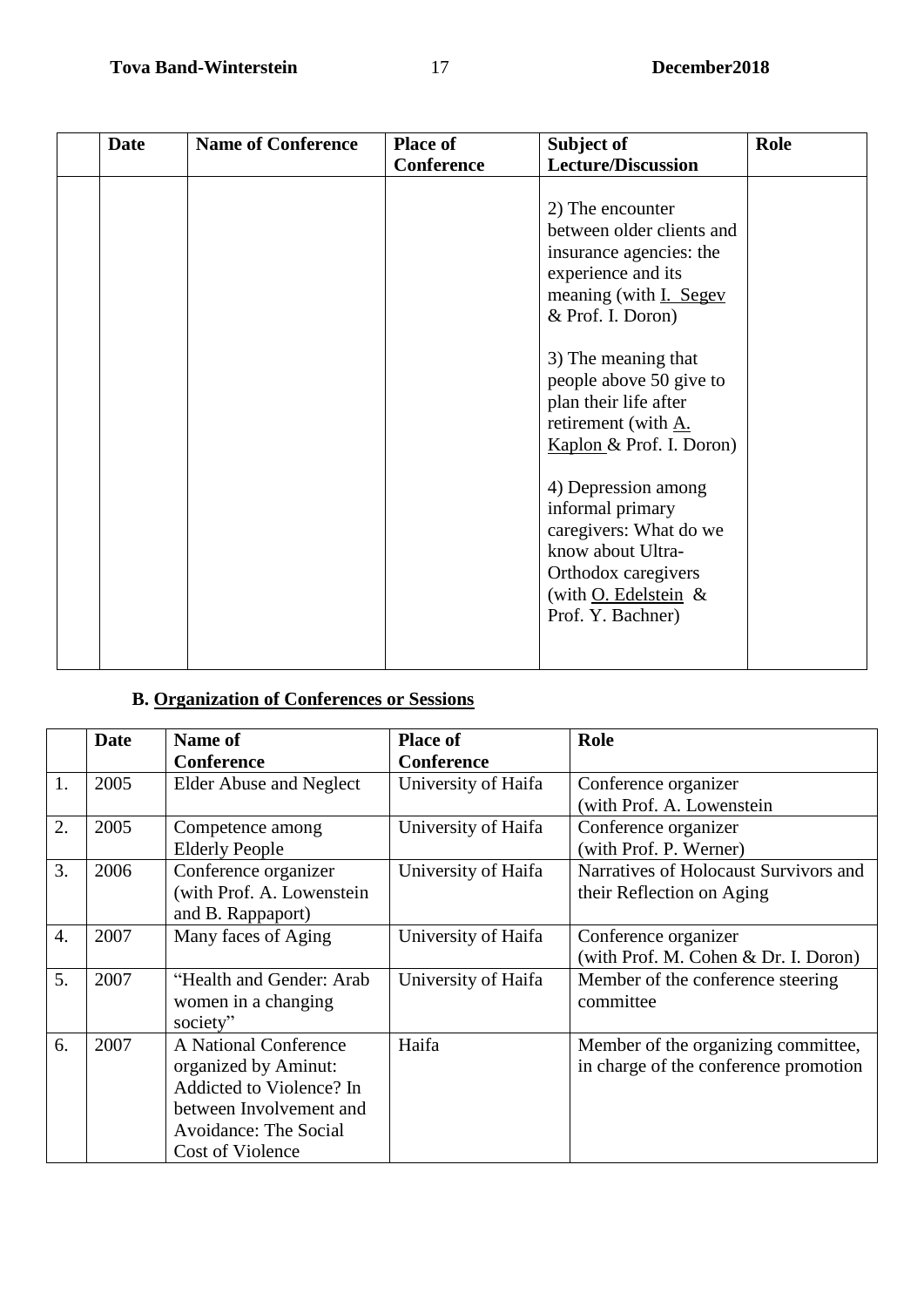|     | <b>Date</b> | Name of                         | <b>Place of</b>                    | Role                                      |
|-----|-------------|---------------------------------|------------------------------------|-------------------------------------------|
|     |             | <b>Conference</b>               | Conference                         |                                           |
| 7.  | 2008        | The International Day of        | University of Haifa                | Member of the organizing committee        |
|     |             | the Elderly, and 10 years to    |                                    |                                           |
|     |             | the Department of               |                                    |                                           |
|     |             | Gerontolog                      |                                    |                                           |
| 8.  | 2009        | A National Conference           | University of Haifa                | Member of the organizing committee,       |
|     |             | Organized by Aminut             |                                    | in charge of organizing the workshops     |
|     |             | Violence: Between               |                                    |                                           |
|     |             | Headlines and Reality.          |                                    |                                           |
| 9.  | 2010        | The 18 <sup>th</sup> Biennial   | Tel-Aviv                           | Member of the organizing committee        |
|     |             | Conference of the Israeli       |                                    |                                           |
|     |             | <b>Gerontological Society</b>   |                                    |                                           |
| 10. | 2011        | Day Conference in honor         | Haifa                              | Member of the organizing committee        |
|     |             | of Mr. Ullman                   |                                    |                                           |
| 11. | 2011        | Multiple Faces to Neglect:      | Tel-Aviv                           | Keynote Speaker and Member of the         |
|     |             | A Conference                    |                                    | organizing committee                      |
| 12. | 2011        | <b>Technological Challenges</b> | Haifa                              | Member of the organizing committee        |
|     |             | for a Future Successful         |                                    |                                           |
|     |             | Aging                           |                                    |                                           |
| 13. | 2012        | The 19 <sup>th</sup> Biennial   | Tel-Aviv                           | <b>Chair</b> of the Scientific Organizing |
|     |             | Conference of the Israeli       |                                    | Committee                                 |
|     |             | <b>Gerontological Society</b>   |                                    |                                           |
| 14. | 2012        | <b>Mandatory Reporting:</b>     | University of Haifa                | Member of the organizing committee        |
|     |             | Legal and Clinical Issues       |                                    |                                           |
| 15. | $*2016$     | The annual conference for       | University of Haifa                | Member of the organizing committee        |
|     |             | Honoring Dr. Nathan             |                                    |                                           |
|     |             | Dourst                          |                                    |                                           |
| 16. | $*2016$     | The 21st IAGG World             | San Francisco                      | A member of the organizing                |
|     |             | <b>Congress of Gerontology</b>  |                                    | committee                                 |
|     |             | and Geriatrics                  |                                    |                                           |
| 17. | *2018       | Breaking the Taboo:             | Tel-Aviv                           | Conference Organizer and Chair (with      |
|     |             | Sexual abuse Among Older        |                                    | Prof. H. Goldblatt & Dr. S. Lev)          |
|     |             | Women                           |                                    |                                           |
|     |             | A one-day round tables'         |                                    |                                           |
|     |             | conference                      |                                    |                                           |
| 18. | $*2018$     |                                 | <mark>הכנס הפקולטטי</mark>         |                                           |
| 19. | $*2018$     |                                 | <mark>הכנס על פגיעות מיניות</mark> |                                           |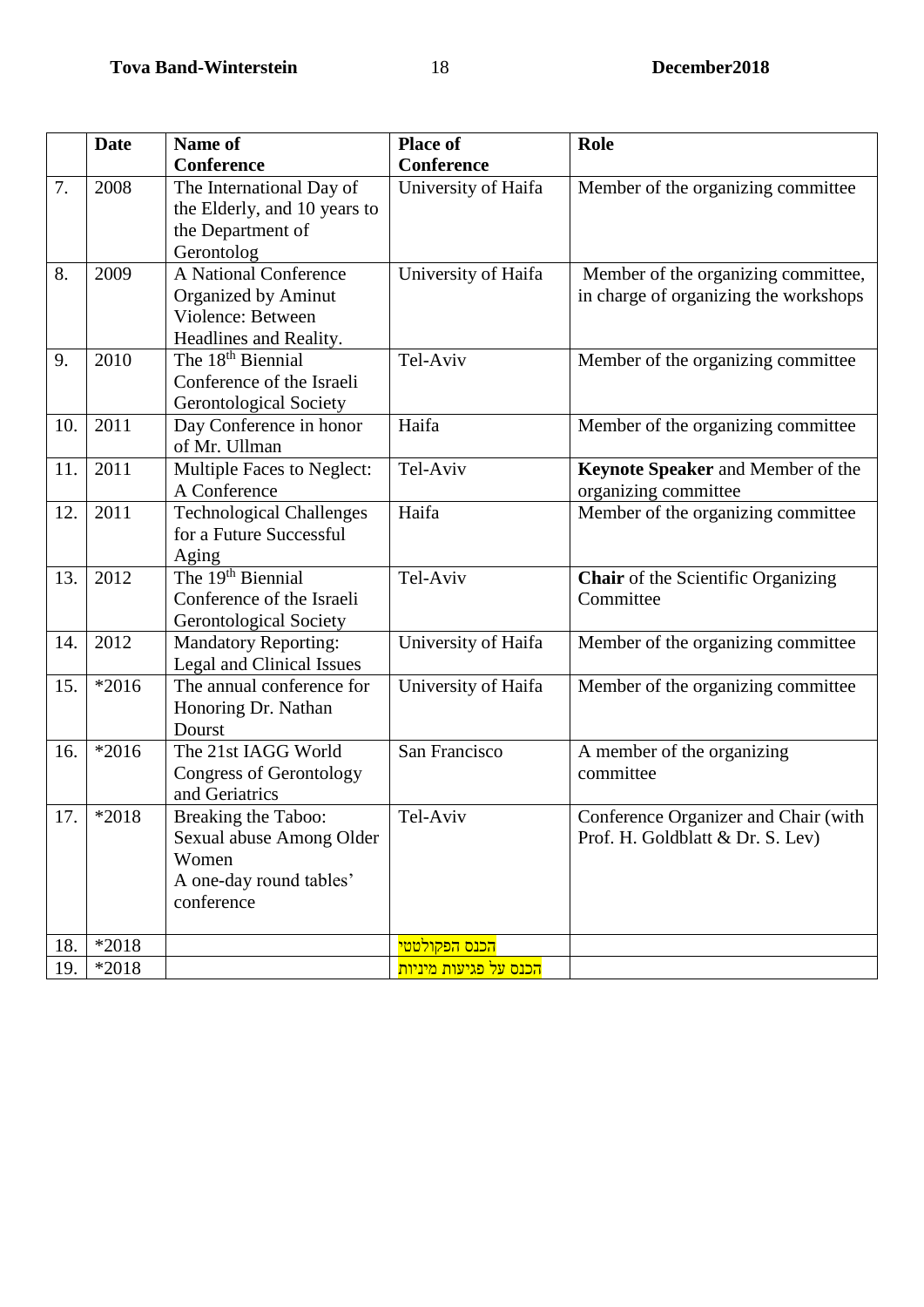# 7. **Invited Lectures**

# **A. Abroad**

|                  | <b>Date</b> | Name of Forum          | <b>Place of</b> | <b>Subject of Lecture</b>       | Role            |
|------------------|-------------|------------------------|-----------------|---------------------------------|-----------------|
|                  |             |                        | Lecture         |                                 |                 |
| 1.               | 2009        | Daphne III: IPVoW      | Lisbon,         | A lifelong abuse of older       | Invited lecture |
|                  | December    | <b>Expert Workshop</b> | Portugal        | women: The experience and       |                 |
|                  |             | & Transnational        |                 | its meaning (with Prof. Z.      |                 |
|                  |             | Meeting                |                 | Eisikovits)                     |                 |
|                  |             |                        |                 |                                 |                 |
| 2.               | 2010        | Daphne III: IPVoW      | Berlin,         | <b>Invited lecture: Towards</b> | Invited lecture |
|                  | November    | <b>Expert Workshop</b> | Germany         | Phenomenological                |                 |
|                  |             | & Transnational        |                 | Theorizing about Old            |                 |
|                  |             | Meeting                |                 | Woman Abuse (with Prof.         |                 |
|                  |             |                        |                 | Z. Eisikovits)                  |                 |
| 3.               | $*2017$     | The 21th IAGG          | San-            | Sexual Assault of older         | <b>Keynote</b>  |
|                  |             | World Congress of      | Francisco,      | women and men                   | Speaker &       |
|                  |             | Gerontology and        | <b>USA</b>      |                                 | Organizer       |
|                  |             | Geriatrics             |                 |                                 |                 |
| $\overline{4}$ . | *2018       | USC Judith D.          | Pasadena,       | Breaking the Taboo: Sexual      | <b>Keynote</b>  |
|                  |             | Tamkin Scholar         | Los Angeles     | Assault in Late Life as a       | <b>Speaker</b>  |
|                  |             | Awards: Theory-        |                 | Multifaceted Phenomenon -       |                 |
|                  |             | Informed research:     |                 | <b>Toward a Theoretical</b>     |                 |
|                  |             | Advancing              |                 | Framework (prepared with        |                 |
|                  |             | Knowledge for          |                 | Prof. H. Goldblatt)             |                 |
|                  |             | prevention             |                 |                                 |                 |
|                  |             | Intervention           |                 |                                 |                 |

# **B. Local**

|    | Date | Name of Forum       | <b>Place of</b> | <b>Subject of Lecture</b>   | Role            |
|----|------|---------------------|-----------------|-----------------------------|-----------------|
|    |      |                     | Lecture         |                             |                 |
| 1. | 2005 | The Ministry of     | Haifa           | The Meaning of Life Stories | Invited lecture |
|    |      | Welfare Affairs -   |                 | for the Elderly and Coping  |                 |
|    |      | Service for the     |                 | in Old Age                  |                 |
|    |      | Elderly             |                 |                             |                 |
| 2. | 2005 | The Ministry of     | Pardes Hana     | Finding from the $1st$      | Invited lecture |
|    |      | Welfare Affairs $-$ | Geriatric       | National Survey on Elder    |                 |
|    |      | Service for the     | Center          | Abuse and Neglect           |                 |
|    |      | Elderly             |                 |                             |                 |
| 3. | 2006 | Elder Abuse Unit    | Herzeliya       | Elder Abuse and its Social  | Invited lecture |
|    |      | Welfare services    |                 | Consequence                 |                 |
| 4. | 2006 | <b>ESHEL</b>        | Shfayim         | Holocaust and the Life      | Invited lecture |
|    |      |                     |                 | <b>Stories</b>              |                 |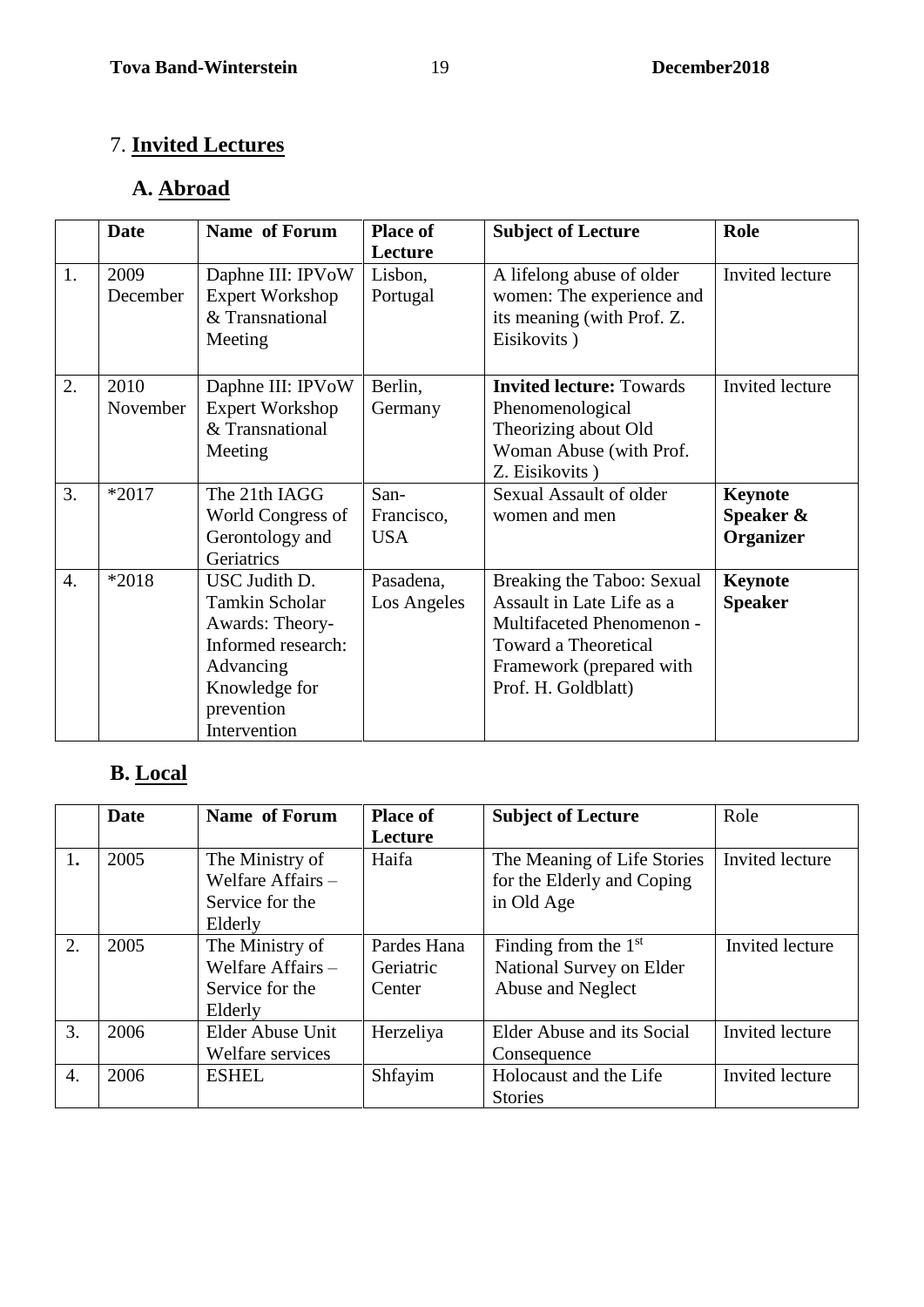|     | Date    | Name of Forum                                                                                                                                                                                   | <b>Place of</b>                           | <b>Subject of Lecture</b>                                                                     | Role                   |
|-----|---------|-------------------------------------------------------------------------------------------------------------------------------------------------------------------------------------------------|-------------------------------------------|-----------------------------------------------------------------------------------------------|------------------------|
|     |         |                                                                                                                                                                                                 | Lecture                                   |                                                                                               |                        |
| 5.  | 2007    | 1) The Knesset -<br>The Committee on<br>Welfare<br>2) The Knesset -<br>The Committee on<br>the Status of<br>Women                                                                               | Jerusalem                                 | 1) Elder Abuse and Neglect<br>in Israel<br>2) Domestic Violence<br><b>Against Older Women</b> | Invited lecture        |
| 6.  | 2008    | Women's Place in<br>Society                                                                                                                                                                     | Maleh<br>Hachamisha<br>Congress<br>center | Narratives of Working<br>Women                                                                | Invited lecture        |
| 7.  | 2008    | Eshel, The<br>International<br>Awareness Day on<br>Prevention of Elder<br>Abuse and Neglect                                                                                                     | Tel-Aviv                                  | The Dynamics of Neglect                                                                       | Invited lecture        |
| 8.  | 2011    | Municipality of<br>Haifa                                                                                                                                                                        | Haifa                                     | <b>State versus Family</b><br><b>Responsibility for Caring</b><br>for the Elderly             | Invited lecture        |
| 9.  | 2012    | Sackler Faculty of<br>Medicine, School<br>of Continuing<br><b>Medical Education</b>                                                                                                             | Tel-Aviv                                  | Elder Self Neglect                                                                            | Invited lecture        |
| 10. | 2012    | Municipality of<br>Haifa                                                                                                                                                                        | Haifa                                     | Elder Self Neglect: The<br>Perception of the Neglectors<br>and the Professionals              | Invited lecture        |
| 11. | $*2014$ | Pfizer Forum on<br>Health Policy on<br>Ageism and the<br><b>Health Care</b><br>System: The<br>Relationships<br>Between Ageism<br>and Health Care<br>Services for the<br><b>Older Population</b> | Haifa                                     | Does Ageism Contribute to<br>Elder Neglect?                                                   | <b>Invited</b> lecture |
| 12. | $*2014$ | School of<br>Criminology,<br>University of Haifa                                                                                                                                                | Haifa                                     | Elder Abuse: The Case of<br><b>Adult Children with Mental</b><br>Disorder                     | Invited lecture        |
| 13. | $*2014$ | <b>Clinical Tests for</b><br>Detecting Violence<br>against Elderly<br>People                                                                                                                    | Wolfson<br>Hospital,<br>Holon             | Elder Abuse: Empirical<br>Data and their Significance<br>for Detection                        | Invited lecture        |
| 14. | $*2015$ | Sackler Faculty of<br>Medicine, School<br>of Continuing<br><b>Medical Education</b>                                                                                                             | Tel-Aviv                                  | Elder Self Neglect                                                                            | Invited lecture        |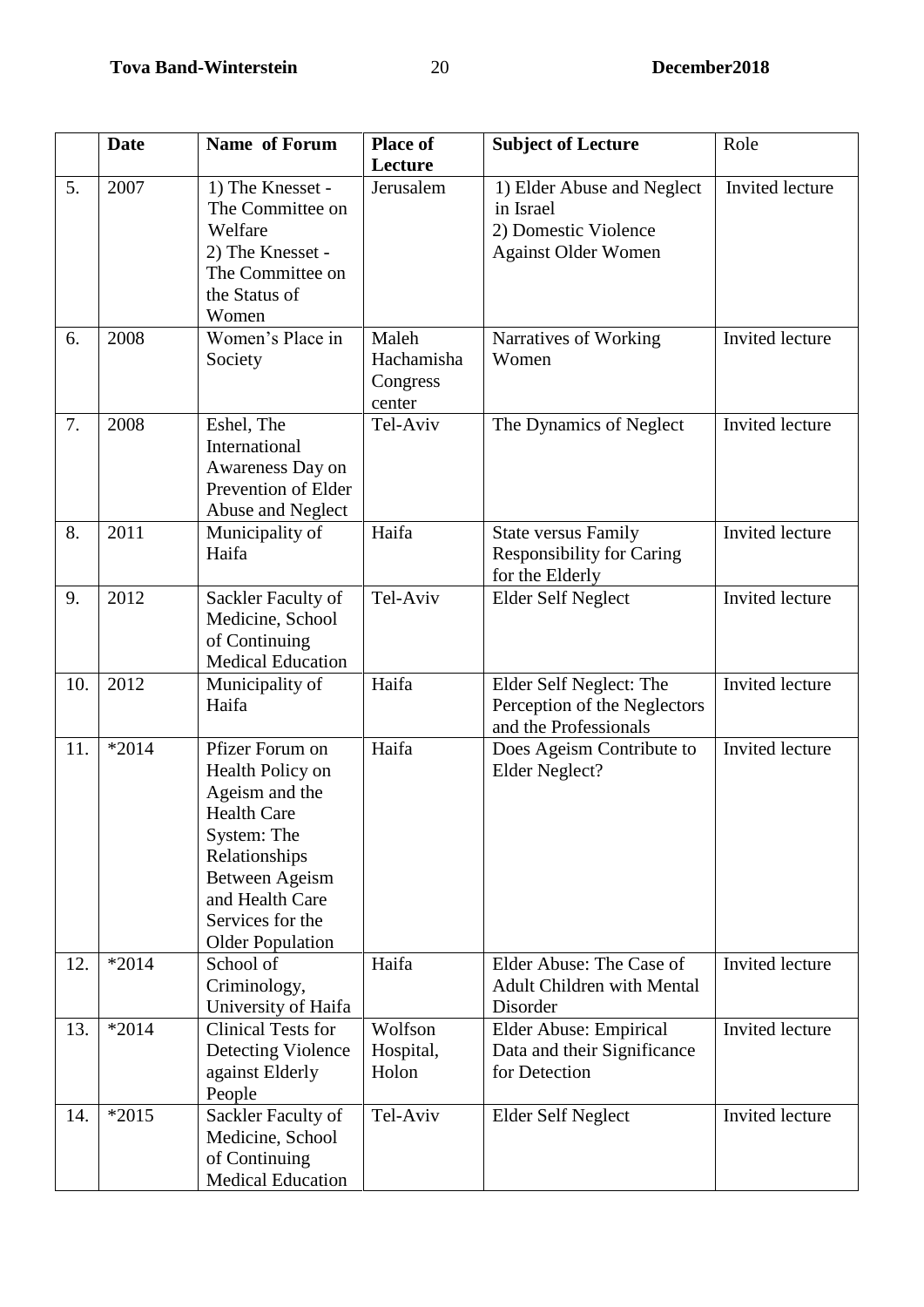|            | <b>Date</b> | Name of Forum                                                                                                                                             | <b>Place of</b>                | <b>Subject of Lecture</b>                                                                                                 | Role               |
|------------|-------------|-----------------------------------------------------------------------------------------------------------------------------------------------------------|--------------------------------|---------------------------------------------------------------------------------------------------------------------------|--------------------|
| 15.        | $*2015$     | <b>Annual Work</b><br>Meeting of Units<br>for Treating Elder                                                                                              | Lecture<br>Tel<br>Hashomer     | Social Workers'<br>Therapeutic Encounter with<br>Elder Abuse, Victims and                                                 | Invited lecture    |
| 16.        | $*2015$     | Abuse, Eshel<br>All in the Eyes of<br>the Beholder:<br>Hording and Self-<br>$Neglect-$<br>Understanding the<br>Phenomenon and<br><b>Coping Strategies</b> | Bat -Yam                       | Abusers<br>Elder Self Neglect: An In-<br>depth View towards<br><b>Evidence-Based Practice</b>                             | Invited lecture    |
| 17.        | $*2015$     | Victim, perpetrator<br>and the therapist:<br>processes of<br>identification                                                                               | Kiriat Ono                     | Between victimhood and<br>abuse: reflection on the<br>encounter of professionals<br>with the phenomenon of<br>elder abuse | Keynote<br>speaker |
| 18.        | $*2016$     | Faculty meeting                                                                                                                                           | Rambam<br>Medical<br>Campus    | Neglect and self-neglect<br>among older adults and the<br>health system                                                   | Keynote<br>speaker |
| 19.        | $*2016$     | Elvin NGO & Haifa<br>municipality:<br>Siblings to children<br>and adults with<br>disabilities:<br>copings and unique<br>challenges                        | Haifa                          | A sibling with disability as a<br>significant and unique other<br>throughout life course (With<br>Dr. H. Avieli)          | Invited lecture    |
| 20.        | *2017       | Lifelong IPV and<br>its impact in old<br>age                                                                                                              | Kiryat Ata                     | Aging in the shadow of<br>violence                                                                                        | Keynote<br>speaker |
| 21.        | *2018       | Family unit analysis as Qualitative<br>a methodical<br>challenge: strengths<br>and limitations                                                            | research<br>interest<br>groups | The Mofet institute, Tel-<br>Aviv, Israel                                                                                 | Invited lecture    |
| 22.<br>23. | *2018       |                                                                                                                                                           |                                | <mark>הכנס במזרע</mark>                                                                                                   |                    |
|            | *2018       |                                                                                                                                                           |                                | <mark>הכנס בכפר סבא</mark>                                                                                                |                    |

# **8. Colloquium Talks**

| Date | <b>Name of Forum</b>    | <b>Place of</b> | <b>Presentation/Comments</b>               |
|------|-------------------------|-----------------|--------------------------------------------|
|      |                         | Lecture         |                                            |
| 2004 | <b>ESHEL and "ERAN"</b> | Haifa,          | <b>Invited lecture:</b>                    |
|      | Volunteers              | Day center      | <b>Communication with Abused Elderly</b>   |
| 2006 | A workshop for the      | Municipality of | <b>Invited lecture:</b>                    |
|      | Municipality of Haifa   | Haifa           | Coping with trauma (with Dr. H. Goldblatt) |
|      | social workers who      |                 |                                            |
|      | had worked in the       |                 |                                            |
|      | Second Lebanon War      |                 |                                            |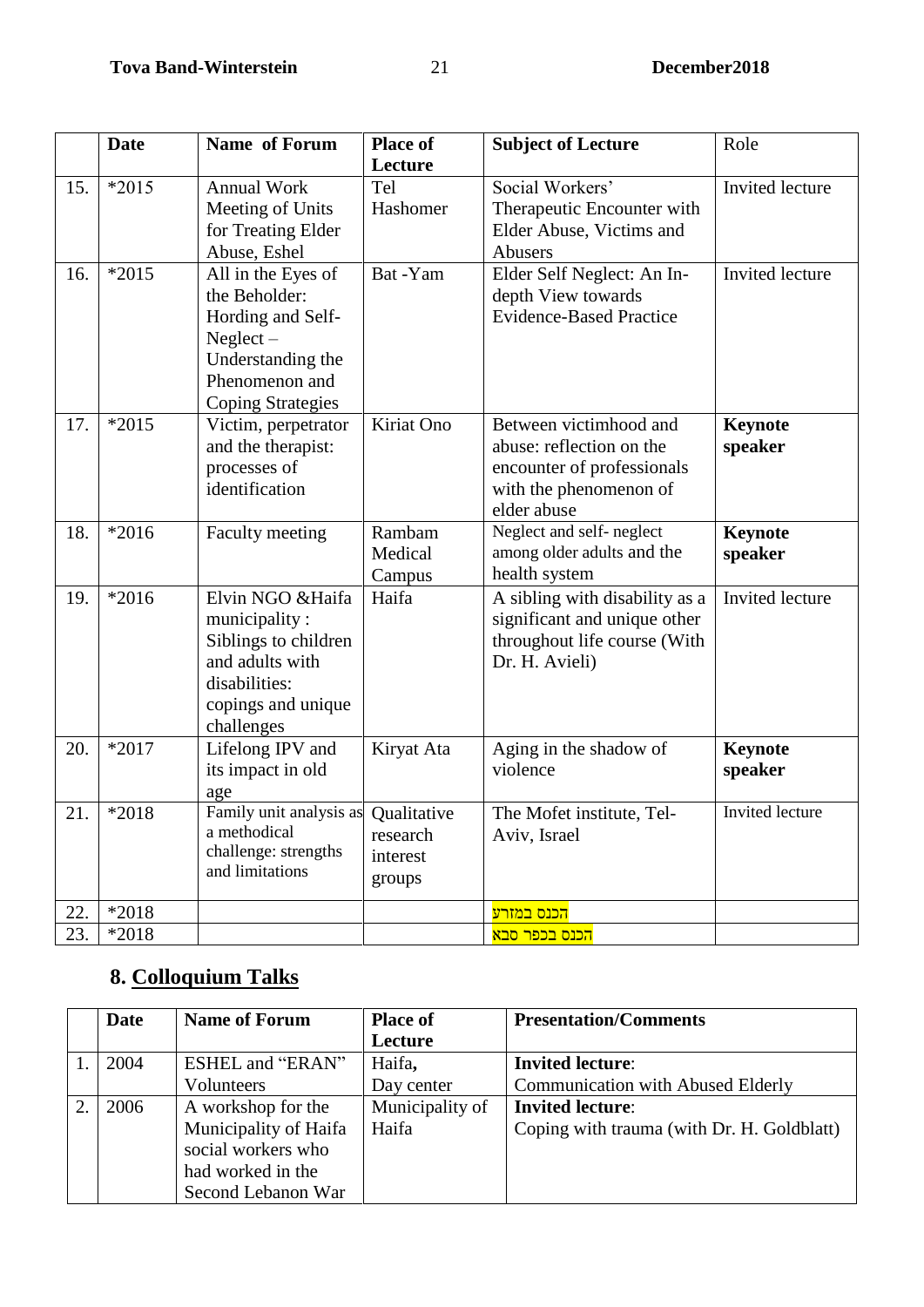|                  | <b>Date</b> | <b>Name of Forum</b>        | <b>Place of</b> | <b>Presentation/Comments</b>                 |
|------------------|-------------|-----------------------------|-----------------|----------------------------------------------|
|                  |             |                             | Lecture         |                                              |
| 3.               | 2006        | A workshop for senior       | Tel-Aviv        | <b>Invited lecture:</b>                      |
|                  |             | social workers              | Municipality    | Narrative approach as an intervention        |
|                  |             |                             |                 | method with Elder abuse -                    |
| $\overline{4}$ . | 2007        | A workshop for              | National        | <b>Invited lecture:</b>                      |
|                  |             | volunteers of the           | Insurance       | Life review                                  |
|                  |             | Counseling of the           | Agency          |                                              |
|                  |             | Elderly-                    |                 |                                              |
| 5.               | 2007        | $A$ mcha $-$                | Haifa           | <b>Invited lecture:</b>                      |
|                  |             | Psychological and           |                 | Phenomenology of Aging and the Survivors     |
|                  |             | Social Support for          |                 |                                              |
|                  |             | <b>Holocaust Survivors</b>  |                 |                                              |
|                  |             | and their Families          |                 |                                              |
| 6.               | 2009        | Los Angeles Group           | Haifa           | <b>Invited lecture:</b>                      |
|                  |             |                             |                 | Ways of "Aging Out" of Violence              |
| 7.               | $*2016$     | Amcha-                      | Haifa           | <b>Invited lecture:</b>                      |
|                  |             | Psychological and           |                 | Elder abuse and neglect                      |
|                  |             | Social Support for          |                 |                                              |
|                  |             | <b>Holocaust Survivors</b>  |                 |                                              |
|                  |             | and their Families:         |                 |                                              |
|                  |             | Volunteers                  |                 |                                              |
| 8.               | $*2017$     | Journal Club of the         | Chicago,        | <b>Invited lecture:</b>                      |
|                  |             | <b>National Adult</b>       | <b>USA</b>      | Harmed? Harmful? Experiencing abusive        |
|                  |             | <b>Protective Services</b>  |                 | adult children with mental disorder over the |
|                  |             | <b>Association-National</b> |                 | life course                                  |
|                  |             | Committee for the           |                 |                                              |
|                  |             | Prevention of Elder         |                 |                                              |
|                  |             | <b>Abuse Research</b>       |                 |                                              |
|                  |             | Committee                   |                 |                                              |

# **9. Research Grants**

### **A. Grants Awarded**

| Role in<br><b>Research</b> | <b>Other</b><br><b>Researchers</b> | <b>Topic</b>                                                                                                                                              | <b>Funded by</b><br>$(C =$ Competitive<br>Fund)                   | <b>Amount</b>                              | Years | <b>Publications</b>                                       |
|----------------------------|------------------------------------|-----------------------------------------------------------------------------------------------------------------------------------------------------------|-------------------------------------------------------------------|--------------------------------------------|-------|-----------------------------------------------------------|
| <b>PI</b>                  | Dr. I. Doron,<br>$Co-PI$           | Self Neglect in<br>Community-Dwelling<br>Elders in Israel: The<br>meaning of the<br>Phenomenon from the<br><b>Elders Perspective</b><br>and Professionals | Maccabi<br>Institute for<br>Health<br>Services<br>Research<br>(C) | <b>NIS</b><br>,98120<br>(For one)<br>year) | 2009  | D <sub>12</sub> , D <sub>18</sub> ,<br>D23, E4,<br>E9, H4 |
| PI                         | Dr. I. Doron,<br>$Co-PI$           | Law and Elder Self<br>Neglect                                                                                                                             | The Ministry<br>of Senior<br>Citizens<br>Affairs                  | \$10,000<br>(For one)<br>year)             | 2011  | D37, H5                                                   |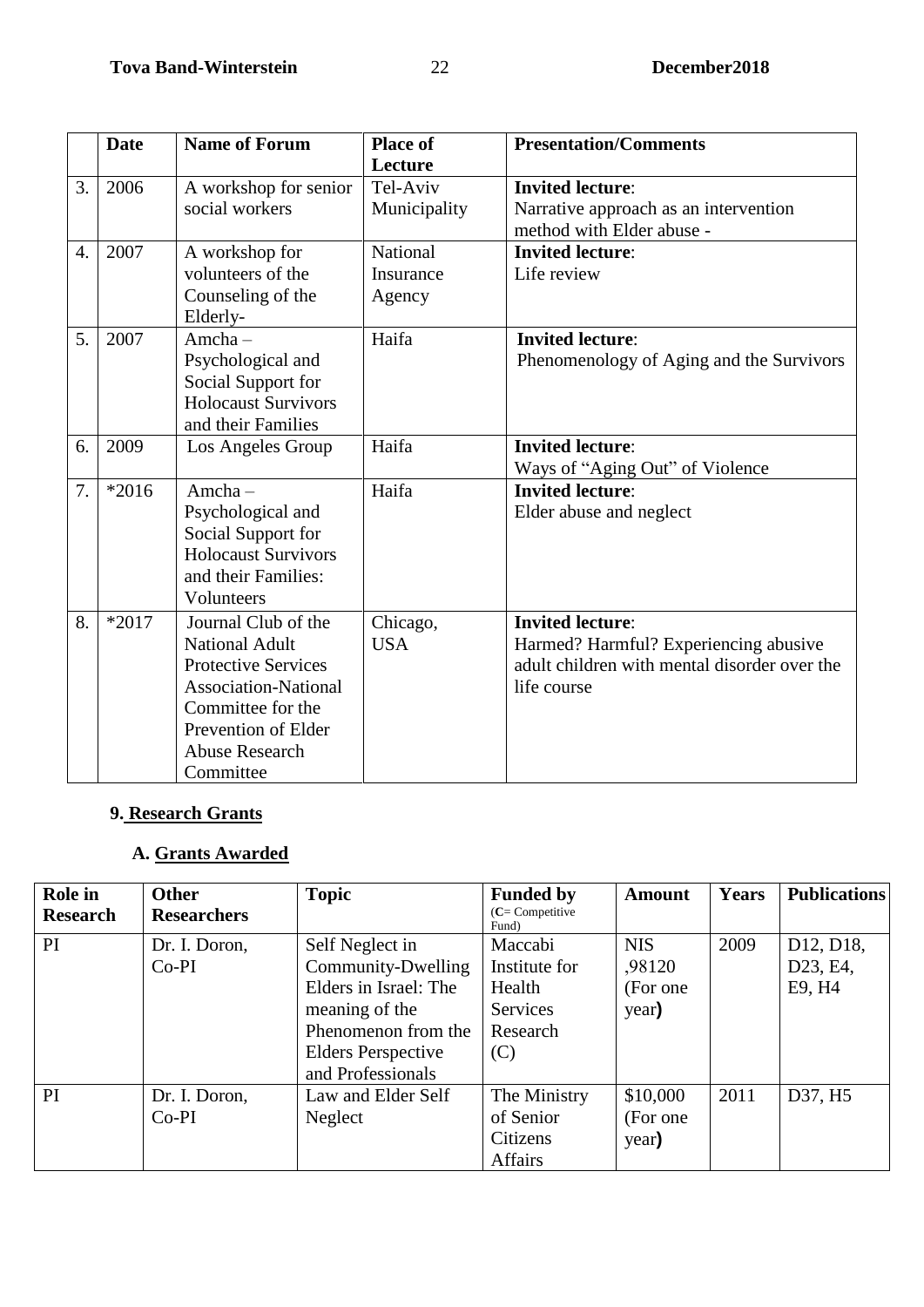| <b>Role</b> in  | <b>Other</b>                                                   | <b>Topic</b>                                                                                                                                                               | <b>Funded by</b>                                                                              | <b>Amount</b>                         | Years | <b>Publications</b>            |
|-----------------|----------------------------------------------------------------|----------------------------------------------------------------------------------------------------------------------------------------------------------------------------|-----------------------------------------------------------------------------------------------|---------------------------------------|-------|--------------------------------|
| <b>Research</b> | <b>Researchers</b>                                             |                                                                                                                                                                            | $(C =$ Competitive<br>Fund)                                                                   |                                       |       |                                |
| PI              | Dr. H. Goldblatt,<br>& Dr. S. Alon,<br>Co-PIs                  | Between the<br>Professional and the<br>$Private-$<br>Professionals'<br>Experience of the<br>Therapeutic<br>Encounter with<br>Victims and<br>Perpetrators of Elder<br>Abuse | University of<br>Haifa Research<br>Authority                                                  | <b>NIS 9,000</b><br>(For one<br>year) | 2011  | D24, D41,<br>F1, H6,<br>K2.3   |
| PI              | Dr. I. Doron,<br>$Co-PI$                                       | Acre as a City for All<br>Ages                                                                                                                                             | The Jewish-<br>Arab Center,<br>University of<br>Haifa<br>(C)                                  | \$70,000                              | 2011  |                                |
| PI              | Dr. T. Araten-<br>Bergman,<br>$Co-PI$                          | Life-Course<br>Perspectives on Aging<br>with an Adult Child<br>with Disability:<br>Scripts of<br>Interpersonal and<br>Intergenerational<br>Relationships                   | Israeli Science<br>Foundation<br>(ISF)<br>(C)                                                 | \$60,000                              | 2013  | D51, K2.2,<br>K <sub>2.4</sub> |
| $*PI$           | Dr. T. Araten-<br>Bergman &<br>Dr. Hila Avieli<br>Co-PIs       | The meaning family<br>members give to the<br>life experience and<br>the aging process with<br>adult child with<br>intellectual disability                                  | The Shalem<br>Fund<br>(C)                                                                     | <b>NIS</b><br>76,000                  | 2014  | H7, I2,                        |
| $*PI$           | L. Zisberg,<br>Co-PI,<br>I. Doron, &<br>A. Zisberg<br>$Co-CIs$ | Non-Professional<br>Care Workers in Long<br>Term Care Settings:<br>Job Analysis and<br>Conceptualization                                                                   | The Israel<br>National<br>Institute for<br><b>Health Policy</b><br>Research<br>(NIHPR)<br>(C) | <b>NIS</b><br>229,178                 | 2014  | K1.1                           |
| $*PI$           | Dr. Y. Palgi, &<br>Dr. T. Araten-<br>Bergman,<br>Co-PIs        | Survey of the Needs<br>and Preparedness for<br>the Usage in On-line<br>Technology among<br>the Old-old in Israel                                                           | Maccabi<br>Institute of<br>Health<br>Services<br>Research<br>(C)                              | <b>NIS</b><br>80,000                  | 2014  | H <sub>9</sub>                 |
| $*PI$           |                                                                | Elder abuse &<br>Neglect of senior<br>citizens                                                                                                                             | Ministry of<br>welfare and<br><b>Social Services</b><br>(C)                                   | <b>NIS</b><br>28,595                  | 2016  | H10                            |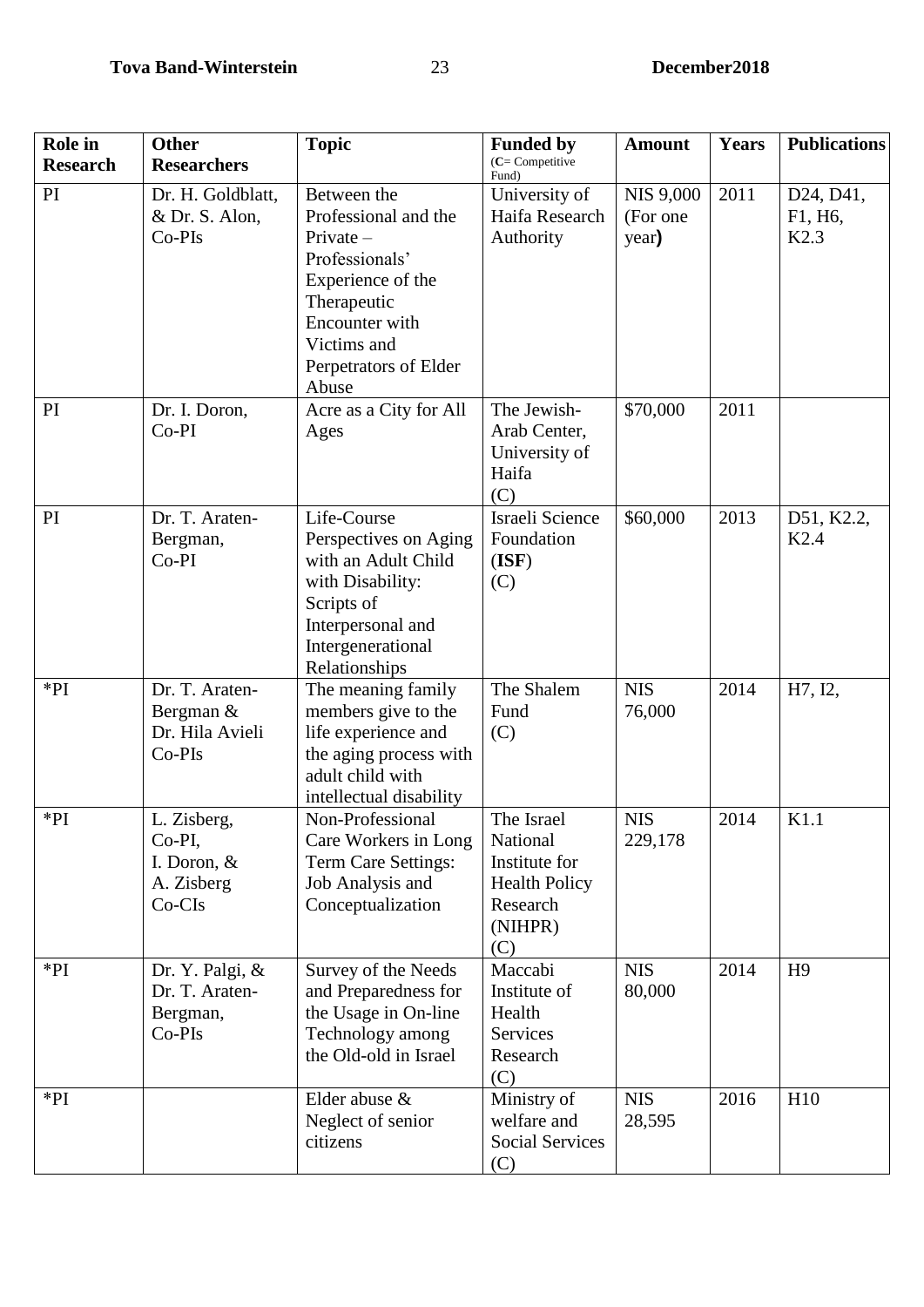| <b>Role</b> in<br><b>Research</b> | <b>Other</b><br><b>Researchers</b>                                                                             | <b>Topic</b>                                                                                                                                                                                                                                                 | <b>Funded by</b><br>$(C =$ Competitive                                                                       | <b>Amount</b>                                 | <b>Years</b>  | <b>Publications</b> |
|-----------------------------------|----------------------------------------------------------------------------------------------------------------|--------------------------------------------------------------------------------------------------------------------------------------------------------------------------------------------------------------------------------------------------------------|--------------------------------------------------------------------------------------------------------------|-----------------------------------------------|---------------|---------------------|
| $*PI$                             | Dr. H. Goldblatt,<br>$Co-PI$                                                                                   | Breaking the Taboo:<br>Sexual Abuse among<br>Older Women as a<br>Multifaceted<br>Phenomenon -<br><b>Toward a Grounded</b><br><b>Theoretical Model</b>                                                                                                        | Fund)<br>Israeli Science<br>Foundation<br>(ISF)<br>(C)                                                       | <b>NIS</b><br>375,000<br>for three<br>(years) | 2017-<br>2020 | K2.5                |
| $*PI$                             | Dr. A. Fruend,<br>$Co-PI$                                                                                      | At 60 one reaches old<br>age, at 70 the fullness<br>of years": The<br>meaning attributed by<br>ultra-Orthodox Jews<br>to introducing a<br>foreign<br>caregiver/nurse into<br>the home: Barriers<br>and challenges in<br>culturally sensitive<br>intervention | National<br>Insurance<br>Institute of<br><b>Israel</b><br>(C)                                                | <b>NIS</b><br>141,000                         | 2018-<br>2020 |                     |
| *Team<br>Member                   | 85 researchers;<br>Multi-<br>institutional:<br>University of<br>Haifa, Technion,<br>Hebrew<br>University et.al | National Knowledge<br>and Research Center<br>for Emergency<br>Readiness                                                                                                                                                                                      | Ministry of<br>Science and<br>Technology and<br>National<br>Emergency<br>Management<br>Administration<br>(C) | <b>NIS</b><br>3,000,000                       | 2017          |                     |
| PI                                |                                                                                                                | <b>Family Members</b><br>Experiences and<br>Meanings of Living<br>and Ageing within a<br>Family with Adult<br>Child with Intellectual<br>Disability in the<br>Ultra-Orthodox<br>Society                                                                      | The Shalem<br>Fund<br>(C)                                                                                    | <b>NIS</b><br>100,000                         | 2018          |                     |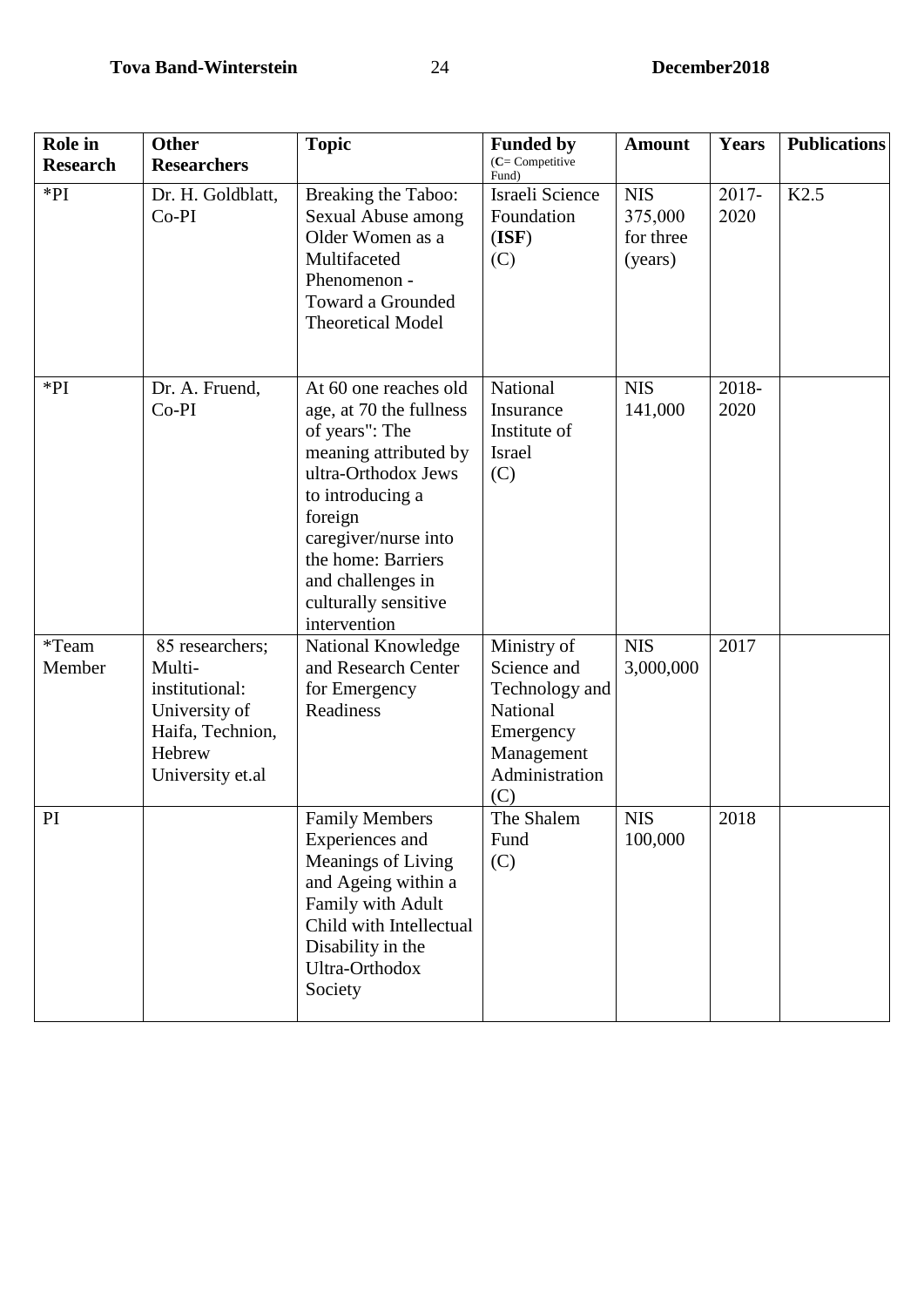| <b>Role</b> in<br><b>Research</b> | <b>Other Researchers</b><br>(Name & Role)                                                                                                                | <b>Topic</b>                                                                                                                                                            | <b>Funded by</b><br>$(C =$ Competitive<br>Fund) | <b>Amount</b>         | Year |
|-----------------------------------|----------------------------------------------------------------------------------------------------------------------------------------------------------|-------------------------------------------------------------------------------------------------------------------------------------------------------------------------|-------------------------------------------------|-----------------------|------|
| $*PI$                             | Prof. I. Doron,<br>Dr. A. Lahat, &<br>Dr. H. Avieli,<br>$Co-PI's.$                                                                                       | Economic Abuse of<br>Women in Partnerships:<br>Developing a Life-<br>Course Theory and<br>Providing<br>Recommendations for<br><b>Intervention Strategies</b>            | Ministry of<br>Science<br>(C)                   | 300,000<br><b>NIS</b> | 2017 |
| $*PI$                             | Prof. Y. Bachner,<br>Prof. I. Doron,<br>Prof. Z. Eisikovits,<br>Prof. T. Dvoletzky,<br>Dr. S. Mor,<br>Dr. O. Edelstein,<br>& Dr. H. Avieli<br>$Co-PI's.$ | The Minerva Center on<br>Intersectionality in<br>Aging (MCIA):<br><b>Building bridges</b><br>between multiply<br>marginalized older<br>adults and mainstream<br>society | Minerva<br>Foundation<br>(C)                    | 997,000<br>Euro       | 2018 |

# **B. Submission of Research Proposals – Pending**

# **C. Submission of Research Proposals – Not Funded**

| Year | <b>Role</b> in        | $Co-$                                                                                | <b>Topic</b>                                                                                                                                                | <b>Funded by</b><br>(C= Competitive Fund)            | <b>Sum</b>                    | <b>Score</b>        |
|------|-----------------------|--------------------------------------------------------------------------------------|-------------------------------------------------------------------------------------------------------------------------------------------------------------|------------------------------------------------------|-------------------------------|---------------------|
| 2008 | <b>Research</b><br>PI | <b>Researchers</b><br>Dr. I. Doron,<br>$Co-PI$                                       | The Meaning of<br>Self-Neglect Among<br>the Elderly                                                                                                         | Israeli Science<br>Foundation<br>(ISF)               | \$122,000<br>(for 2)<br>years | <b>Very</b><br>Good |
| 2011 | PI                    | Dr. T. Araten-<br>Bergman,<br>$Co-PI$                                                | Life-Course<br>Perspectives on<br>Aging with an Adult<br>Child with<br>Disability: Scripts of<br>Interpersonal and<br>Intergenerational<br>Relationships    | (C)<br>Israeli Science<br>Foundation<br>(ISF)<br>(C) | \$100,000                     | <b>Very</b><br>Good |
| 2014 | CI                    | Dr. I. Doron,<br>Dr. C. N.<br>Shpigelman,<br>Dr. T. Araten-<br>Bergman,<br>$Co-PI's$ | Aging with<br>disability: The<br>experiences and<br>needs of aging<br>persons with lifelong<br>$disabilities - toward$<br>implications for<br>social policy | <b>MOST</b><br>(C)                                   | <b>NIS</b><br>482,310         |                     |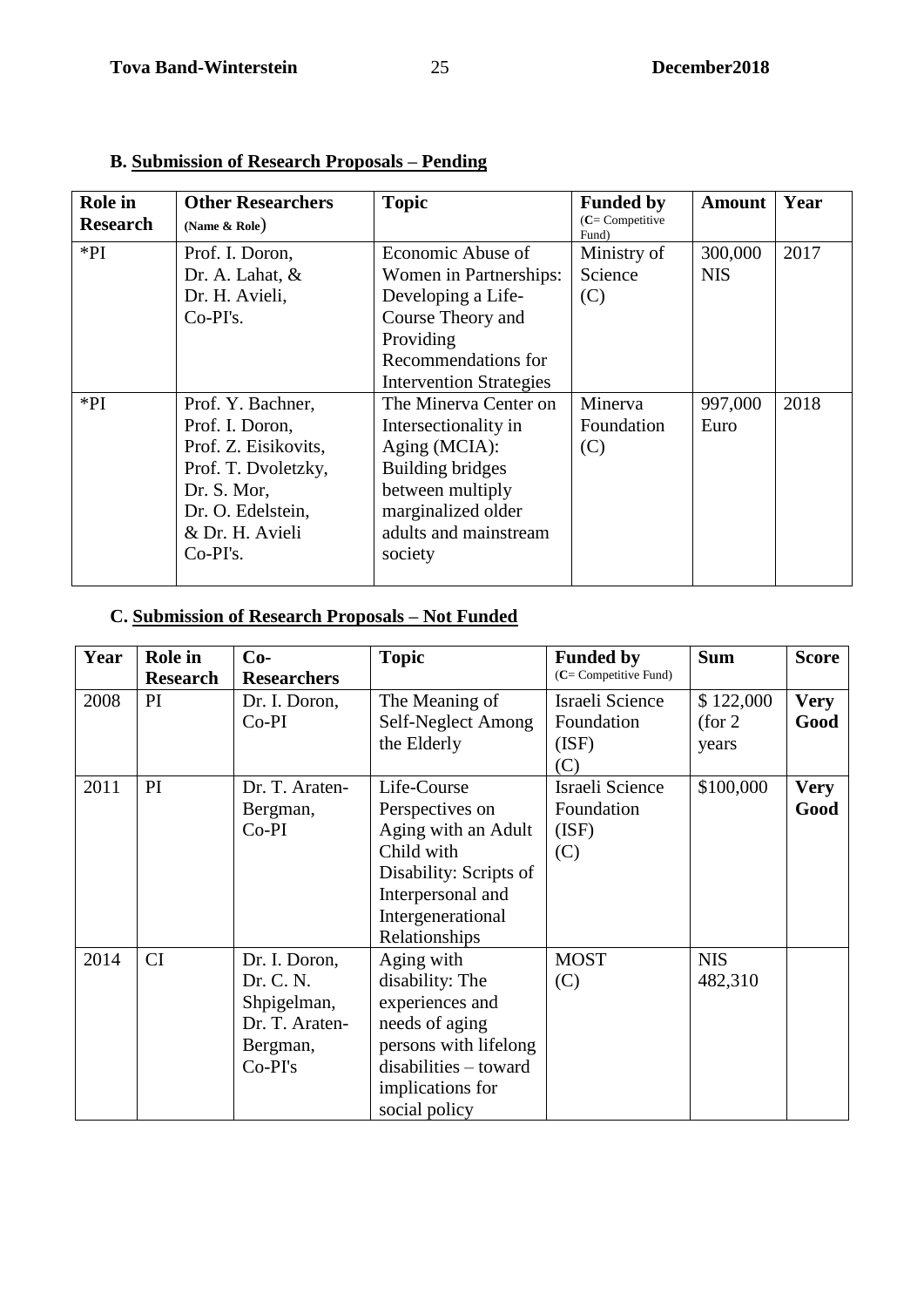| Year    | Role in         | $Co-$                                                                                             | <b>Topic</b>                                                                                                                                                                                                                              | <b>Funded by</b>                                                                              | <b>Sum</b>            | <b>Score</b> |
|---------|-----------------|---------------------------------------------------------------------------------------------------|-------------------------------------------------------------------------------------------------------------------------------------------------------------------------------------------------------------------------------------------|-----------------------------------------------------------------------------------------------|-----------------------|--------------|
|         | <b>Research</b> | <b>Researchers</b>                                                                                |                                                                                                                                                                                                                                           | (C= Competitive Fund)                                                                         |                       |              |
| $*2015$ | PI              | Dr. H.<br>Goldblatt,<br>$Co-PI$<br>Dr. N. Tuma,<br>CI                                             | Giving voice to<br>women who are<br>sexually abused in<br>late life: The<br>interplay between<br>the personal and the<br>social                                                                                                           | H. F.<br>Gugenheim<br>Foundation<br>(C)                                                       | \$40,000              |              |
| $*2015$ | PI              | Dr. A. Freund<br>Co-PI,<br>A. Zriker,<br>$Co-CI$                                                  | <b>Successful Aging</b><br>among Ultra-<br>Orthodox Jewish<br>Society: Towards a<br>Comprehensive<br>Model for<br>Culturally-Sensitive<br>Intervention &<br>Policy                                                                        | <b>MOST</b><br>(C)                                                                            | <b>NIS</b><br>398,789 |              |
| $*2015$ | PI              | Dr. I. Doron, ,<br>Dr. C. N.<br>Shpigelman,<br>Dr. T. Araten-<br>Bergman<br>Co-PI's               | Aging with<br>disability: The<br>experiences and<br>needs of aging<br>persons with lifelong<br>$disabilities - toward$<br>implications for<br>social policy                                                                               | <b>MOST</b><br>(C)                                                                            | <b>NIS</b><br>450,000 |              |
| $*2016$ | PI              | Dr. I. Doron &<br>Dr. T. Araten-<br>Bergman,<br>Co-PI's,<br>Dr. C. N.<br>Shpigelman,<br><b>CI</b> | Aging with<br>disability: The<br>Experiences and<br>Needs of Aging<br>Persons with<br><b>Lifelong Disabilities</b><br>- Toward<br>Implications for<br><b>Health and Welfare</b><br>Policy.                                                | The Israel<br>National<br>Institute for<br><b>Health Policy</b><br>Research<br>(C)            | <b>NIS</b><br>300,000 |              |
| $*2018$ | PI              | Prof. Y.<br>Bachner                                                                               | Burden of care,<br>abuse, and use of<br>health services<br>among informal<br>caregivers of older<br>patients in the<br>community: A<br>comparison between<br>caregivers of cancer<br>patients and<br>caregivers of<br>Alzhaiemer patients | The Israel<br>National<br>Institute for<br><b>Health Policy</b><br>Research<br>(NIHPR)<br>(C) | <b>NIS</b><br>120,000 |              |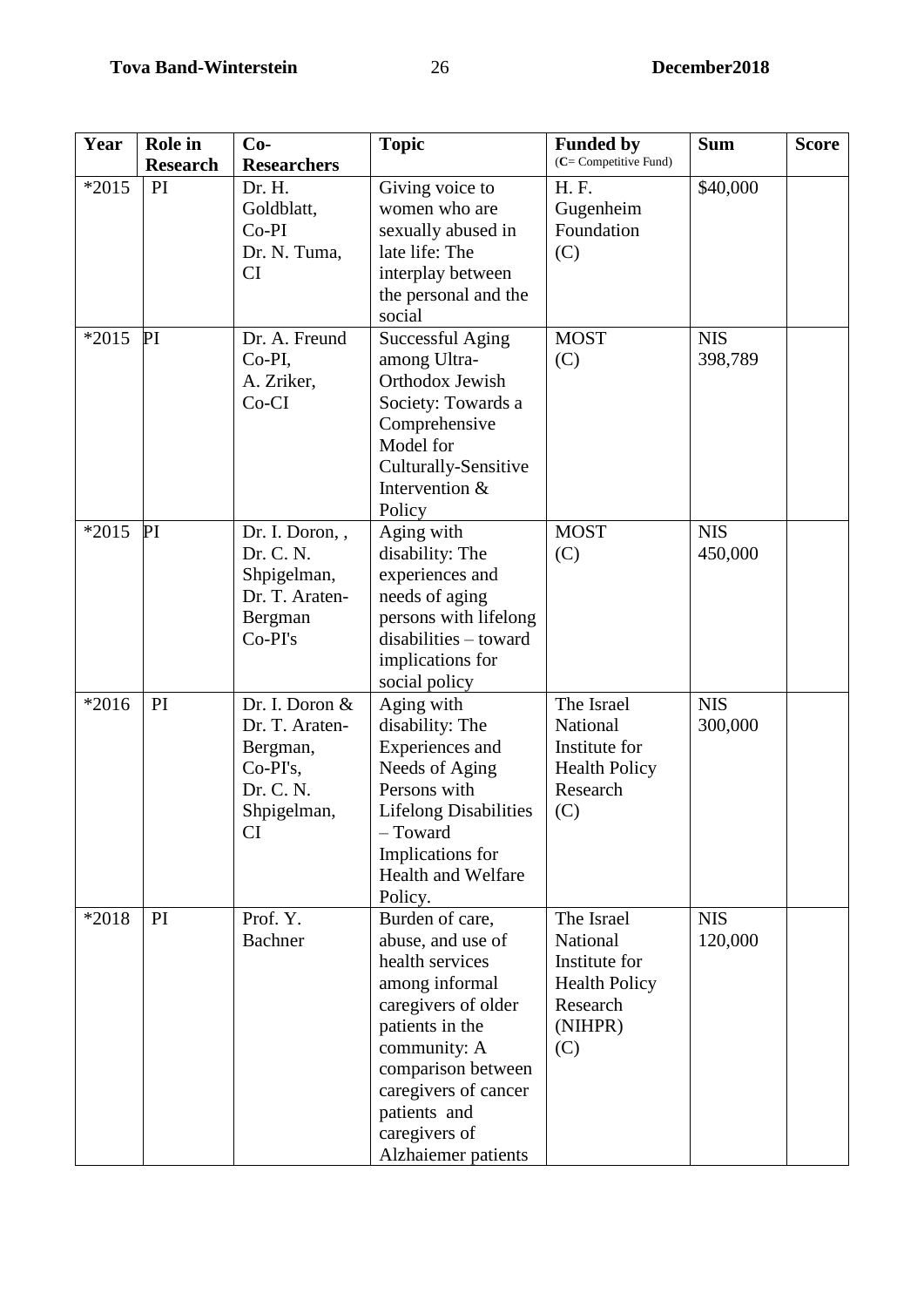# **9. Scholarships, Awards and Prizes**

### **A. Scholarships**

| <b>Date</b> | Scholarship                                       | <b>Sum</b>      |
|-------------|---------------------------------------------------|-----------------|
| 2002        | MA Scholarship from Eshel                         | \$1500          |
| 2002        | The Batsha Fund Prize for Outstanding MA Thesis   | NIS 3,200       |
| 2003-2006   | Scholarship for Doctoral Candidates. The Graduate | NIS 132,000     |
|             | School, University of Haifa                       | For three years |

### **B. Awards**

| Date | ward                                       |
|------|--------------------------------------------|
| 2013 | $\mathbf{m}$<br>l'eaching excellence award |

# **10. Teaching**

### **A. Courses Taught in Recent Years**

| Year         | <b>Name of Course</b>                                                                                   | <b>Type of Course</b><br>Lecture/Seminar/<br><b>Workshop/High Learn</b><br><b>Course/Introduction</b><br><b>Course (Mandatory)</b> | <b>Degree</b><br><b>BA/MA/MSc/PhD</b>                                                    | <b>Number</b><br><sub>of</sub><br><b>Students</b> |
|--------------|---------------------------------------------------------------------------------------------------------|------------------------------------------------------------------------------------------------------------------------------------|------------------------------------------------------------------------------------------|---------------------------------------------------|
| 2002-2005    | The Use of Life-stories for<br><b>Understanding Personal,</b><br>Interpersonal, and Social<br>problems  | Seminar                                                                                                                            | <b>BA</b><br>(University of Haifa,<br>School of Social Work)                             | 30                                                |
| 2005-2006    | The Use of Reminiscence,<br>Life Review and Life<br><b>Stories in Clinical work</b><br>with the Elderly | Seminar                                                                                                                            | <b>MA</b><br>(University of Haifa,<br>Department of<br>Gerontology)                      | 10                                                |
| 2007-present | Elder Neglect as a Health<br>Problem                                                                    | Seminar                                                                                                                            | <b>BA</b><br>(University of Haifa,<br>Department of Nursing)                             | 30                                                |
| 2007-present | Clinical Aspects and Well-<br>being in Old Age                                                          | Course                                                                                                                             | <b>MA</b><br>(University of Haifa,<br>Department of<br>Gerontology)                      | 12                                                |
| 2007-present | Narrative Approach and<br>Clinical Work with Old<br>Age Population                                      | Course                                                                                                                             | <b>MA</b><br>(University of Haifa,<br>Department of<br>Gerontology)                      | 10                                                |
| 2008-2009    | <b>Qualitative Research</b><br>Methods                                                                  | <b>Mandatory Course</b>                                                                                                            | <b>MA</b><br>(University of Haifa, The<br>Graduate School of<br>Creative Arts Therapies) | 30                                                |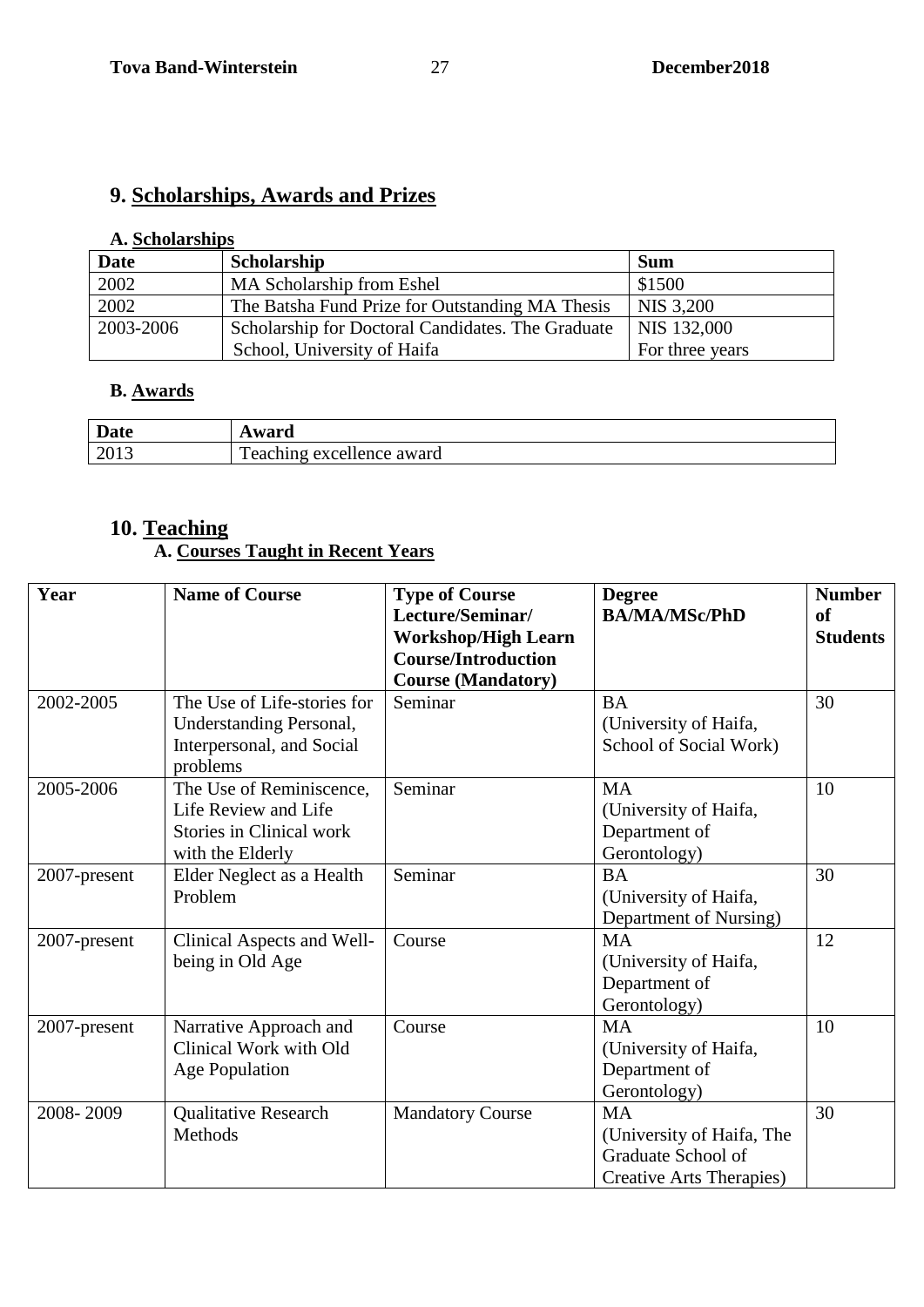| Year             | <b>Name of Course</b>                                     | <b>Type of Course</b><br>Lecture/Seminar/<br><b>Workshop/High Learn</b> | <b>Degree</b><br><b>BA/MA/MSc/PhD</b>                                                                                                                             | <b>Number</b><br><b>of</b><br><b>Students</b> |
|------------------|-----------------------------------------------------------|-------------------------------------------------------------------------|-------------------------------------------------------------------------------------------------------------------------------------------------------------------|-----------------------------------------------|
|                  |                                                           | <b>Course/Introduction</b><br><b>Course (Mandatory)</b>                 |                                                                                                                                                                   |                                               |
| 2008-2009        | Life Stories and Health                                   | Course                                                                  | <b>BA</b><br>(University of Haifa,<br>Department of Nursing)                                                                                                      | 100                                           |
| 2008             | <b>Elder Abuse and Neglect</b>                            | Course                                                                  | <b>BA</b><br>(University of Haifa,<br>Department of Nursing)                                                                                                      | 40                                            |
| 2009-2010        | <b>Intervention Methods in</b><br>Social Work             | <b>Mandatory Course</b>                                                 | <b>BA</b><br>(Zefat College, School of<br>Social Work)                                                                                                            | 18                                            |
| *2010-2016       | <b>Interventions with Abused</b><br>Women                 | <b>Mandatory Course</b>                                                 | <b>MA</b><br>(University of Haifa,<br>Social Work program in<br>collaboration with<br>Mivchar College,<br>Bnei-Brak)                                              | 24                                            |
| *2010-2016       | <b>Research Seminar</b>                                   | <b>Mandatory Seminar</b>                                                | <b>BA</b><br>(University of Haifa,<br>Social Work program in<br>collaboration with<br>Mivchar College, Bnei-<br>Brak)                                             | 35                                            |
| 2011             | Issues in Health of Body<br>and Soul in The Old Age       | Course                                                                  | <b>BA</b><br>(University of Haifa,<br>Department of Nursing,<br>program for registered<br>nurses, in the School of<br>Nursing, the English<br>Hospital, Nazareth) | 50                                            |
| 2011-2014        | Family Violence and the<br><b>Healthcare System</b>       | <b>Mandatory Course</b>                                                 | <b>BA</b><br>(University of Haifa,<br>Department of Nursing)                                                                                                      | 110                                           |
| $*2012$ -present | <b>Qualitative Research</b>                               | <b>Mandatory Course</b>                                                 | <b>MA</b><br>(University of Haifa,<br>Department of<br>Gerontology)                                                                                               | 8                                             |
| *2012-2016       | Preparation for Writing the<br><b>Integrative Project</b> | <b>Mandatory Course</b>                                                 | <b>MA</b><br>(University of Haifa,<br>Social Work program in<br>collaboration with<br>Mivchar College, Bnei-<br>Brak)                                             | 24                                            |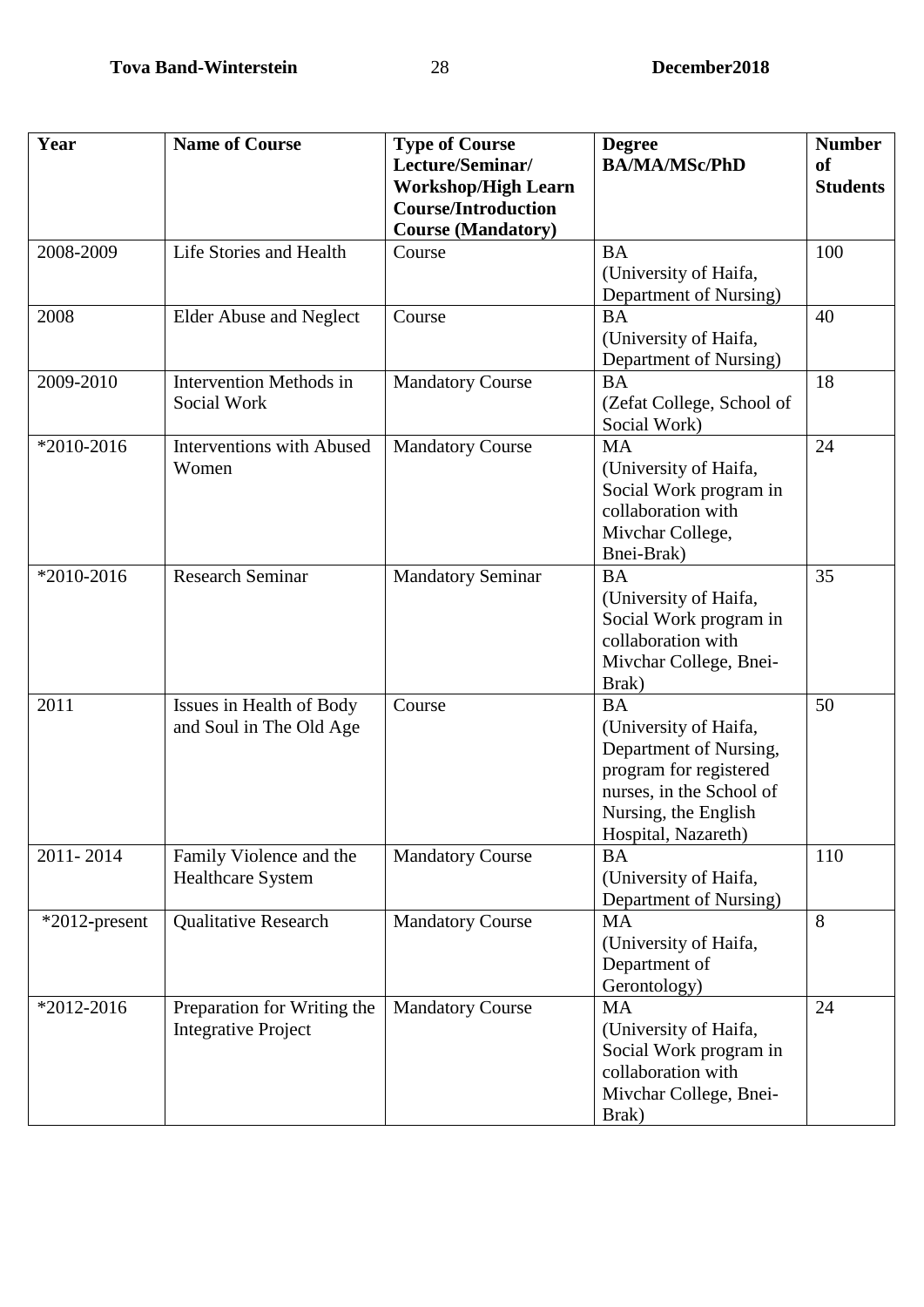| Year              | <b>Name of Course</b>                                                          | <b>Type of Course</b><br>Lecture/Seminar/<br><b>Workshop/High Learn</b><br><b>Course/Introduction</b><br><b>Course (Mandatory)</b> | <b>Degree</b><br><b>BA/MA/MSc/PhD</b>                                                                                 | <b>Number</b><br><b>of</b><br><b>Students</b> |
|-------------------|--------------------------------------------------------------------------------|------------------------------------------------------------------------------------------------------------------------------------|-----------------------------------------------------------------------------------------------------------------------|-----------------------------------------------|
| $*2012 - 2016$    | Humanistic Perspectives<br>on Therapy                                          | <b>Mandatory Course</b>                                                                                                            | <b>MA</b><br>(University of Haifa,<br>Social Work program in<br>collaboration with<br>Mivchar College, Bnei-<br>Brak) | 24                                            |
| *2012-2015        | Interventions with the Old<br>Person and his Family                            | <b>Mandatory Course</b>                                                                                                            | <b>MA</b><br>(University of Haifa,<br>Social Work program in<br>collaboration with<br>Mivchar College, Bnei-<br>Brak) | 24                                            |
| $*2014 - 2016$    | The narrative approach<br>and its implication for<br>therapy with older adults | Course                                                                                                                             | <b>MA</b><br>(University of Haifa,<br>Department of<br>Gerontology)                                                   | 16                                            |
| $*2014$ - present | Elder abuse and neglect                                                        | Course                                                                                                                             | <b>MA</b><br>(University of Haifa,<br>Department of<br>Gerontology)                                                   | 14                                            |
| $*2014$ - present | Research seminar for PhD.<br>students                                          | Seminar                                                                                                                            | PhD.<br>(University of Haifa,<br>Department of<br>Gerontology)                                                        | 5                                             |
| $*2014$ - present | Clinical issue in treatment<br>with older adults                               | Course                                                                                                                             | <b>MA</b><br>(University of Haifa,<br>Department of<br>Gerontology)                                                   | 10                                            |
| $*2014 - 2016$    | Advance qualitative<br>research                                                | Course                                                                                                                             | <b>MA</b><br>(University of Haifa,<br>Department of<br>Gerontology)                                                   | 8                                             |
| $*2017-$          | <b>Excluded</b> and<br>marginalized population in<br>old age                   | Course                                                                                                                             | <b>MA</b><br>(University of Haifa,<br>Department of<br>Gerontology)                                                   | 17                                            |

# **B. Supervision of Graduate Students**

 $\overline{\phantom{a}}$ 

| Name of<br><b>Student</b> | <b>Co-Supervision</b><br>with: | <b>Title of Thesis</b>                              | <b>Degree</b>        | Date of<br>In Progress   Publication | Students'<br><b>Completion</b>   Achievements/ |
|---------------------------|--------------------------------|-----------------------------------------------------|----------------------|--------------------------------------|------------------------------------------------|
| Carmit<br>Menchic         | Prof. M. Cohen                 | The aging experience among<br>never married singles | MA in<br>Gerontology | November<br>2010                     | D <sub>22</sub>                                |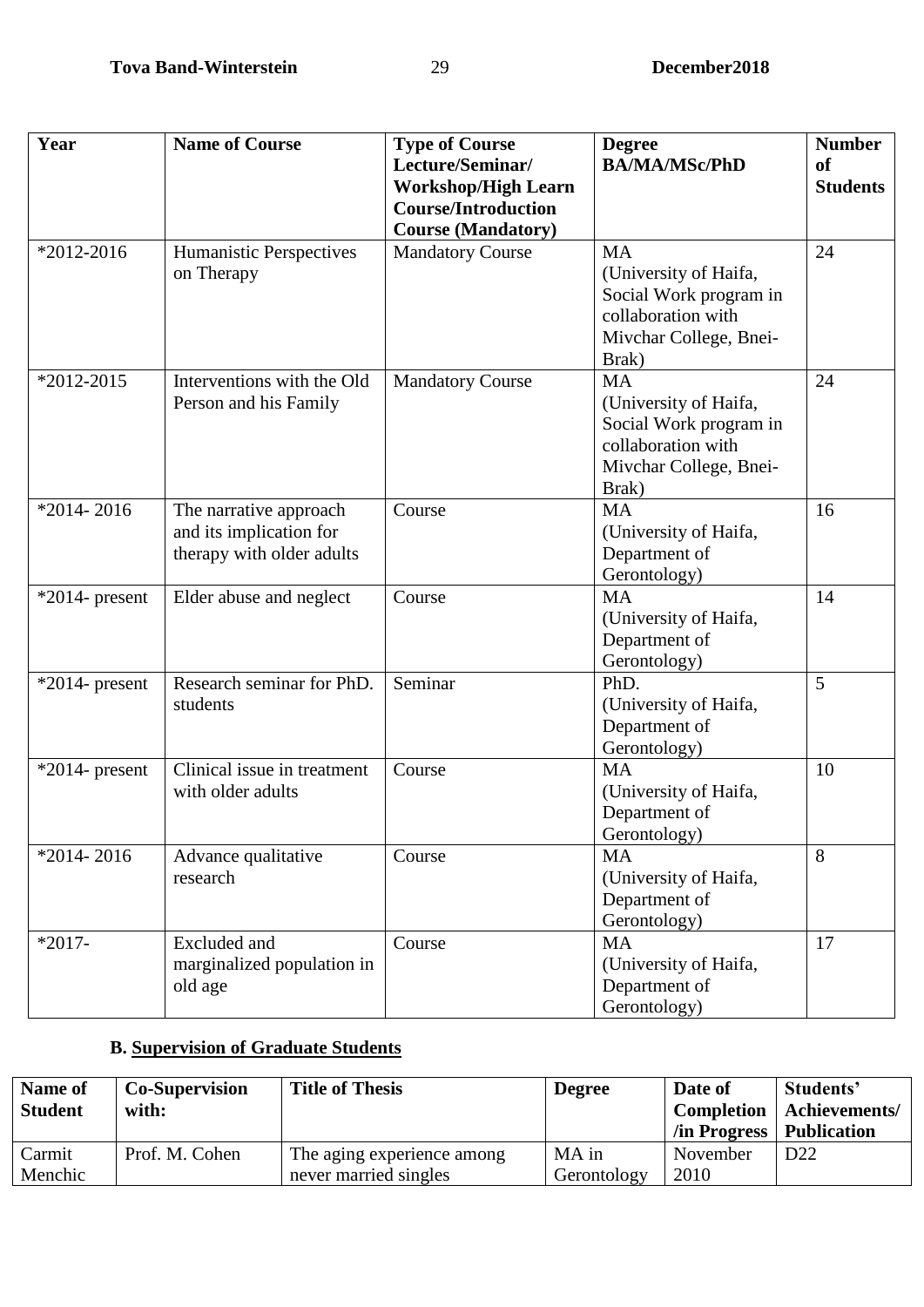| Name of        | <b>Co-Supervision</b>   | <b>Title of Thesis</b>                                          | <b>Degree</b>        | Date of          | Students'          |
|----------------|-------------------------|-----------------------------------------------------------------|----------------------|------------------|--------------------|
| <b>Student</b> | with:                   |                                                                 |                      | Completion       | Achievements/      |
|                |                         |                                                                 |                      | /in Progress     | <b>Publication</b> |
| Adina          |                         | Body image of old women who                                     | MA in                | November         |                    |
| Engelrad       |                         | are hospitalized                                                | Gerontology          | 2010             |                    |
| Yael           |                         | The meaning for old parents of                                  | MA in                | December         | D25, D29           |
| Smeloy         |                         | life with their violent children                                | Gerontology          | 2012             | D35                |
|                |                         | who suffer from mental                                          |                      |                  | E7                 |
|                |                         | disturbances                                                    |                      |                  |                    |
| Galit Zana-    | Dr. D. Federman         | Holocaust and memory: Body                                      | MA in                | December         | D33                |
| Sternfeld      |                         | and movement memory in life                                     | Graduate             | 2011             |                    |
|                |                         | stories of survivors                                            | School of            |                  |                    |
|                |                         |                                                                 | <b>Creative Arts</b> |                  |                    |
| Nava Fein      |                         |                                                                 | Therapies            |                  |                    |
|                | Prof. R. Lev-<br>Wiesel | Perception of labor and its                                     | MA in<br>Graduate    | December<br>2011 | D21                |
|                |                         | meaning for Holocaust survivors<br>who experienced forced labor | School of            |                  |                    |
|                |                         |                                                                 | <b>Creative Arts</b> |                  |                    |
|                |                         |                                                                 | Therapies            |                  |                    |
| Jenny          |                         | The experience and the meaning                                  | MA in Social         | November         |                    |
| Goldman        |                         | of immigrating from Russia in                                   | Work                 | 2013             |                    |
|                |                         | old age                                                         |                      |                  |                    |
| Illanit        |                         | Violence in Intimate                                            | MA in Social         | August           | D <sub>50</sub>    |
| Twito          |                         | Relationships in the Ultra-                                     | Work                 | 2013             |                    |
|                |                         | Orthodox Society: Choice or                                     |                      |                  |                    |
|                |                         | Fate?                                                           |                      |                  |                    |
| Ayala          | Prof. M. Granot         | Health Perception and Its                                       | MA in                | September        |                    |
| Mizrachi       |                         | Meaning among Holocaust                                         | <b>Nursing</b>       | 2013             |                    |
|                |                         | Survivors                                                       |                      |                  |                    |
| Pelly          |                         | Life stories of aging people with                               | MA in                | September        | D34, D38           |
| Moshkin        |                         | Schizophrenia                                                   | Gerontology          | 2013             |                    |
| *Talia         |                         | Widowhood and sexuality: The                                    | MA in                | December,        | D48, D49           |
| Kasif          |                         | experience of sexuality of old                                  | Gerontology          | 2014             |                    |
|                |                         | widows                                                          |                      |                  |                    |
| *Rachel        | Prof. I. Doron          | The experience of older adults in                               | MA in                | November,        |                    |
| Hilai          |                         | their encounter with lowers with                                | Gerontology          | 2017             |                    |
|                |                         | a background of conflicts in                                    |                      |                  |                    |
|                |                         | their families                                                  |                      |                  |                    |
| *Alex          | Prof. I. Doron          | The meaning that persons over                                   | MA in                | May, 2017        |                    |
| Kaplon         |                         | 50 give to planning their                                       | Gerontology          |                  |                    |
|                |                         | retirement stage of life                                        |                      |                  |                    |
| *Ilan          | Prof. I. Doron          | The experience of insurance                                     | MA in                | June, 2017       |                    |
| Segev          |                         | agents in their encounter with                                  | Gerontology          |                  |                    |
|                |                         | older clients                                                   |                      |                  |                    |
| *Mohamad       | Prof. M. Granot         | Living in hospitalization: The                                  | MA in                | In progress      |                    |
| Abd El-        |                         | experience of older people who                                  | Gerontology          |                  |                    |
| Rahman         |                         | live in chronic -patient                                        |                      |                  |                    |
|                |                         | department                                                      |                      |                  |                    |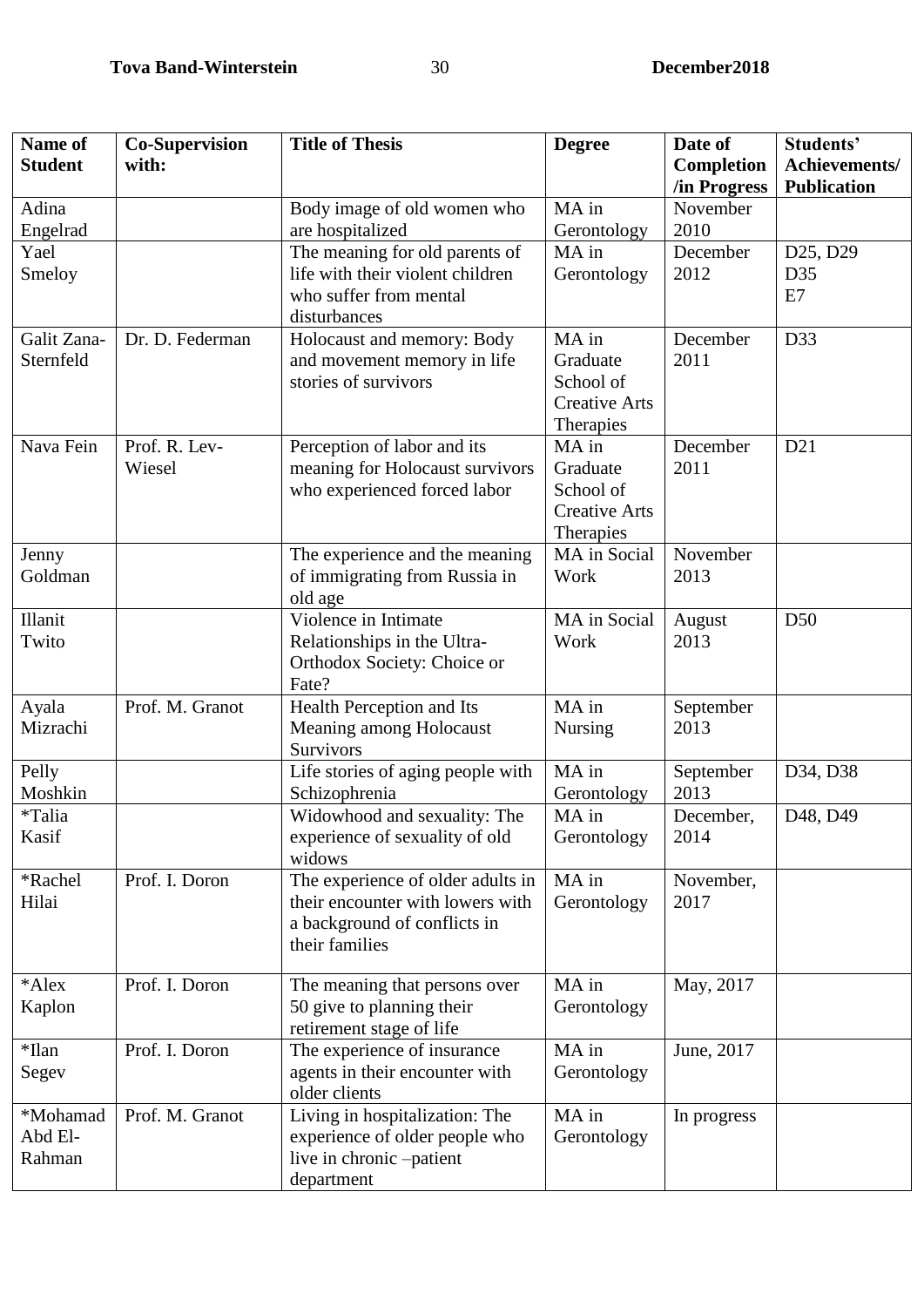| Name of            | <b>Co-Supervision</b> | <b>Title of Thesis</b>                                       | <b>Degree</b> | Date of                           | Students'                           |
|--------------------|-----------------------|--------------------------------------------------------------|---------------|-----------------------------------|-------------------------------------|
| <b>Student</b>     | with:                 |                                                              |               | <b>Completion</b><br>/in Progress | Achievements/<br><b>Publication</b> |
| *Nehami            | Dr. A. Freund         | Women's' singlehood in the                                   | MA in Social  | November,                         | October                             |
| Solomon            |                       | Ultra-orthodox society: The                                  | Work          | 2017                              | 2018                                |
|                    |                       | experience and its meaning                                   |               |                                   |                                     |
| *Angela            | Dr. E. Buchbinder     | The experience of the                                        | MA in Social  | In progress                       |                                     |
| Ravitz             |                       | therapeutic encounter for older                              | Work          |                                   |                                     |
|                    |                       | women who are abused                                         |               |                                   |                                     |
| *Hila              | Prof. I. Doron        | The experience of divorce                                    | MA in         | February<br>2018                  | May<br>2018                         |
| Ohayon-<br>Glikman |                       | process for older women and its<br>meaning                   | Gerontology   |                                   |                                     |
| *Mili              |                       | Older women attribute meaning                                | MA in         | In progress                       |                                     |
| Gichaz             |                       | to incest experiences they went                              | Gerontology   |                                   |                                     |
|                    |                       | thought during their childhood                               |               |                                   |                                     |
| *Gal Lave          |                       | Older women and fashion                                      | MA in         | In progress                       |                                     |
|                    |                       |                                                              | Gerontology   |                                   |                                     |
| Nurit Mei-         |                       | Grandparents who sexual abused                               | MA in         | Initial stage                     |                                     |
| Dan                |                       | grandchildren                                                | Gerontology   |                                   |                                     |
| <b>PhD</b>         |                       |                                                              |               |                                   |                                     |
| <b>Students</b>    |                       |                                                              |               |                                   |                                     |
| *Aia Perry         | Prof. I. Doron        | The meaning of                                               | PhD in        | November                          |                                     |
|                    |                       | intergenerational responsibility                             | Gerontology   | 2015                              |                                     |
|                    |                       | for dependent older adults:<br>Perceptions of family members |               |                                   |                                     |
| *Osnat             | Prof. M. Granot       | The meaning of suicidality for                               | PhD in        | November                          |                                     |
| Aharon             |                       | older persons with suicidal                                  | Gerontology   | 2015                              |                                     |
|                    |                       | tendencies and their families                                |               |                                   |                                     |
| *Illanit           | Prof. Z. Eisikovits   | Multi-generational construction                              | PhD in        | October 18,                       |                                     |
| Twito              |                       | of intimate partner violence in                              | Social Work   | 2018 2018                         |                                     |
|                    |                       | the Haredi society                                           |               |                                   |                                     |
| *Hadass            | Dr. Y. Palgi          | The presence of death in the                                 | PhD in        | In progress                       |                                     |
| Elul               |                       | narratives of holocaust                                      | Gerontology   |                                   |                                     |
|                    |                       | survivors: A inter-generational                              |               |                                   |                                     |
|                    |                       | perspective                                                  |               |                                   |                                     |
| *Maya              | Prof. R. Katz         | Social gender ties un assisting                              | PhD in        | In progress                       |                                     |
| Ronen              |                       | living: The experience and its                               | Gerontology   |                                   |                                     |
| *Alon              |                       | meaning<br>Getting old with intellectual                     | PhD in        | In progress                       |                                     |
| Zamir              |                       | disability in the Ultra-Orthodox                             | Gerontology   |                                   |                                     |
|                    |                       | community: An ethnography                                    |               |                                   |                                     |
|                    |                       | study                                                        |               |                                   |                                     |
| *Anat              | Prof. Z. Eisikovits   | <b>Memory Construction among</b>                             | PhD in        | In progress                       |                                     |
| Terner             |                       | <b>Holocaust Survivors</b>                                   | Social Work   |                                   |                                     |
|                    |                       |                                                              |               |                                   |                                     |
| *Yael              | Prof. I. Doron        | Learning in the late stage of life                           | PhD in        | Initial stage                     |                                     |
| Hochman            |                       | - the discourse between senior                               | Gerontology   |                                   |                                     |
|                    |                       | citizens, policymakers and the                               |               |                                   |                                     |
|                    |                       | general public - mixed research                              |               |                                   |                                     |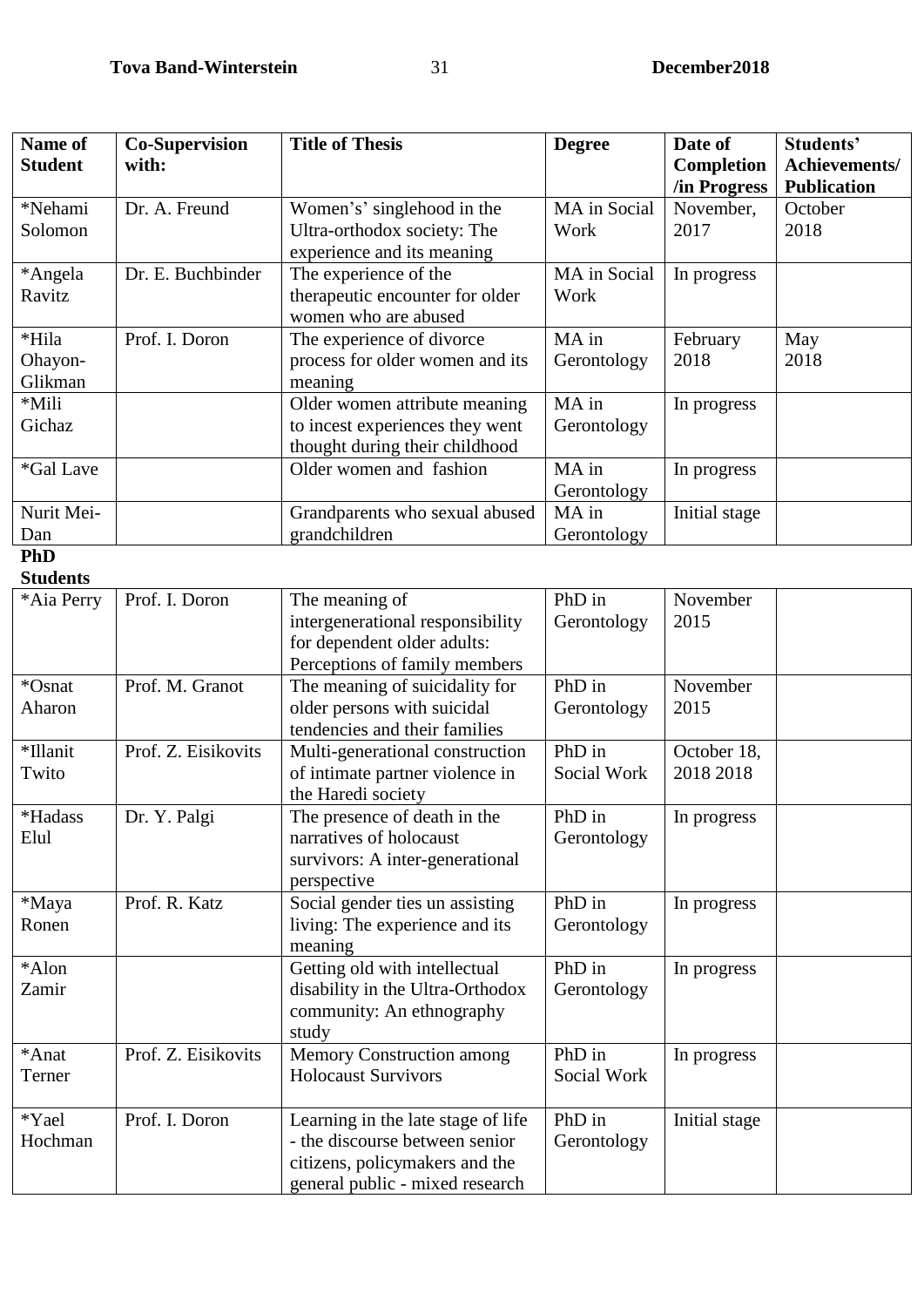| <b>Name of</b><br><b>Student</b> | <b>Co-Supervision</b><br>with: | <b>Title of Thesis</b>                                                      | <b>Degree</b>         | Date of<br><b>Completion</b><br>/in Progress | Students'<br>Achievements/<br><b>Publication</b> |
|----------------------------------|--------------------------------|-----------------------------------------------------------------------------|-----------------------|----------------------------------------------|--------------------------------------------------|
| *Alex<br>Kaplon                  | Prof. I. Doron                 | The meaning of planning life<br>after retirement: A lifespan<br>perspective | PhD in<br>Gerontology | Initial stage                                |                                                  |

#### **c. Post Doctorate Students**

| Name of Student   Name of other |                    | Date of Completion / | <b>Achievements</b> |
|---------------------------------|--------------------|----------------------|---------------------|
|                                 | <b>Mentors</b>     | <b>In Progress</b>   |                     |
| *Hila Avieli                    |                    | 2015                 | D25, D29, D34, D35, |
|                                 |                    |                      | D38, D45, D51       |
|                                 |                    |                      | Research grant: The |
|                                 |                    |                      | Shalem Fund         |
| *Sagit Lev                      | Prof. H. Goldblatt | In progress          |                     |
|                                 |                    | (from October 2017)  |                     |
| *Dovrat Harel                   | Prof. H. Goldblatt | from October 2018    |                     |

### **D. Courses and Workshops Taught in Continuing Education Programs**

| Year     | <b>Name of Course</b>      | <b>Type of Course</b> | <b>Students</b>                |
|----------|----------------------------|-----------------------|--------------------------------|
|          |                            | Lecture/Seminar       |                                |
|          |                            | /Workshop             |                                |
| $2003 -$ | Life Story as a Source of  | Workshop              | Qualified social workers,      |
| 2004     | Personal Growth and as a   |                       | (University of Haifa,          |
|          | Therapeutic Tool           |                       | School of Social Work,         |
|          |                            |                       | Continuing Education)          |
| 2006     | Mental Well-Being for the  | Course                | BA (University of Haifa,       |
|          | $Elderly - A Professional$ |                       | Continuing Education,          |
|          | Challenge                  |                       | Department of Gerontology, and |
|          |                            |                       | Eshel)                         |

# **11. Miscellaneous**

### **Professional Degrees**

| <b>Date</b> | <b>Degree</b>                                                                |
|-------------|------------------------------------------------------------------------------|
| 2001        | Graduate of a Directors Course for women who work or volunteer as leaders in |
|             | diverse positions in the community, Women Coalitaion, Haifa Municipality.    |
| 2002        | Qulified field supervisor of social work students                            |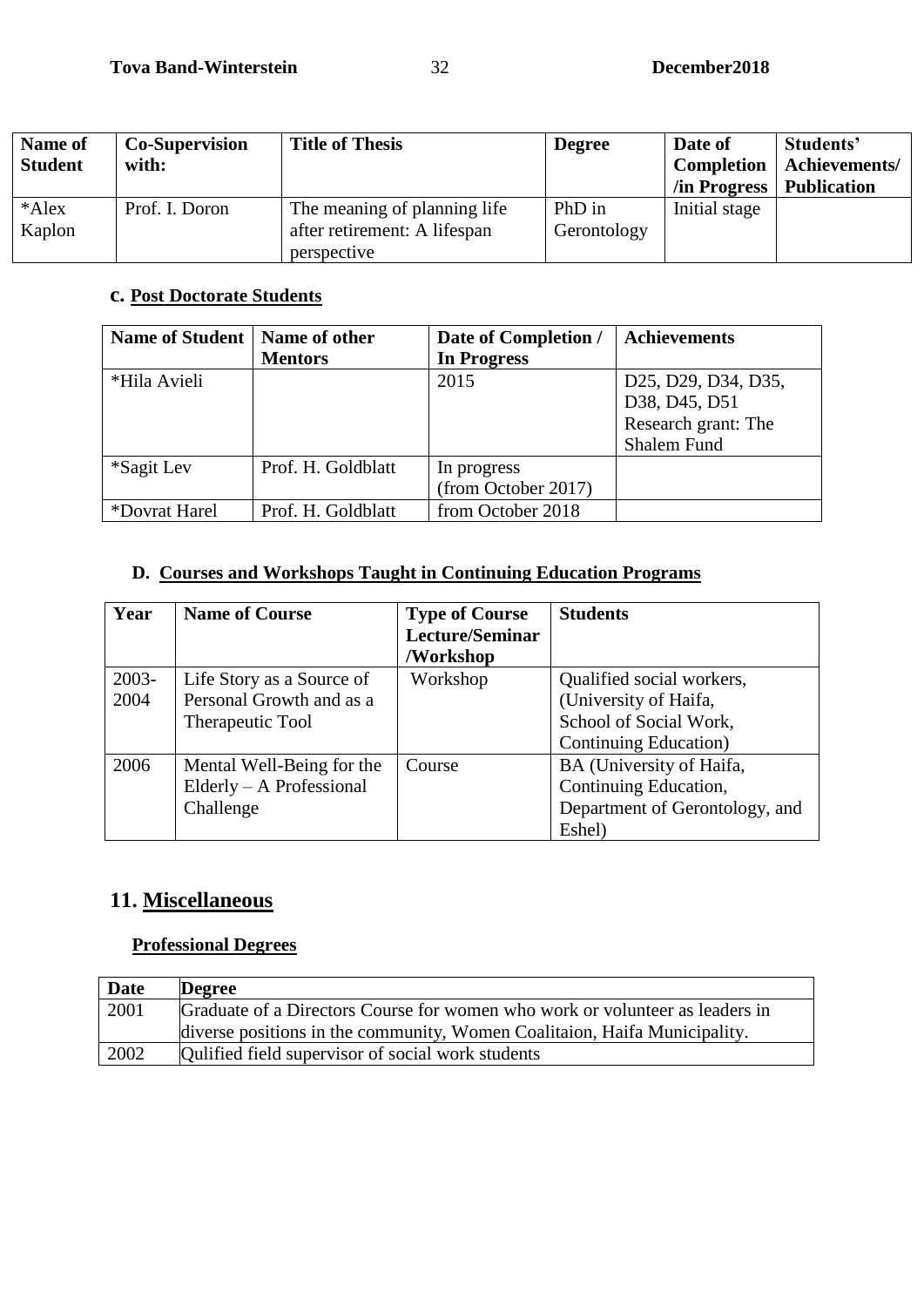# **PUBLICATIONS**

#### **Notes**

- **1. For joint publications, the order of the listed authors appears according to their relative contribution, unless otherwise specified.** 
	- \* Denotes activities & publications since last appointment
	- # Student
	- + Corresponding author
	- V Vatat list (The Israel High Council of Higher Education Ranking**)**
- **2. The impact factor, rank and quartile measures are reported based on In Cites Journal Citation Reports (ISI) dated according to the publication year of each article.**

Total number of citations: 169 (per ISI, H=5); 479 (per Harzing PoP & Google Scholar,  $H=10$ ).

# **A. PhD DISSERTATION**

**Title:** Family members' perspectives on life in intimate violence over the life span: Scripts of interpersonal and intergenerational relationships in the shadow of violence **Dates of the dissertation**: Submitted – April 2006, approved – October 2006. **Number of pages**: 320 **Language**: Hebrew **University:** University of Haifa **Supervisor:** Professor Zvi Eisikovits, School of Social Work, and Professor Ariela Lowenstein, Department of Gerontology, Faculty of Social Welfare & Health Sciences, University of Haifa. **Publications #D5, #D10, and #D11 are based on the dissertation's findings.** 

### **B. Scientific Books (Refereed)**

### **Authored Books – Published**

- 1. **Band-Winterstein, T**. (2008). *Like a wounded pigeon: Life stories of old battered women*. Jerusalem, Israel: Eshel. (177 pp.) (in Hebrew)
- 2. **Band-Winterstein, T.,** & Eisikovits, Z. (2014). *Intimate violence across the lifespan: Interpersonal, familial, and cross-generational perspectives*. New York, NY: The Springer Series on Human Exceptionality (137 Pages)

### **Edited Books and Special Journal Issues – Published**

1. **Band-Winterstein, T***.* (Ed.) (2009). From database to clinical knowledge. *Gerontology*  (Special Issue Editor). (200 pp.) (in Hebrew).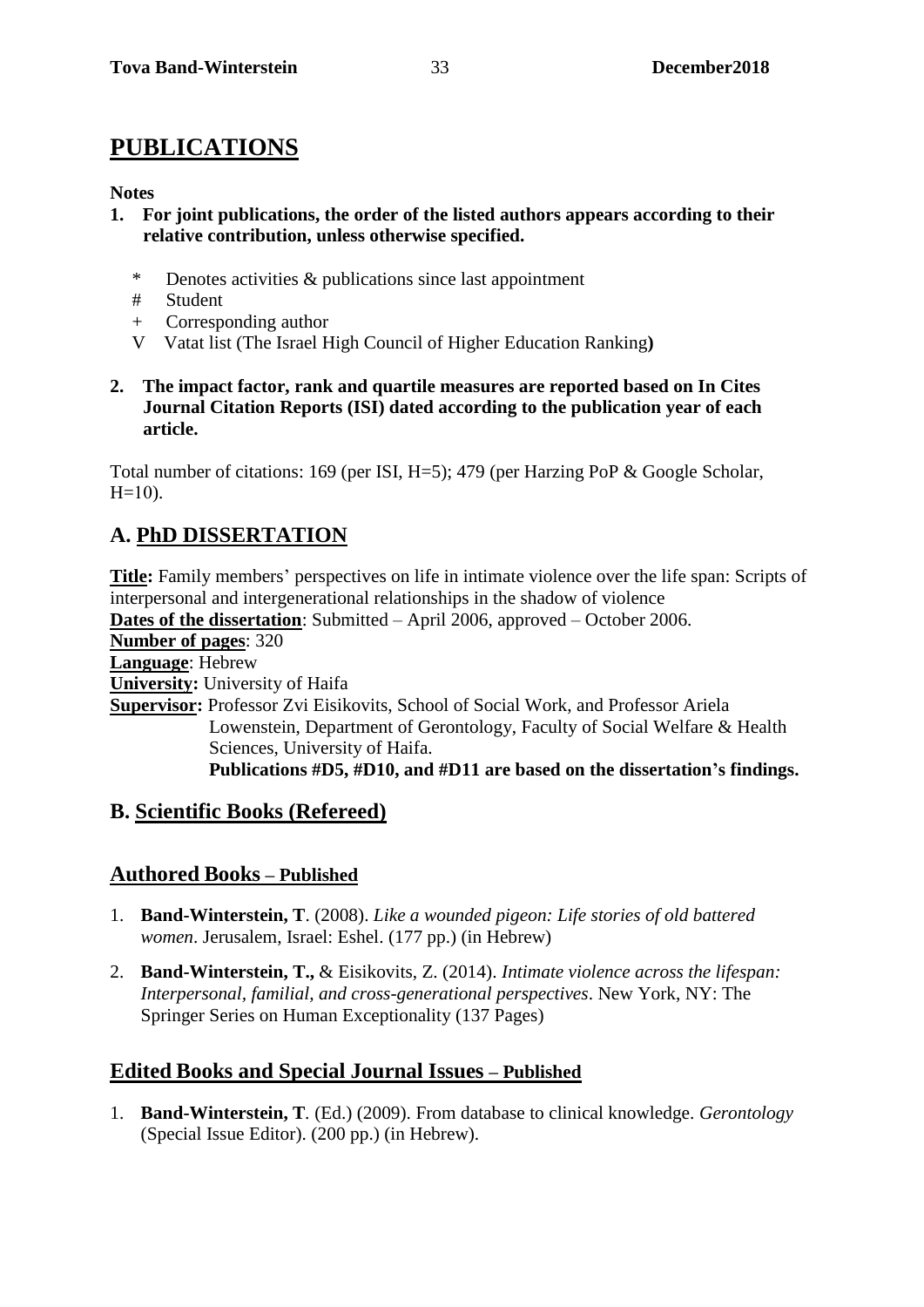# **C. Monographs**

None

# **D. Articles in Refereed Journals**

### **Published**

- 1. Buchbinder, E., & **Winterstein, T**. (2003). "Like a wounded bird": Older battered women's life experience with intimate violence. *Journal of Elder Abuse & Neglect, 15*(2)*,* 23-44. doi:10.1300/J084v15n02\_02
- 2. **+Winterstein, T**., & Eisikovits, Z. (2005). The experience of loneliness of battered old women. *Journal of Women and Aging, 17*(4), 3-20. doi:10.1300/J074v17n04\_02 IF (2005)=0.500; R=16/24 (Q3) in Gerontology, 11/27 (Q2) in Women's Studies
- 3. **Winterstein, T.** (2007). The strengh in the story: Life stories of holocasut survivors as a coping resource in old age. *Gerontology, 34*(3), 79-88. (in Hebrew)
- 4. Lowenstein, A., Eisikovits, Z., **Band-Winterstein**, **T**., & Enosh, G. (2009). Is elder abuse and neglect a social phenomenon? Data from the First National Prevalence Survey in Israel. *Journal of Elder Abuse & Neglect*, *21*(3), 253-277. doi:10.1080/08946560902997629
- 5. **+Band-Winterstein**, **T**., & Eisikovits, Z. (2009). Aging out of violence: Multiple faces of intimate violence over the life span. *Qualitative Health Research*, 19, 164-180. doi:10.1177/1049732308329305 IF (2009)=1.923; R=16/49 (Q2) in Health Policies & Services
- 6. **Band-Winterstein, T**. (2009). Growing old together in the shadow of violence: Patterns of dyadic interaction and intimate violence in the old age. *Gerontology, 36*(2-3), 15-36. (In Hebrew)
- 7. Lowenstein, A., Eisikovits, Z., **Band-Winterstein**, **T**., & Enosh G. (2009). The first national prevalence study of elder abuse and neglect- As a data base and as a platform for change. *Gerontology, 36*(2-3), 109-132. (In Hebrew)
- 8. **Band-Winterstein, T.,** & Goldblatt, H. (2009). Intervention with long-term intimate violence as a challenge: Implementing qualitative research approach in social work supervision. *Alimut, 2*(1), 125-148. (In Hebrew)
- 9. **Band-Winterstein, T.**, & Koren, C. (2009). "We take care of the elder but who takes care of us?" Professional workers with elders in a shared reality of war. *Journal of Applied Gerontology, 29*, 772-792. doi:10.1177/0733464809357427 IF (2009)=0.847; R=15/26 (Q3) in Gerontology
- 10. **Band-Winterstein, T**., & Eisikovits, Z. (2010). Towards phenomenological theorizing about old women abuse. *Ageing International, 35*, 202-214. doi:10.1007/s12126-010- 9067-y SJR (2010)=0.11; R=182/199 (Q4) in Health (social science)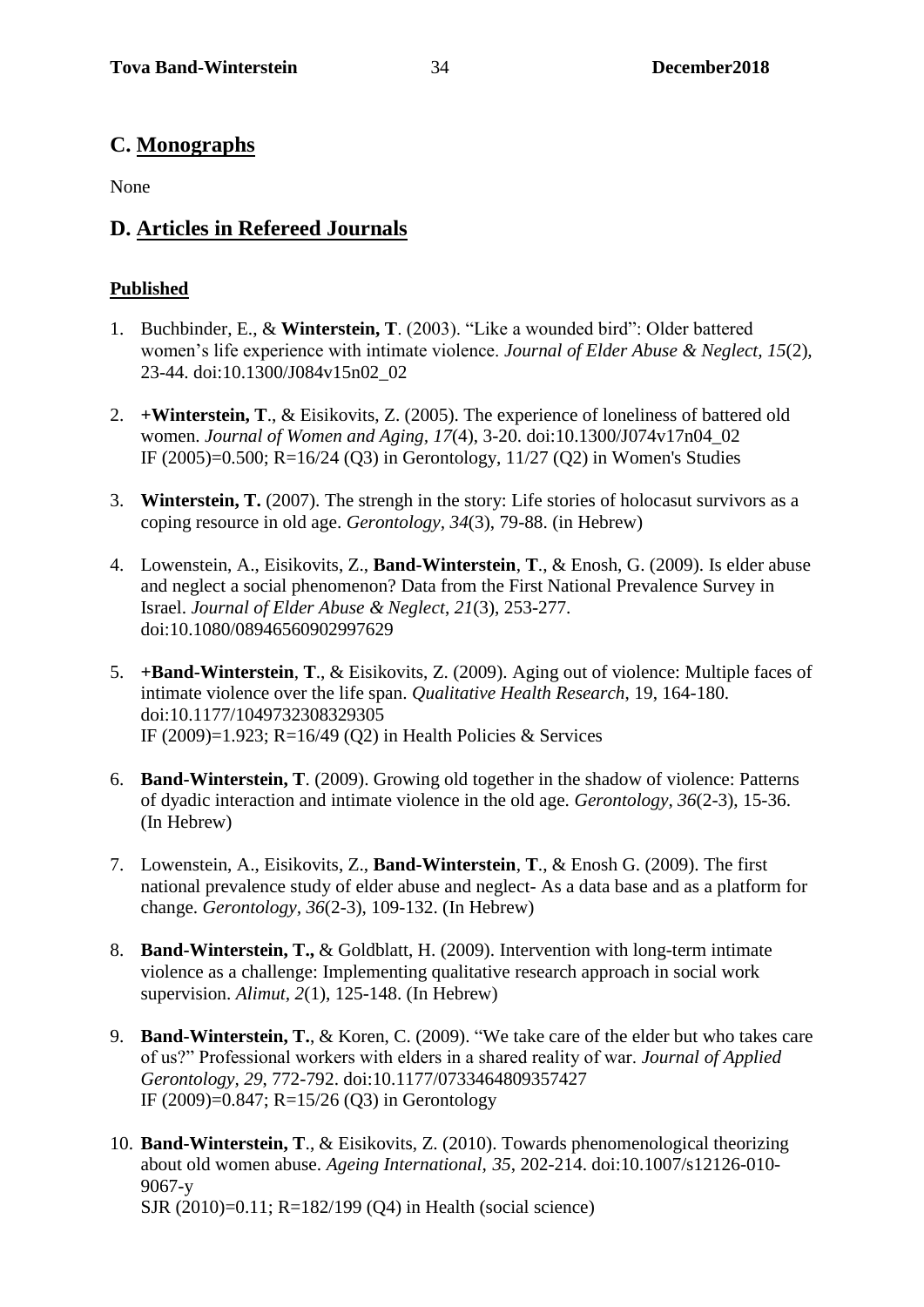- 11. **Band-Winterstein, T.**, Eisikovits, Z., & Koren, C. (2011). Between remembering and forgetting: Forgiveness among elder battered women. *Qualitative Social Work, 9*(4), 1-16. doi:10.1177/1473325010361998
- 12. **Band-Winterstein, T.,** Doron, I., & Naim, S. (2012). Elder self-neglect: A geriatric syndrome or a life course story?, *Journal of Aging Studies, 26*, 109-118. doi:10.1016/j.jaging.2011.10.001

IF (2012)=1.139; R=16/31 (Q3) in Gerontology;

- a. [Also published in Hebrew in: (2014). *Society & Welfare (Chevra VeRevaha), 34(2),*  235-258]
- 13. **Band-Winterstein, T**. (2012). Nurses' experiences of the encounter with elder neglect. *Journal of Nursing Scholarship, 44*, 55-62. doi:10.1111/j.1547-5069.2011.01438.x IF (2012)=1.612; R=13/103 (Q1) in Nursing
- 14. **Band-Winterstein, T**. (2012). Narratives of aging in intimate partner violence: The double lens of violence and old age. *Journal of Aging Studies, 26*, 504-514. doi:10.1016/j.jaging.2012.07.003 IF (2012)=1.139; R=16/31 (Q3) in Gerontology
- 15. Freund, A., & **Band-Winterstein, T**. (2013). Between tradition and modernity: Social work-related change processes in the Jewish ultra-orthodox society in Israel. *International Journal of Intercultural Relations, 37*, 422-433. The authors contributed equally. doi:10.1016/j.ijintrel.2012.10.003 IF (2013)=1.216; R= 34/61 (Q3) in Psychology, Social; 19/93 (Q1) in Social Sciences, Interdisciplinary; 37/138 (Q2) in Sociology
- 16. Eisikovits, Z., Koren, C., & **+Band-Winterstein, T.** (2013). The social construction of social problems: The case of elder abuse and neglect. *International Psychogeriatrics, 25*, 1291-1298. doi:10.1017/S1041610213000495 IF (2013)=1.892; R=26/49 (Q3) in Geriatrics & Gerontology; 74/136 (Q3) in Psychiatry; 41/74 (Q3) in Psychology;
- 17. **Band-Winterstein, T**. (2013). What do we know about older abusers? A typology of violent husbands dwelling in lifelong intimate violence relationships. *American Journal of Men's Health, 7*(4), 330-342. doi:10.1177/1557988312474033 IF (2013)=1.269; R=76/143 (Q3) in Public, Environmental & Occupational Health
- 18. Doron, I., **Band-Winterstein, T**., & Naim, S. (2013). The meaning of self-neglect from the perspective of the helping professionals treating the phenomenon*. International Journal of Aging and Human Development, 77*, 17-36. IF (2013)=0.667; R=25/31 (Q4) in Gerontology; 62/65 (Q4) in Psychology, Developmental
- 19. **Band-Winterstein, T**., Koren, C., & Eisikovits, Z. (2013). Memories of old women living a lifetime in the shadow of intimate partner violence: A retrospective view. *Megamot, 49*, 134-148 (Hebrew).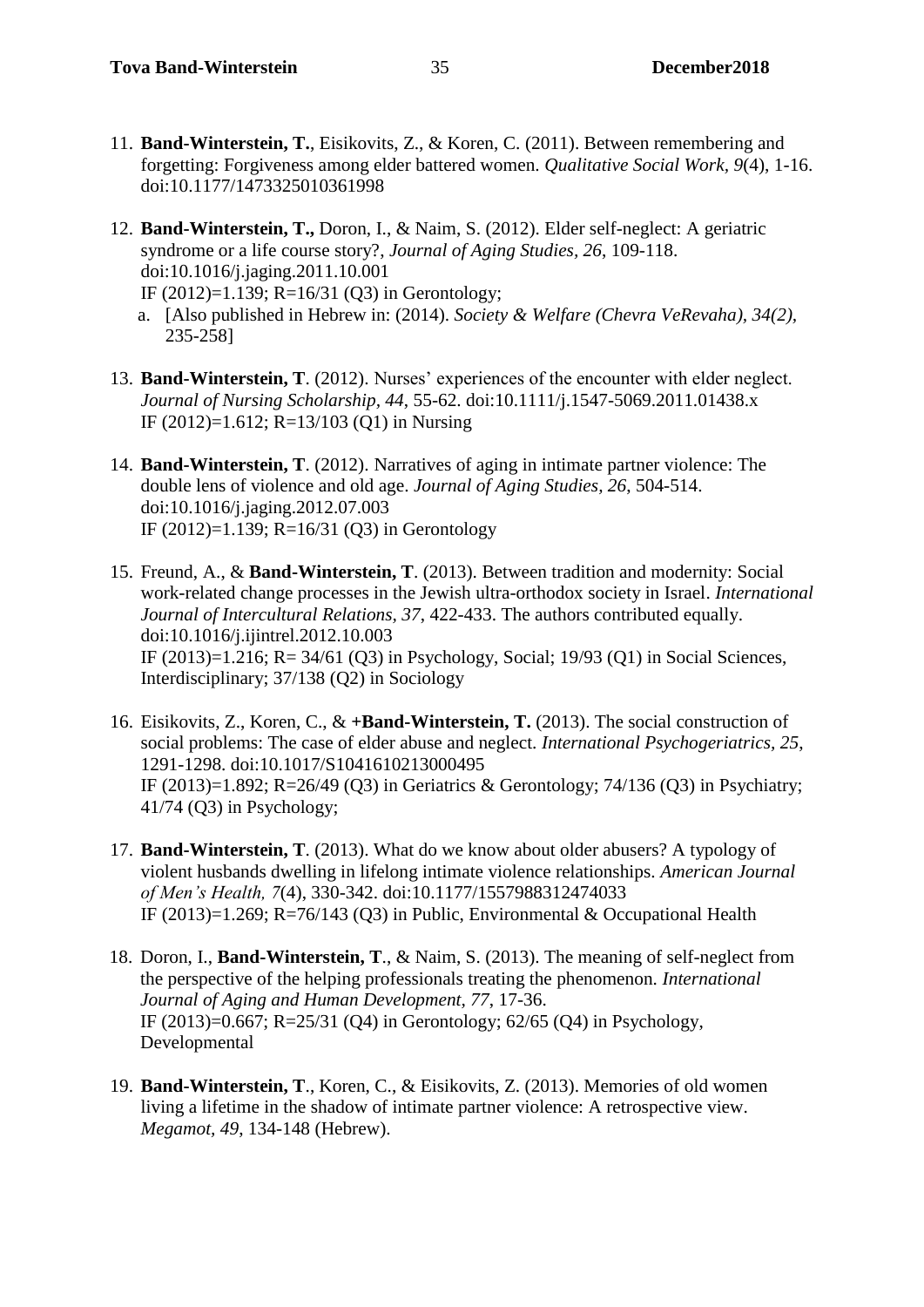- 20. **Band-Winterstein, T.** (2014). The impact of lifelong exposure to IPV on adult children and their aging parents. *Journal of Family Issues, 35*, 439-461. doi:10.1177/0192513X12472657 IF (2014)=1.269; R=18/40 (Q2) in Family Studies
- 21. **Band-Winterstein, T.**, &#Fein, N. (2014). The experience of forced labor and its meaning for the self: The case of Holocaust survivors. *: Theory, Research, Practice, and Policy, 6*, 404-410. doi:10.1037/a0035616 IF (2014)=2.308; R=37/119 (Q2) in Psychology, Clinical; 45/133 (Q2) in Psychiatry
- 22. **Band-Winterstein T**., & #Manchik-Rimon C. (2014). The experience of being an old never married single. *International Journal of Aging and Human Development, 78*, 379- 401. doi:10.2190/AG.78.4.d IF (2014)=0.391; R=29/32 (Q4) in Gerontology; 65/68 (Q4) in Psychology, Developmental
- 23. **Band-Winterstein, T.**, Doron, I., & Naim, S. (2014). "I take them with me" Reflexivity in sensitive research. *Reflective Practice, 15*, 530-539. doi:10.1080/14623943.2014.900031
- 24. **Band-Winterstein, T.**, Goldblatt, H., & Alon, S. (2014). Giving voice to 'age at the edge' – A challenge for social workers intervening with elder abuse and neglect. *Journal of Family Violence, 29*, 797-807. doi:10.1007/s10896-014-9627-0 IF (2014)=0.748; R=95/119 (Q4) in Psychology, Clinical; 29/40 (Q3) in Family Studies
- 25. **Band-Winterstein, T.**, #Smeloy, Y., & #Avieli, H. (2014). Shared reality of the abusive and the vulnerable: The experience of aging for parents living with abusive adult children coping with mental disorder. *International Psychogeriatrics, 26*, 1917-1927. doi:10.1017/S1041610214001495 IF (2014)=1.934; R=29/50 (Q3) in Geriatrics & Gerontology; 79/140 (Q3) in Psychiatry; 42/76 (Q3) in Psychology;
- 26. **Band-Winterstein, T.** (2015). Whose suffering is this? Narratives of adult children and parents in long-term abusive relationships. *Journal of Family Violence, 30*, 123-133. doi:10.1007/s10896-014-9660-z IF (2015)=0.767; R=94/122 (Q4) in Psychology, Clinical; 28/43 (Q3) in Family Studies
- 27. Eisikovits, Z., & **+Band-Winterstein, T.** (2015). Dimensions of suffering among old and young battered women. *Journal of Family Violence, 30*, 49-62. doi:10.1007/s10896-014- 9655-9 IF (2015)=0.767; R=94/122 (Q4) in Psychology, Clinical; 28/43 (Q3) in Family Studies
- 28. **Band-Winterstein, T.**, & Freund, A. (2015), Is it enough to "speak Haredi"? Cultural sensitivity in social workers encountering Jewish ultra-Orthodox clients in Israel. *British Journal of Social Work, 45*, 968-987. doi:10.1093/bjsw/bct167 The authors contributed equally.

IF (2015)=1.027; R=14/41 (Q2) in Social Work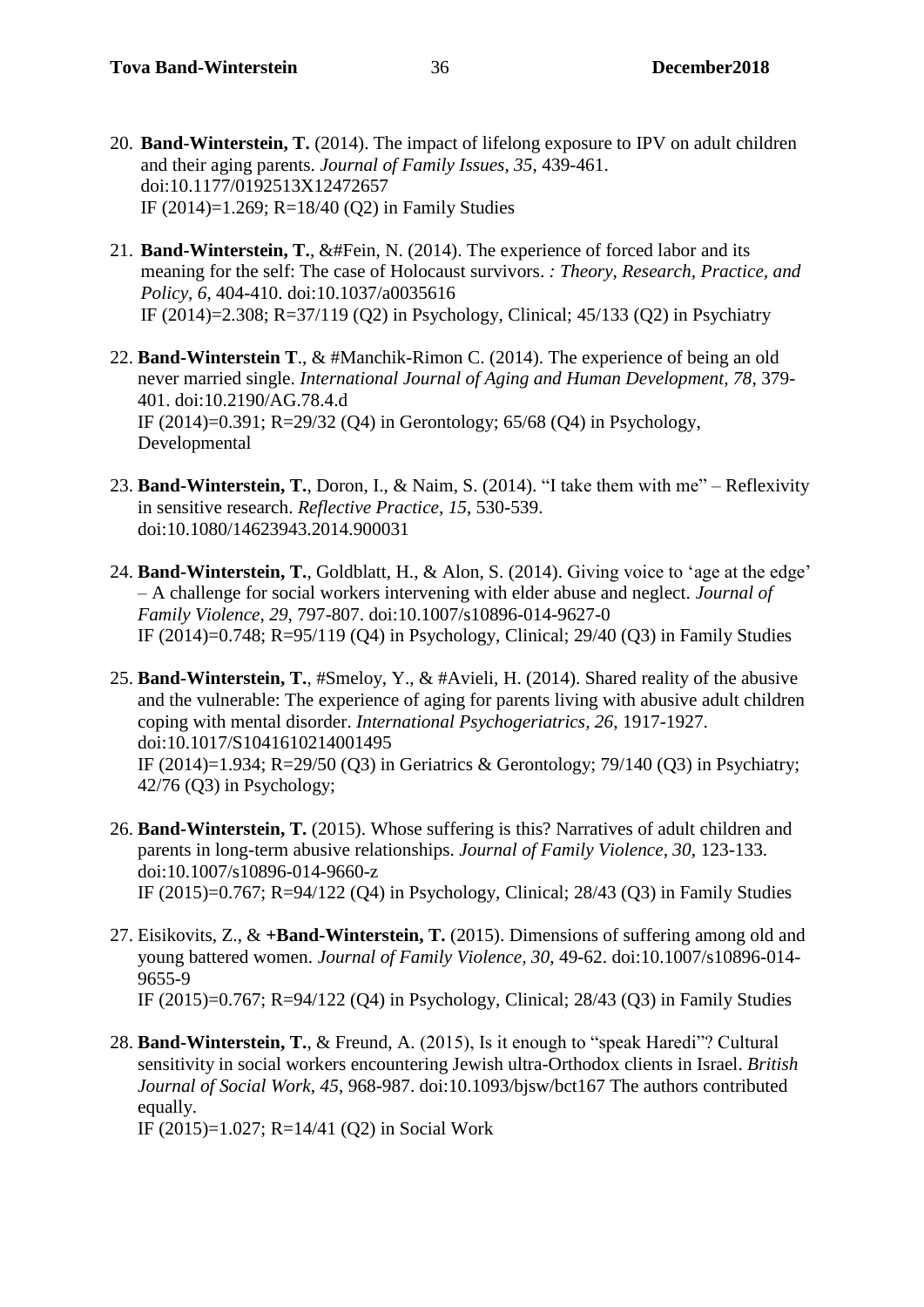- 29. #Avieli, H., #Smeloy, Y., **& +Band-Winterstein, T.** (2015). Departure scripts and life review of parents living with abusive adult children with mental disorder. *Journal of Aging Studies, 34*, 48-56. doi:10.1016/j.jaging.2015.04.004 IF (2015)=1.437; R=16/32 (Q2) in Gerontology
- 30. **Band-Winterstein, T.** (2015). Health care provision for older persons: The interplay between ageism and elder neglect. *Journal of Applied Gerontology, 34*, NP113-NP127. doi:10.1177/0733464812475308 IF (2015)=1.258; R=17/32 (Q3) in Gerontology
- 31. Zisberg, A., Topaz, M., & **Band-Winterstein T.** (2015). Cultural- and educational-level differences in students' knowledge, attitudes, and preferences for working with older adults: An Israeli perspective. *Journal of Transcultural Nursing, 26*, 193-201. doi:10.1177/1043659614526252 IF (2015)=1.111; R=50/114 (Q2) in Nursing (SSCI)
- 32. **\*Band-Winterstein, T.** (2015). Ageing in the shadow of violence: A phenomenological conceptual framework for understanding IPV against older women. *Journal of Elder Abuse & Neglect, 27*, 303-327. doi:10.1080/08946566.2015.1091422
- 33. \*Federman, D., **Band-Winterstein, T.**, & #Zana, G. (2016). The body as narrator: Bodymovement memory and life stories of trauma survivors. *Journal of Loss and Trauma, 21*, 16-29. doi:10.1080/15325024.2015.1024559 IF (2016)=0.744; R=55/62 (Q4) in Psychological, Social
- 34. \*#Avieli, H., #Mushkin, P., & Araten-Bergman, T. **+Band Winterstein, T.** (2016). Ageing with Schizophrenia: A lifelong experience of multi-dimensional suffering. *Archives of Psychiatric Nursing, 30*, 230-236. doi:10.1016/j.apnu.2015.11.005 IF (2016)=1.201; R=53/114 (Q2) in Nursing, 98/139 (Q3) in Psychiatry (SSCI)
- 35. \***Band-Winterstein, T.**, #Avieli, H., & #Smeloy, Y. (2016). Harmed? Harmful? Experiencing abusive adult children with mental disorder over the life course. *Journal of Interpersonal Violence, 31*, 2598-2621. doi:10.1177/0886260515579505 IF (2016)=1.940; R=15/58 (Q2) in Criminology & Penology, 13/43 (Q2) in Family Studies, 30/80 (Q2) in Psychology, Applied.
- 36. \***Band-Winterstein, T.**, & Goldblatt, H. (2016). From understanding to insight: reflexivity as a means for promoting students' learning of qualitative research. *Reflective Practice, 17*, 100-113*.* The authors contributed equally. doi:10.1080/14623943.2015.1134471
- 37. \*Doron, I., **Band-Winterstein, T.,** & Kornfield, M. (2016). Elder self-neglect: The legal perspectives. *Alei Mishpat*, 13, 219-260 [Hebrew]
- 38. \*Araten-Bergman, T., #Avieli, H., #Mushkin, P., & **+Band- Winterstein, T.** (2016). How aging individuals with schizophrenia experience the self-etiology of their illness: a reflective lifeworld research approach. *Aging & Mental Health, 20,* 1147-1156. doi:10.1080/13607863.2015.106311 IF (2016)=2.658; R=8/32 (Q1) in Gerontology (SSCI), 44/139 (Q2) in Psychiatry (SSCI)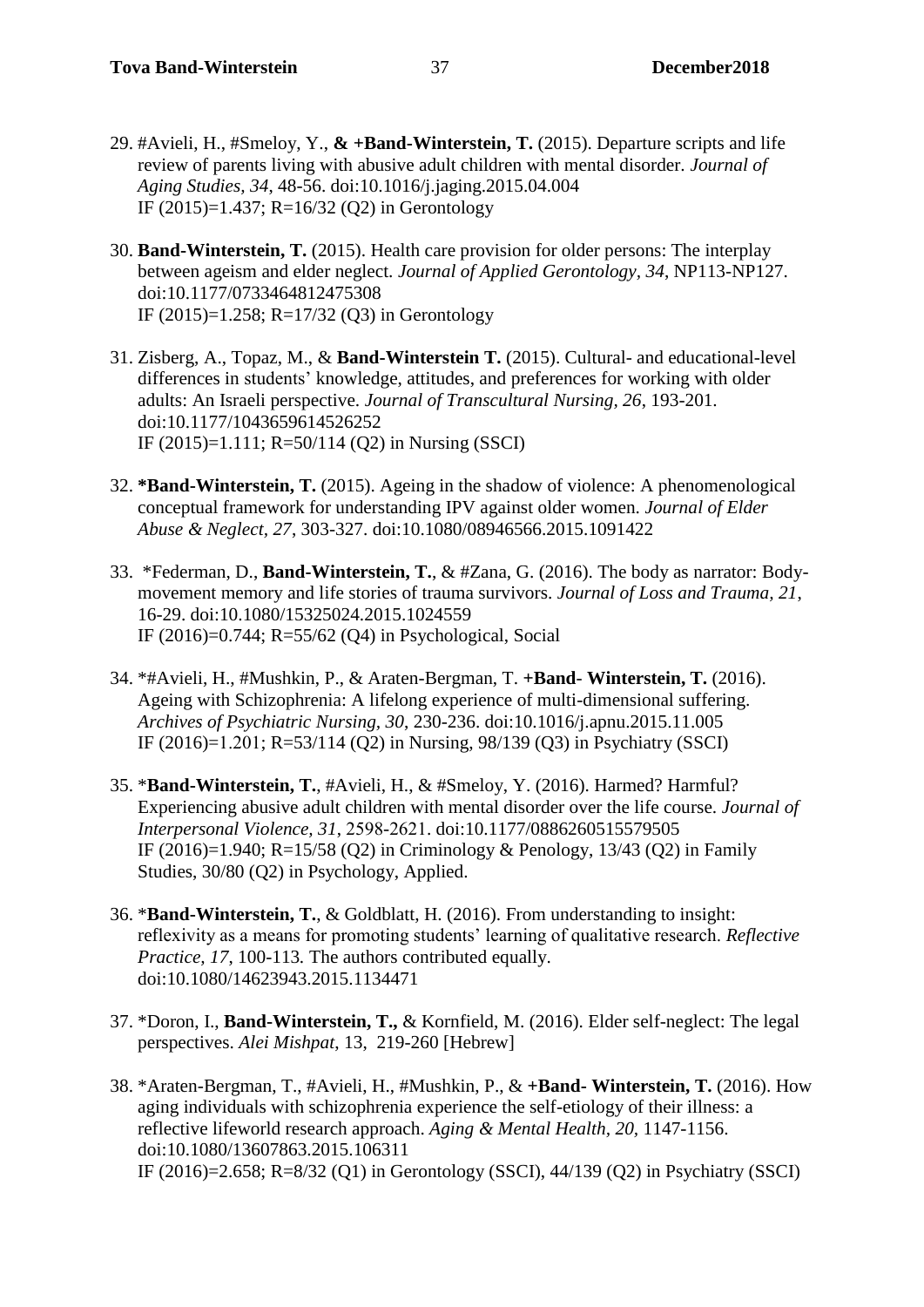- 39. \* Freund A., & **+Band-Winterstein T.** (2016). Social workers in multi-cultural societies: Using a phenomenological lens to develop an integrative approach. *Qualitative Social Work, 16*, 44-59. doi:10.1177/1473325015599836. The authors contributed equally. IF (2016)=0.920; R=21/42 (Q2) in Social Work
- 40. **\*Band-Winterstein, T.**, & Freund, A. (2016). "Walking between the raindrops": Intimate partner violence in the ultra-Orthodox society in Israel from social workers' perspective. *Journal of Interpersonal Violence*. Advance on line publication. doi:10.1177/0886260516633218. The authors contributed equally. IF (2016)=1.940; R=15/58 (Q2) in Criminology & Penology
- 41. \*Goldblatt, H., **Band-Winterstein, T.**, & Alon, S. (2016). Social workers' reflections on the therapeutic encounter with elder abuse and neglect. Accepted for publication in *Journal of Interpersonal Violence*. *33*, 3102–3124. doi: 10.1177/0886260516633688. The first two authors contributed equally to this article. IF (2016)=1.940; R=15/58 (Q2) in Criminology & Penology
- 42. \*Edelstein, O. E., **Band-Winterstein, T.**, & Bachner, Y. G. (2016). The meaning of burden of care in a faith-based community: The case of Ultra-Orthodox Jews (UOJ). *Aging & Mental Health, 21*, 851-861. doi:10.1080/13607863.2016.1175418 IF (2016)=2.658; R=8/32 (Q1) in Gerontology (SSCI)
- 43. **\*Band-Winterstein, T.** (2016). Nurses' encounters with older adults engaged in selfneglectful behaviors in the community: A qualitative study. *Journal of Applied Gerontology*. 37, 965-990. doi:10.1177/0733464816665206 IF (2016)=1.638; R=15/32 (Q2) in Gerontology
- 44. \*Freund, A., & **Band-Winterstein, T.** (2016). Cultural psychiatry: A spotlight on the experience of clinical social workers' encounter with Jewish ultra-Orthodox mental health clients. *Community Mental Health Journal, 53*, 613-625. doi:10.1007/s10597-016-0056-9. The authors contributed equally. IF (2016)=1.154; R=59/77 (Q4) in Health Policy & Services
- 45. \*#Avieli, H., & + **Band-Winterstein,** T, (2017). "What didn't I do for this child": Parents retrospective construction of child's CP diagnostic process*. Journal of Developmental and Physical Disabilities, 29*, 385-405. doi:10.1007/s10882-016-9531-z IF (2016)=0.692; R=58/70 (Q4) Rehabilitation
- 46. \*Edelstein, O. E., **Band-Winterstein, T.**, & Bachner, Y. G. (2017). Profile and burden of care among caregivers of Ultra-Orthodox frail elders. *Aging & Mental Health*. doi:10.1080/13607863.2017.1289363 IF (2016)=2.658; R=8/32 (Q1) in Gerontology (SSCI)
- 47. \*Freund, A & **Band-Winterstein, T** (2017). Social workers' attempts to navigate among the elderly, their families, and foreign home care workers in the Haredi community. *Journal of Applied Gerontology*. doi:10.1177/0733464817693377. The authors contributed equally. IF (2016)=1.638; R=15/32 (Q2) in Gerontology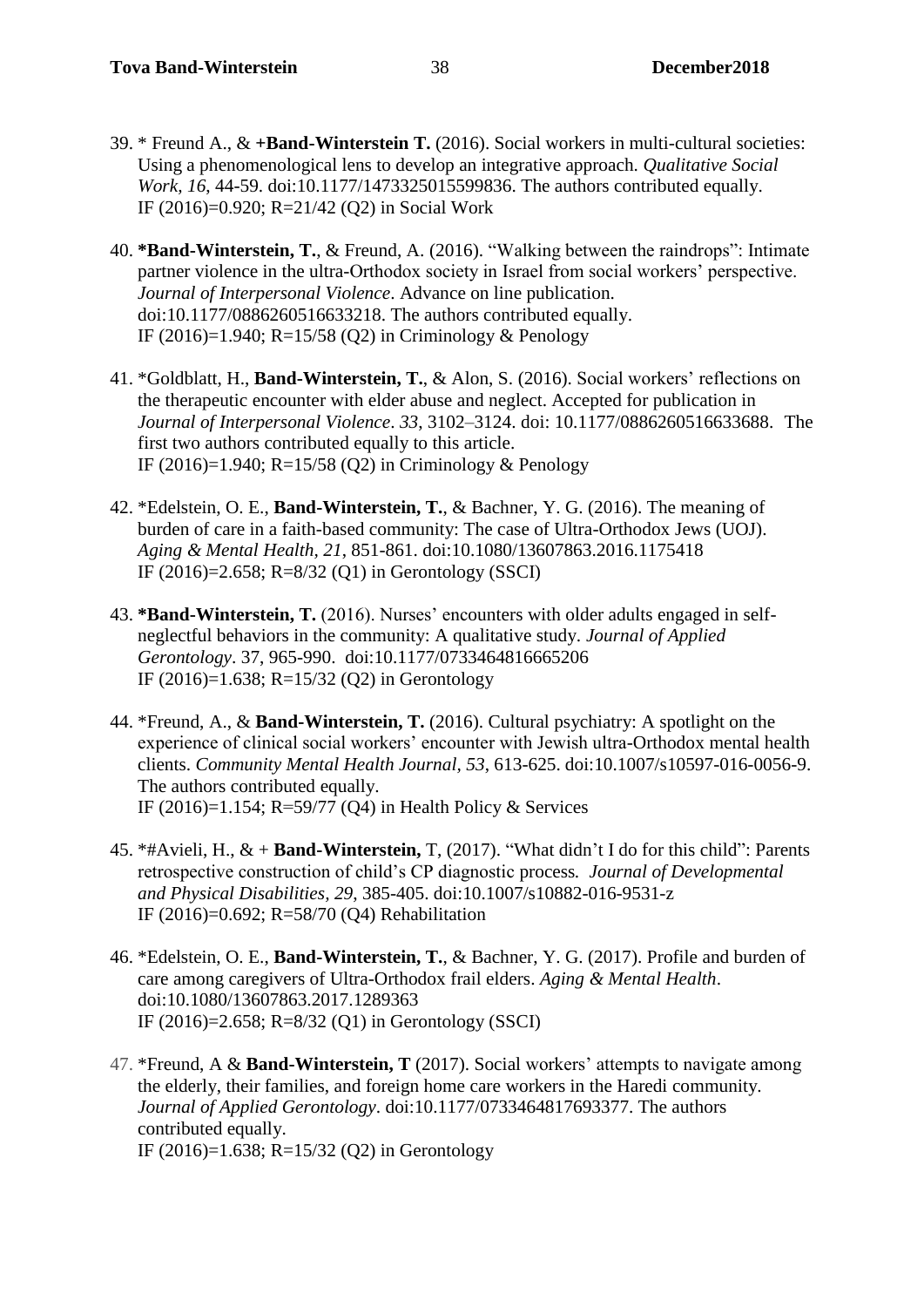- 48. \*#Kasif, T., & **+Band-Winterstein, T.** (2017). Older widows' perspectives on sexuality: A life course perspective. *Journal of Aging Studies, 41*, 1-9. doi:10.1016/j.jaging.2017.01.002 IF (2016)=1.248; R=18/32 (Q3) in Gerontology
- 49. \*#Alon, S. , Tuma, N., Kasif, T., **Band-Winterstein, T.,** Goldblatt, H., & (2017). Professionals' awareness of sexual abuse in late life: An exploratory survey. *Journal of the American Psychiatric Nurses Association*. doi:10.1177/1078390317712598 IF (2016)=0.773; R=81/114 (Q3) in Nursing \* when submitted and accepted was Q1
- 50. \* #**Band-Winterstein, T.**, & Tuito, I. (2017). The meaning of choosing a spouse among ultra-Orthodox Jewish women who found themselves in a violent relationship. *Violence Against Women*. 1-18. doi: 10.1177/1077801217722236 IF (2016)=1.423; R=13/41 (Q2) in Women's Studies \* when submitted and accepted was Q1
- 51. \*#+Avieli, H., & **Band-Winterstein, T**. (2017). The experience of parenting a child with disability in old age. *Journal of Nursing Scholarship*.49(4), 421-428. doi: 10.1111/jnu.12305 IF (2016)=2.396; R=6/116 (Q1) in Nursing
- 52. \***Band-Winterstein, T**., (2018). The elder abuse and neglect phenomenon in the ultra-Orthodox Jewish society: Social workers' perspectives. *International Psychogeriatric*s. 1- 10. doi: 10.1017/S1041610217003027. IF (2016)=2.423; R=10/32 (Q2) in Gerontology.
- 53. \* #Mushkin, P., **Band-Winterstein, T**., & Avieli, H. (2018) "Like every normal person": Like Every Normal Person"?! The Paradoxical effect of Aging with Schizophrenia. *Qualitative Health Research*. 28(6) 977–986 doi: 10.1177/1049732318764389 IF  $(2016) = 2.036$ ; R=10/96  $(Q1)$  in Social Sciences, Interdisciplinary

### **Accepted for Publication**

- 54. **\*Band-Winterstein, T**., Edelstein, O. E., & Bachner, Y.G. (in press). Correlates of depression in Caregivers of Ultra-Orthodox Frail Older-adults. *American Journal of Orthopsychiatry* (22 pp.) IF (2016)=1.692; R=7/42 (Q1) in Psychiatry
- 55. **\*Band Winterstein, T**., Doron., I., Zisberg, L. Shlayev, K., & Zisberg, A. (2018). *The Subjective meanings of the unlicensed assistive personnel (UAP) Role in nursing homes: Triadic perspective*. *Journal of Nursing Management*. DOI: 10.1111/jonm.12713 (20 pp.) [IF (2016)=1.905; R=17/116 Nursing .Q1; V]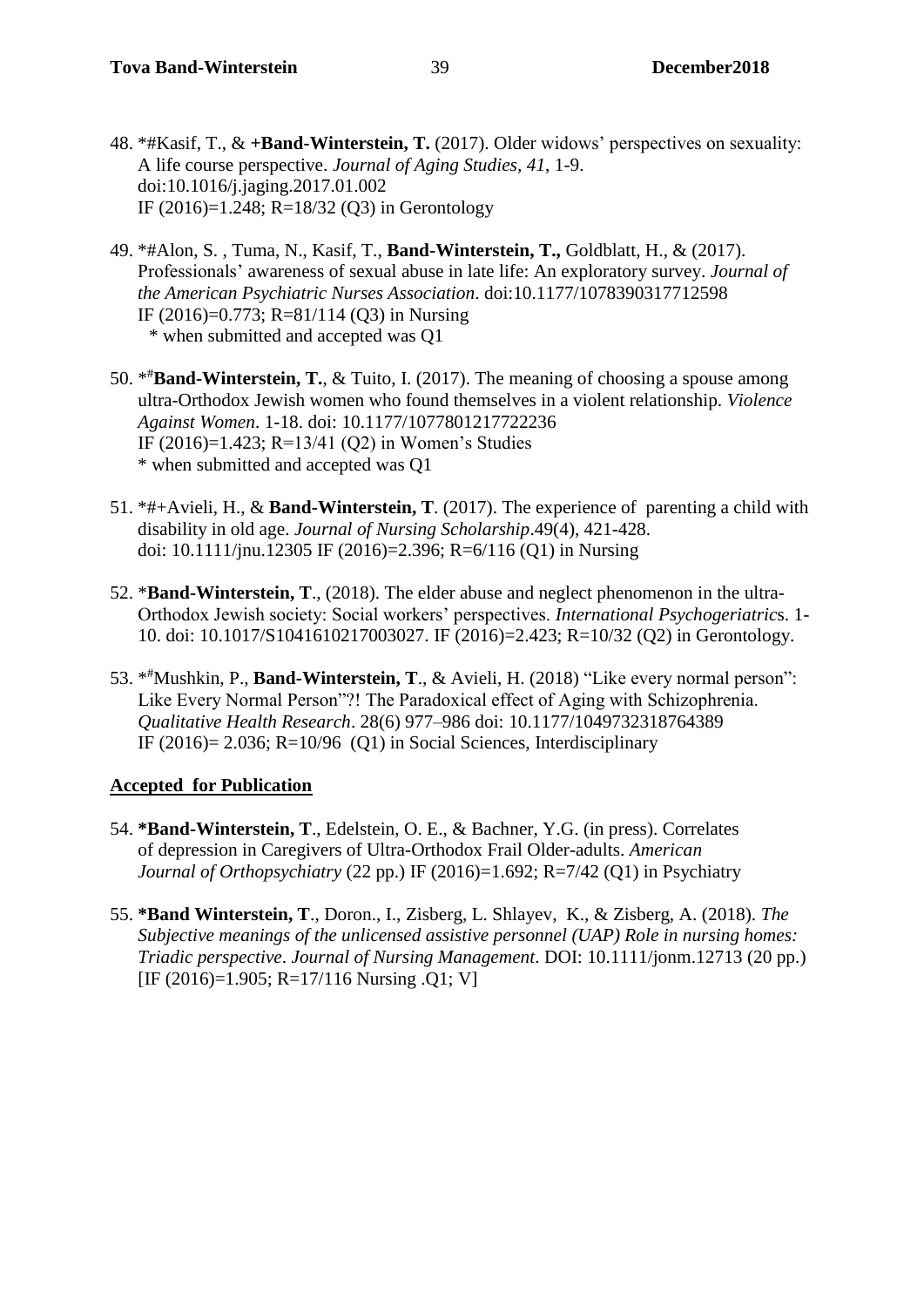### **E. Articles or Chapters in Scientific Books (which are not Conference Proceeding)**

### **Published**

- 1. **+Band-Winterstein**, **T**., & Koren., C. (2010). Who gives care to the caregivers? A retrospective view of professional workers with older people on shared war reality. In F. Azaiza, N. Nahmiash, & M. Cohen (Eds.), *Social, health and education services in times of emergency* (pp. 229-245). Haifa, Israel: Pardes. (In Hebrew)
- 2. **Band-Winterstein**, **T**., Lowenstein A., & Eisikovits, Z. (2010). Abuse and neglect of the elderly in his family. In I. Brick, & A. Lowenstein (Eds.), *The elderly and the family* (pp. 175-194). Jerusalem, Israel: Eshel. (In Hebrew)
- 3. Zisberg, A., **Band Wintershtein, T**., & Topaz ,M. (2011). Nurses attitudes toward older adults: A comparison between freshman nursing students and young nurses. In L. Zysberg (Ed.), *Student attitudes* (pp. 325-338). New York, NY: Nova Publishers.
- 4. **Band-Winterstein, T.**, Doron I., & Naim S. (2013). Troubles? Problems? Comparing social workers' and older persons' perspectives on elder self-neglect. In J. F. Gubrium, & M. Järvinen (Eds.), *Turning troubles into problems: Clientization in human services* (pp. 121-136). Abingdon, UK: Routledge.
- 5. #Goldblatt, H., & **Band-Winterstein, T**. (2013). Between understanding and insight: Teaching reflexivity in qualitative research. In O. Hazzan & L. Nutov (Eds.), *Teaching qualitative research: Challenges, principles, implementation* (pp. 209-241). Tel-Aviv, Israel: Mofet (in Hebrew).
- 6. \***Band-Winterstein, T.,** & Alon, S. (2015). Theoretical knowledge and practice wisdom: Towards a comprehensive model for addressing elder abuse and neglect. In K. Jagielska, J.M. Lukasik, & N.G. Pikula (Eds.), *Violence against the elderly: Challenges-Research-Action* (pp. 194-205)*.* Toronto, Canada: NOVA.
- 7. **\*Band-Winterstein, T.**, #Avieli, H**,** & **#**Smeloy, Y. (2015). "He is still my son": Aging and living in the shadow of an abusive adult child with mental disorder. In S. R. Maxwell, & S. L. Blair (Eds.), *Violence and crime in the family: Patterns, causes, and consequences* (pp. 153-176). *Contemporary Perspectives in Family, Research* (Book Series). doi:10.1108/S1530-353520150000009008.
- 8. **\*Band-Winterstein, T**., Koren, C., & Eisikovits, Z. (2016). Is it possible to live without forgetting and forgiving? The meaning older battered women give to their lives In A. Zrihan-Weitzman, C. Koren & Z. Eisikovits (Eds.) Exploring forgiveness. Tel - Aviv: Resling Publications. [Hebrew].(p. 97-118).
- 9. **\*Band-Winterstein**, **T**., Doron, I., & Naim, S. (2018). Practice Wisdom: Professional Responses to Self-Neglect in Israel In: Day, M. R. McCarthy G. & Fitzpatrick, J. J. (Ed.), *Self-neglect in older adults a global, evidence-based resource for nurses and other healthcare providers* (Chapter 15, p. 193-212) New York, NY: Springer.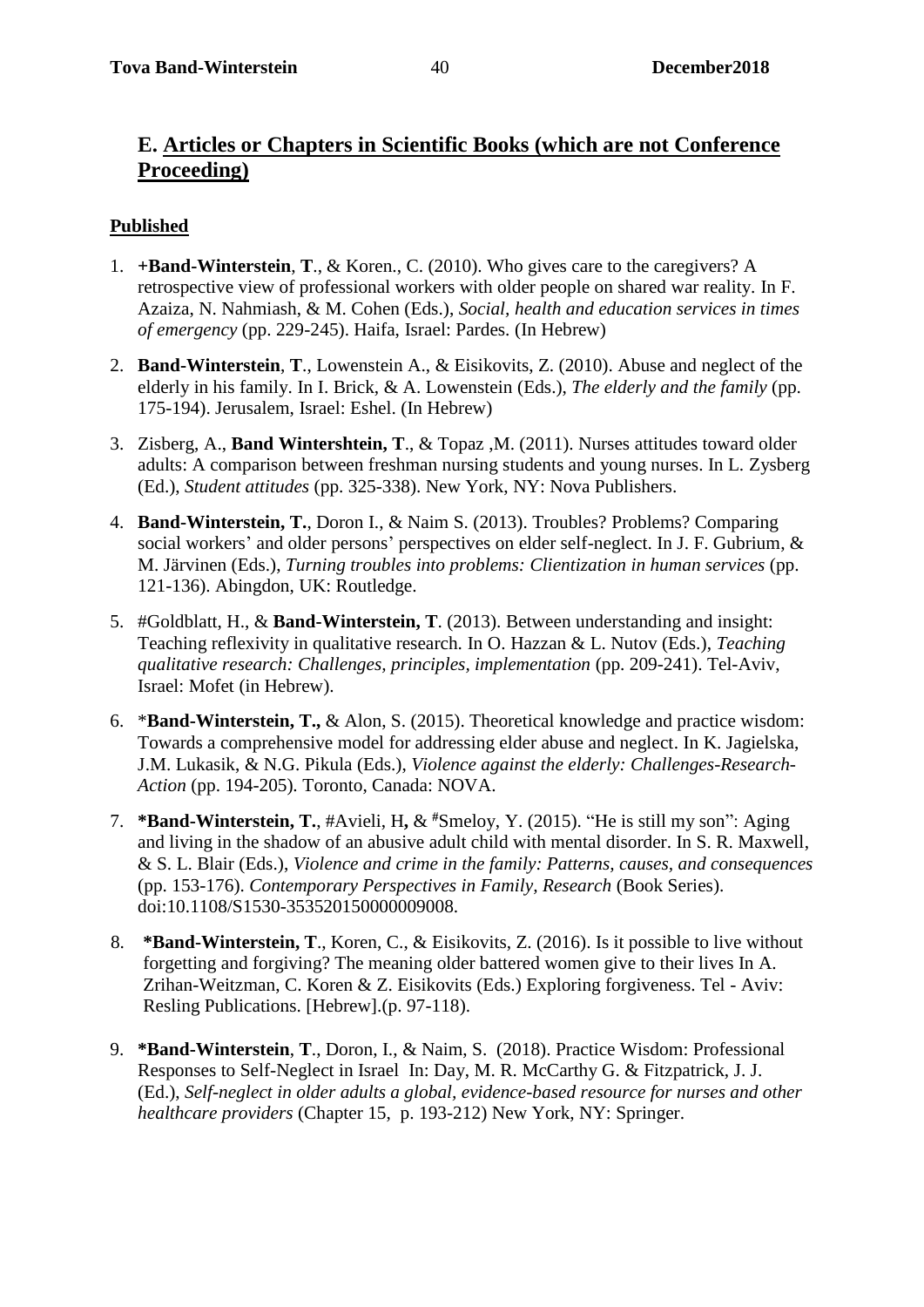### **Accepted for Publication**

10. **\*Band-Winterstein, T.**, & **#**Avieli, H. (in press). Personal accounts of living with schizophrenia across a lifetime, coping strategies, and subjective perspectives. In C. I. Cohen, P.D. Meesters, & M. Reinhardt (Eds.), *Schizophrenia and psychoses in later Life: New perspectives on treatment, research, and policy* (18 pp). Cambridge, UK: Cambridge University Press.

# **F. Articles in Conference Proceeding**

### **Accepted for Publication**

- 1. \*Goldblatt, H., **Band-Winterstein, T.**, & Alon, S. (in press). Social workers' reflections on the therapeutic encounter with elder abuse and neglect from the perspective of research on sensitive issues. *The Domestic Abuse and Violence 13 conference eBook*. (10 pp.). The first two authors contributed equally to this article
- 2. \***Band-Winterstein, T.**, Freund, A. (in press). "Walking between the Raindrops": Intimate Partner Violence in the Ultra-Orthodox Society in Israel from Social Workers' Perspective. *The Domestic Abuse and Violence 13 conference eBook*. (12 pp.). The authors contributed equally to this article.

# **G. Entries in Encyclopedias**

None

# **H. Other Scientific Publications**

### **Published**

- 1. Eisikovits, Z., **Band-Winterstein, T.,** & Lowenstein, A. (2005). *The national survey on elder abuse and neglect in Israel* (A Research Report). Haifa, Israel: The Center for Research and Study of Aging, University of Haifa and Eshel. (99 pp.) (In Hebrew)
- 3. **Band-Winterstein, T.,** Eisikovits, Z., & Lowenstein, A. (2006). *Elder abuse and neglect in Israel- A Qualitative study* (A Research Report). Haifa, Israel: The center for Research and Study of Aging, University of Haifa and Eshel. (118 pp.) (In Hebrew).
- 4. **Band-Winterstein, T.,** Doron, I., & Naim, S. (2011). *Self neglect by older adults in the community - A qualitative study* (A Research Report). Haifa, Israel: The Center for Research and Study of Aging, University of Haifa, for Maccabi Institute for Health Services Research. (99 pp.) (In Hebrew)
- 5. Doron, I., **Band-Winterstein, T.,** & Kornfeld, M. (2012). *Self-neglect in the old age: Legal aspects* (A Research Report). Haifa, Israel: University of Haifa and the Ministry for Senior Citizens, The Israeli Government. (60 pp.) (In Hebrew)
- 6. **Band-Winterstein, T.**, Alon, S., & Goldblatt, H. (2013). *Between the Professional and the Private – the Professionals' Experience of the therapeutic encounter with victims and*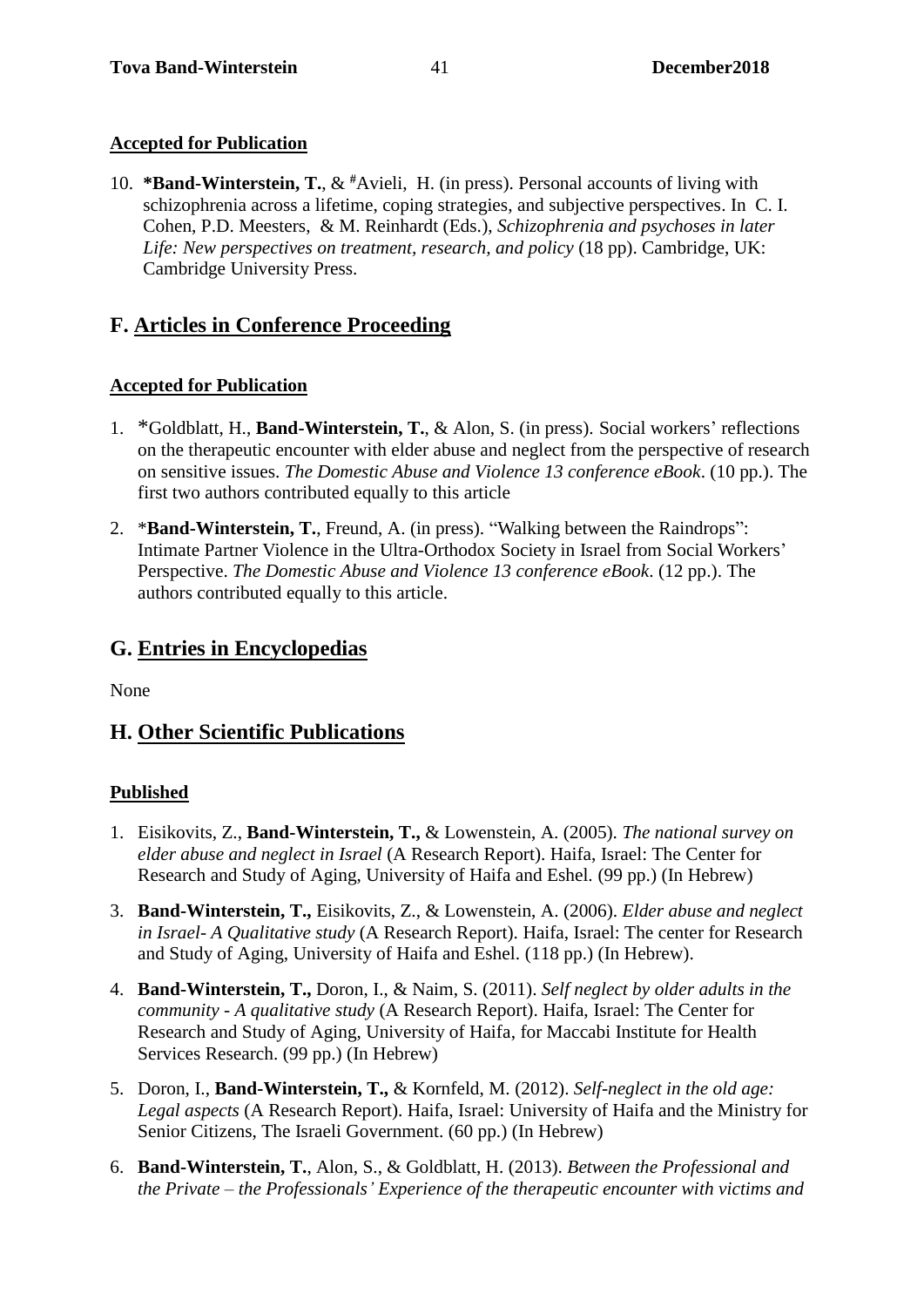*perpetrators of elder abuse and neglect* (A Research Report). Jerusalem, Isreal: Eshel. (59 pp.) (In Hebrew)

- 7. \***Band-Winterstein, T.**, Araten-Bergman, T., & Avieli H. (2017). *The meaning family members give to the life experience and the aging process with adult child with intellectual disability* (A Research Report).(101 pp.) (In Hebrew)
- 8. \*Zisberg L., Zisberg A., Doron I.,**& Band**-**Winterstein, T**. (2017). *Non-professional care workers in long term care settings: Job analysis and conceptualization* (A Research Report). (20 pp.) (In Hebrew)
- 9. **\*Band**-Winterstein, T., Palgi, Y., Araten-Bergman T. (2017). *Survey of the needs and preparedness for the usage in on-line technology among the old-old in Israel* (A Research Report). (In Hebrew)
- 10. **\*Band**-**Winterstein, T.** (2017). *Elder abuse and neglect: A literature review* (A Research Report). (In Hebrew)

# **I. Other Publications**

- 1. \*Bachner, Y. G., Edelstein, O., & **Band-Winterstein. T.** (2015). Burden of care in a faith-based community: The case of ultra-Orthodox Jews. *The Gerontologist, 55*(Supp. 2), 659.
- 2. \*Araten-Bergman, T., **Band-Winterstein, T.**, & Avieli, H. (2016). A family experience when a member has an intellectual disability: What does aging bring? *Journal of Intellectual Disability Research, 60*, 630.

### **J. Other Works Connected With my Scholarly Field**

### **Publications in the Media**

| <b>Dates</b> | <b>Subject</b> | <b>Source</b>                                            |
|--------------|----------------|----------------------------------------------------------|
| $*$ June 15, | Elder          | HaAretz, https://www.haaretz.co.il/.premium-1.2660702    |
| 2015         | Abuse          | TheMarker, http://www.themarker.com/.premium-1.2660702   |
| $*Feb. 18,$  | Elder          | Channel 2 News, http://www.mako.co.il/news-israel/local- |
| 2017         | Abuse at a     | q1_2017/Article-adab832d0925a51004.htm                   |
|              | <b>Nursing</b> |                                                          |
|              | Home           |                                                          |
| *Feb. 20,    | Elder          | Channel 7, http://www.inn.co.il/News/News.aspx/340466    |
| 2017         | Abuse          |                                                          |
| *Feb. 22,    | Elder          | HaAretz, https://www.haaretz.co.il/.premium-1.3880188    |
| 2017         | Abuse at       |                                                          |
|              | <b>Nursing</b> |                                                          |
|              | Homes          |                                                          |
| $*$ June 25, | Elder          | HaDoctor Portal, http://www.hadoctor.co.il/              |
| 2017         | Abuse at       |                                                          |
|              | <b>Nursing</b> |                                                          |
|              | Homes          |                                                          |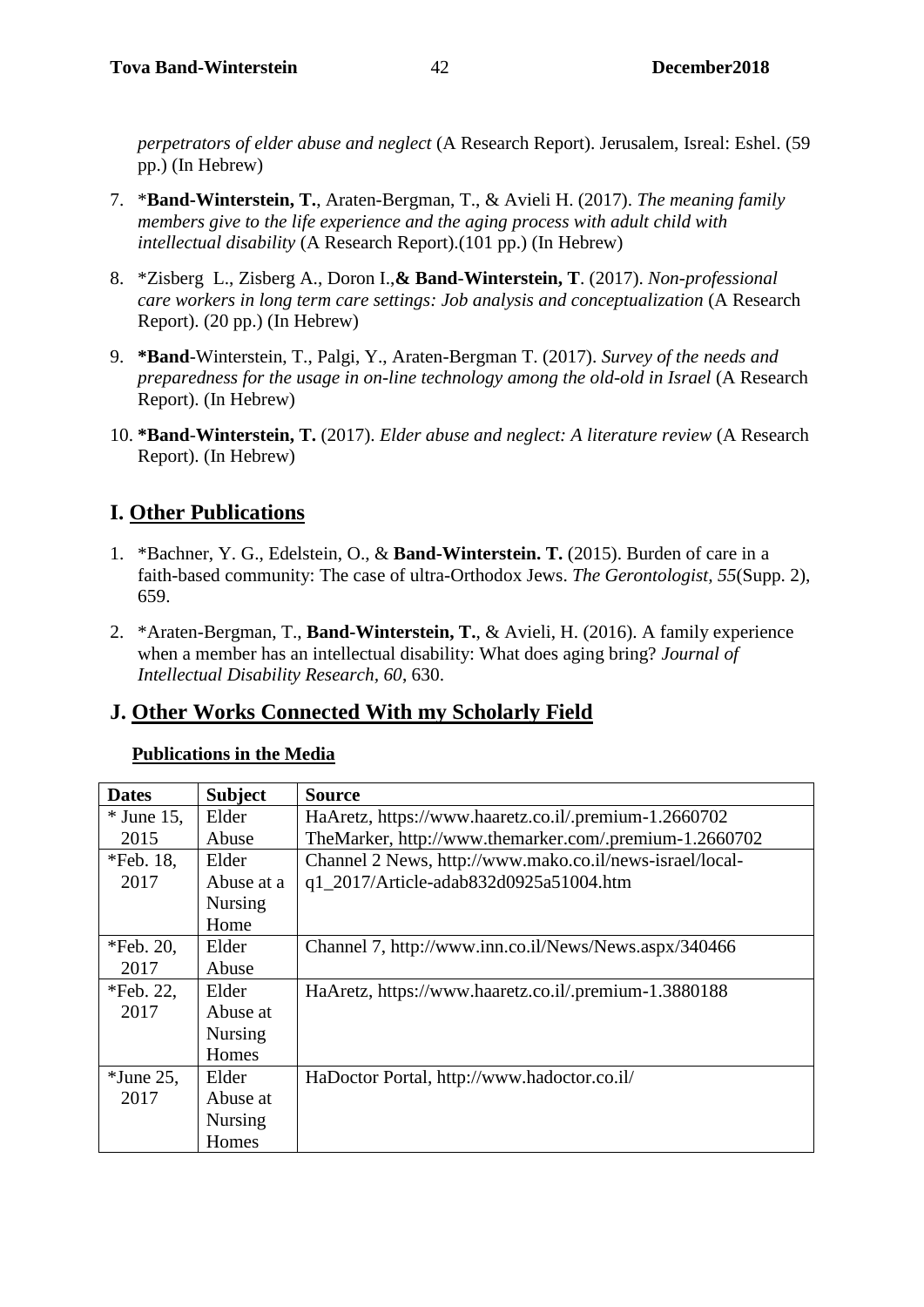### **K. Submitted Publications**

#### **K.1 Revised and Resubmitted**

- 1. \***Band-Winterstein, T.**, & Avieli, H. (2018). *Living with dementia and lifelong violence as opposed to living with dementia- induced violence: A qualitative inquiry*. Manuscript submitted for publication to. *Journal of Nursing Scholarship*. (22 pp.). [IF (2016)=2.396;  $R=6/116$  in Nursing .Q1; V]
- 2**.\*Band-Winterstein, T**., Avieli, H., & Araten-Bergman, T. (2018). Sibling relationships in the context of lifelong physical disability: A qualitative exploration of family members' perspective. Manuscript submitted for publication to *Qualitative Health Research*.(25pp.) [IF (2016) = 2.036; R=10/96 (in Social Sciences, Interdisciplinary, Q1;V]
- 3. \*Zysberg, L., **Band-Winterstein, T.,** Doron I., Shulyaev K., Siegel, E. O., & Zisberg A. *Incumbents' and Nurses' views of the Health Care Aide Position in Israeli Nursing Homes*. Manuscript submitted to *International Journal of Nursing Studies*

#### **K.2 Submitted**

1. \* **#**Tuito, I., & **Band-Winterstein, T**. (2018). *The survival journey of coping with IPV in segregated community: The case of ultra-Orthodox Jewish* Women. Manuscript submitted for publication to *Journal of Religion & Spirituality in Social Work.* . (24 pp.) [IF= 0.871, 29/43 in Family Studies, Q3; V]

- 2. \*Avieli, H., & **Band-Winterstein, T**. (2018). *Self-dedication? Self-actualization? Aging parents' lifelong experience of caring for a child with developmental disabilities*. Manuscript submitted for publication *to Disability & Society* (25 pp.) [IF =1.2; R=22/69 (Q2) Rehabilitation Q2; V]
- 3.\*Band-Winterstein, T., & **Goldblatt, H.** (2018). *Complex sensitivity: A proposed conceptualization of social workers' encounter with older clients' distress—the case of elder abuse.* Manuscript submitted to *Journal of Applied Gerontology.* (22 pp.) [IF= 1.638, 15/32 Gerontology, Q2; V] The authors contributed equally to this article.
- 4. **\*Band-Winterstein, T**., Goldblatt, H., & Lev S. (2018). *Breaking the taboo: Sexual assault in late life as a multifaceted phenomenon – toward a theoretical framework*. Manuscript submitted for publication to *Trauma, Violence & Abuse* [ IF= 3.542, 2/43 in Family Studies | 1/42 in Social Work Q1; V). The first two authors contributed equally to this article.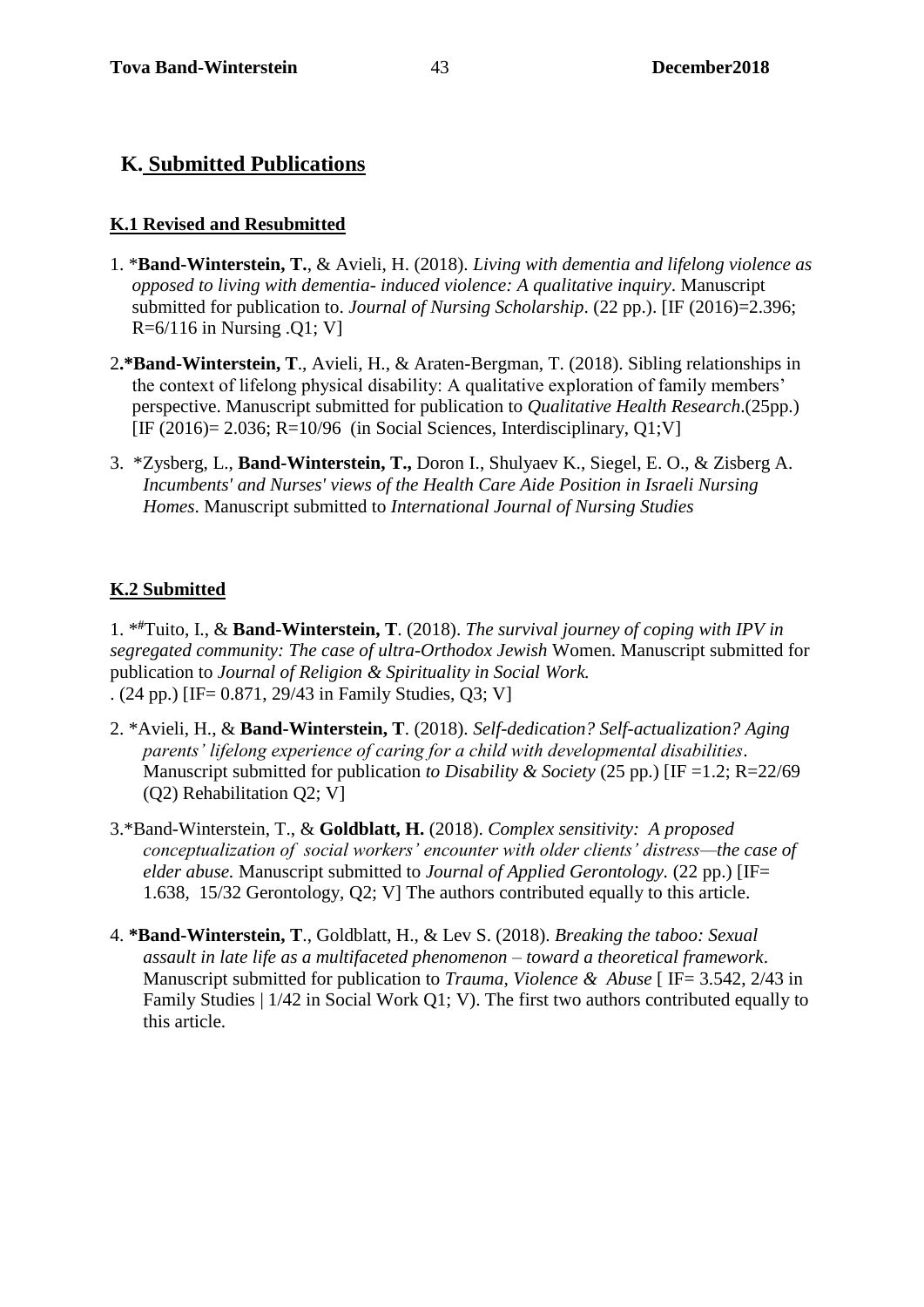#### **L. Summary of my Activities and Future Plans**

As illustrated by my CV in the previous years I emphasized research on the various aspects of elder abuse and neglect including IPV in late life and elder self-neglect. At the present time the emphasis of my work shifted towards special populations that are marginalized in a variety of ways, including abuse and neglect, but reaching beyond it. My work on mentally ill aging persons, the disabled and their family, suicide among old persons are examples of such expansion. I am further interested to provide knowledge on the balance of needs and rights of such populations and my work on restorative justice is an example. My recent work  $=$ continue this direction and include marginalized populations such as the criminal older adults, the aging women who are sexually abused and old women who experienced incest in their early life. Such expansion will examine the transferability of my previous findings into a more general theoretical framework to include marginalized older populations. Finally, I am interested to expand on my initial interest on multiculturalism and the older adults by exploring the social construction of abuse across generations and cultural and subcultural groups. I am presently studying the Ultra- Orthodox population towards this end. As for my research methodology expertise, I apply my proficiency in different traditions of qualitative research methods. This includes establishing in the gerontology department a core and an advanced course sequence on qualitative research approaches. In these courses I focus on reflexivity as an essential skill in teaching and in conducting qualitative research. Moreover, in my research I developed a reliable way to collect qualitative interview data from different perspectives and to use the family as a unit of analysis, which gains both, validation and depth to the process of inquiry. Throughout my career I have been asked by various international organizations and Universities to share both methodological and subject matter knowledge. For example, the opportunity to present my recent work during the Interest day of elder abuse in The 21th IAGG World Congress of Gerontology and Geriatrics- and in USC Judith D.